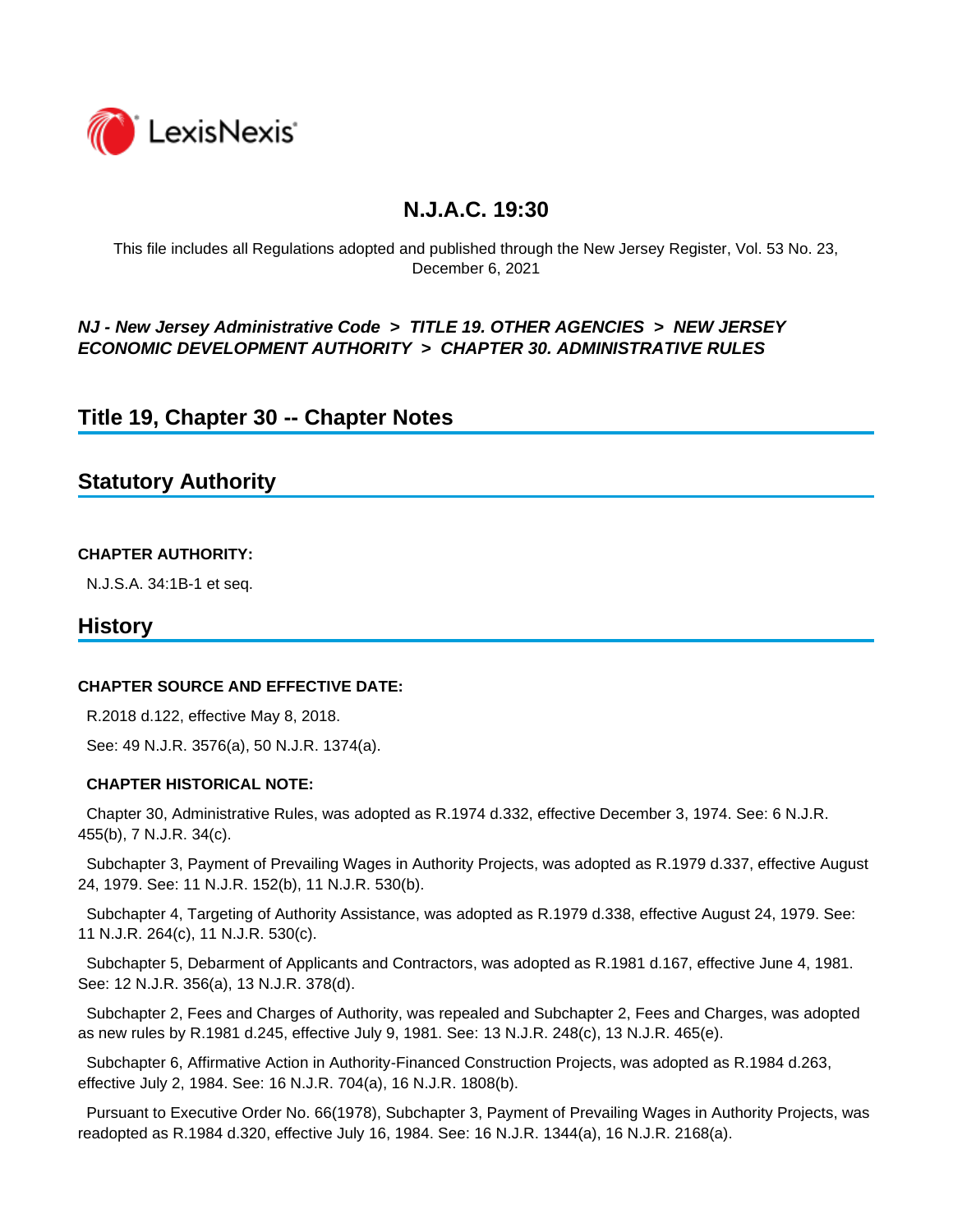Subchapter 7, Private Activity Bonds Reallocation and Carryforward, was adopted as R.1985 d.500, effective October 7, 1985. See: 17 N.J.R. 1750(a), 17 N.J.R. 2454(b).

 Subchapter 2, Fees and Charges, was repealed and Subchapter 2, Fees, was adopted as new rules by R.1986 d.311, effective August 4, 1986. See: 18 N.J.R. 1094(b), 18 N.J.R. 1614(a).

 Pursuant to Executive Order No. 66(1978), Chapter 30, Administrative Rules, was readopted as R.1990 d.411, effective July 23, 1990. As a part of R.1990 d.411, effective August 20, 1990, Subchapter 2, Fees, was recodified as Subchapter 6; Subchapter 4, Targeting of Authority Assistance, was repealed and Subchapter 3, Payment of Prevailing Wages in Authority Projects, was recodified as Subchapter 4; Subchapter 5, Disqualification of Applicants and Debarment of Contractors, was recodified as Subchapter 2, Disqualification/Debarment/Conflict of Interest; Subchapter 5, Targeting of Authority Assistance, was adopted as new rules; Subchapter 6, Affirmative Action in Authority-Financed Construction Projects, was recodified as Subchapter 3; and Subchapter 7, Private Activity Bonds Reallocation and Carryforward, was repealed. See: 22 N.J.R. 1537(a), 22 N.J.R. 2532(a).

 Subchapter 7, Disability Discrimination Complaint Procedure, was adopted as R.1994 d.111, effective March 7, 1994. See: 25 N.J.R. 4864(b), 26 N.J.R. 1248(a).

 Pursuant to Executive Order No. 66(1978), Chapter 30, Administrative Rules, was readopted as R.1995 d.435, effective July 20, 1995. See: 27 N.J.R. 2377(a), 27 N.J.R. 3216(a).

 Subchapter 8, Professional Services Contracts, was adopted as R.2000 d.5, effective January 3, 2000. See: 31 N.J.R. 3244(a), 32 N.J.R. 70(a).

 Pursuant to Executive Order No. 66(1978), Chapter 30, Administrative Rules, was readopted as R.2000 d.297, effective June 16, 2000. See: 32 N.J.R. 1705(a), 32 N.J.R. 2602(c).

 Chapter 30, Administrative Rules, was readopted as R.2005 d.274, effective July 22, 2005. See: 37 N.J.R. 1714(a), 37 N.J.R. 3058(a).

 Chapter 30, Administrative Rules, was readopted as R.2010 d.285, effective November 9, 2010. See: 42 N.J.R. 2019(a), 42 N.J.R. 2969(a).

 In accordance with N.J.S.A. 52:14B-5.1b, Chapter 30, Administrative Rules, was scheduled to expire on November 9, 2017. See: 43 N.J.R. 1203(a).

 Chapter 30, Administrative Rules, was readopted as R.2018 d.122, effective May 8, 2018. See: Source and Effective Date.

NEW JERSEY ADMINISTRATIVE CODE Copyright © 2021 by the New Jersey Office of Administrative Law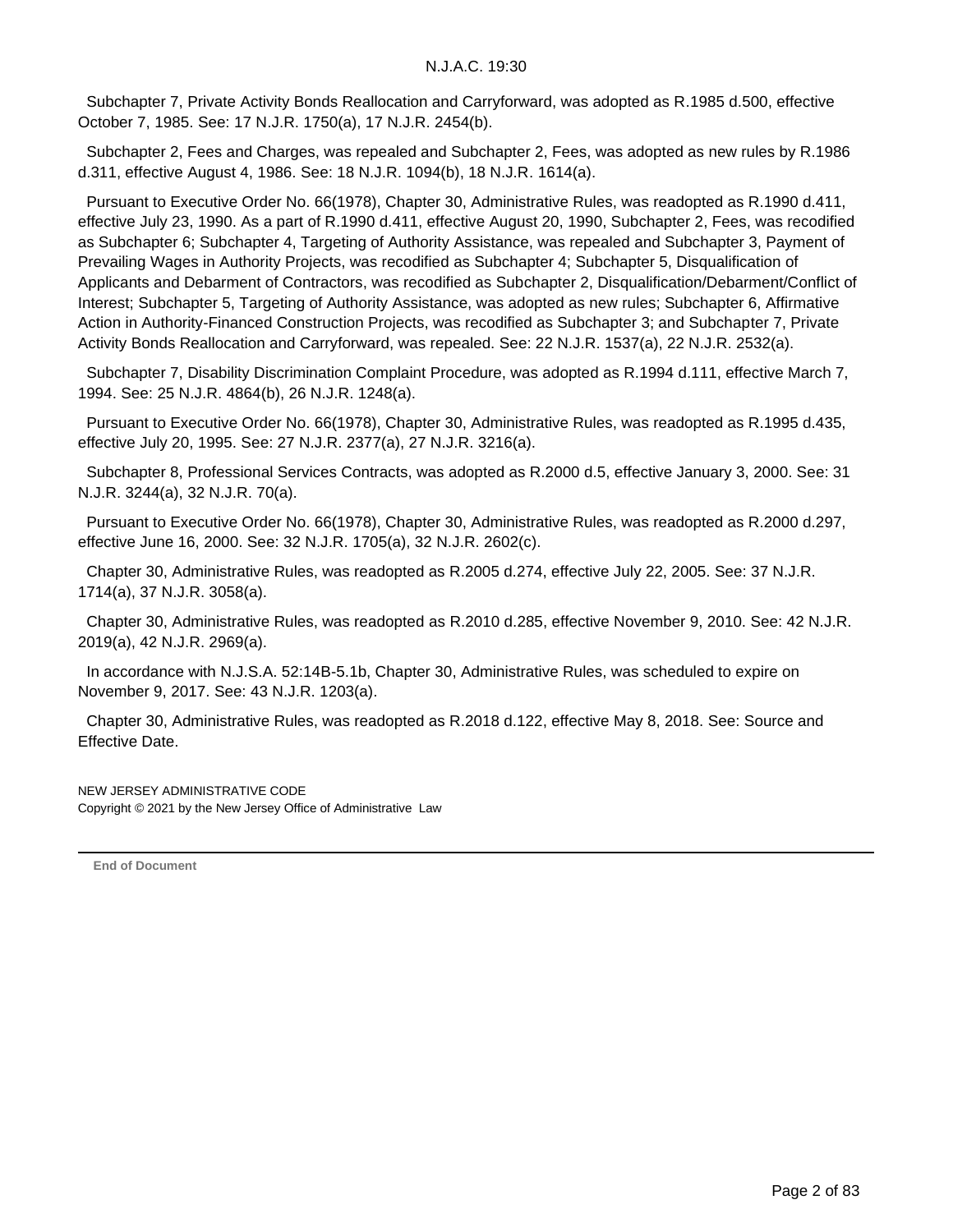

This file includes all Regulations adopted and published through the New Jersey Register, Vol. 53 No. 23, December 6, 2021

### *NJ - New Jersey Administrative Code* **>** *TITLE 19. OTHER AGENCIES* **>** *NEW JERSEY ECONOMIC DEVELOPMENT AUTHORITY* **>** *CHAPTER 30. ADMINISTRATIVE RULES* **>**  *SUBCHAPTER 1. GENERAL PROVISIONS*

## **§ 19:30-1.1 Purpose and objectives**

**(a)** These rules are established to effectuate, and shall be applied so as to accomplish, the general purposes of "The New Jersey Economic Development Authority Act" (chapter 80, P.L. 1974; C.34:1B-1 et seq.), and the following specific objectives:

- **1.** To foster and promote the economy of the State;
- **2.** To increase opportunities for gainful employment and to improve living conditions;
- **3.** To assist in the economic development or redevelopment of political subdivisions within the State;

**4.** To contribute to the prosperity, health and general welfare of the State and its inhabitants by making available financial and other assistance to induce manufacturing, industrial, commercial and other employment-promoting enterprises to locate, remain, or expand within the State; and

**5.** To protect and enhance the quality of the natural environment.

## **History**

#### **HISTORY:**

Amended by R.1990 d.411, effective August 20, 1990.

See: 22 New Jersey Register 1537(a), 22 New Jersey Register 2532(a).

Authority's general objectives clarified.

NEW JERSEY ADMINISTRATIVE CODE Copyright © 2021 by the New Jersey Office of Administrative Law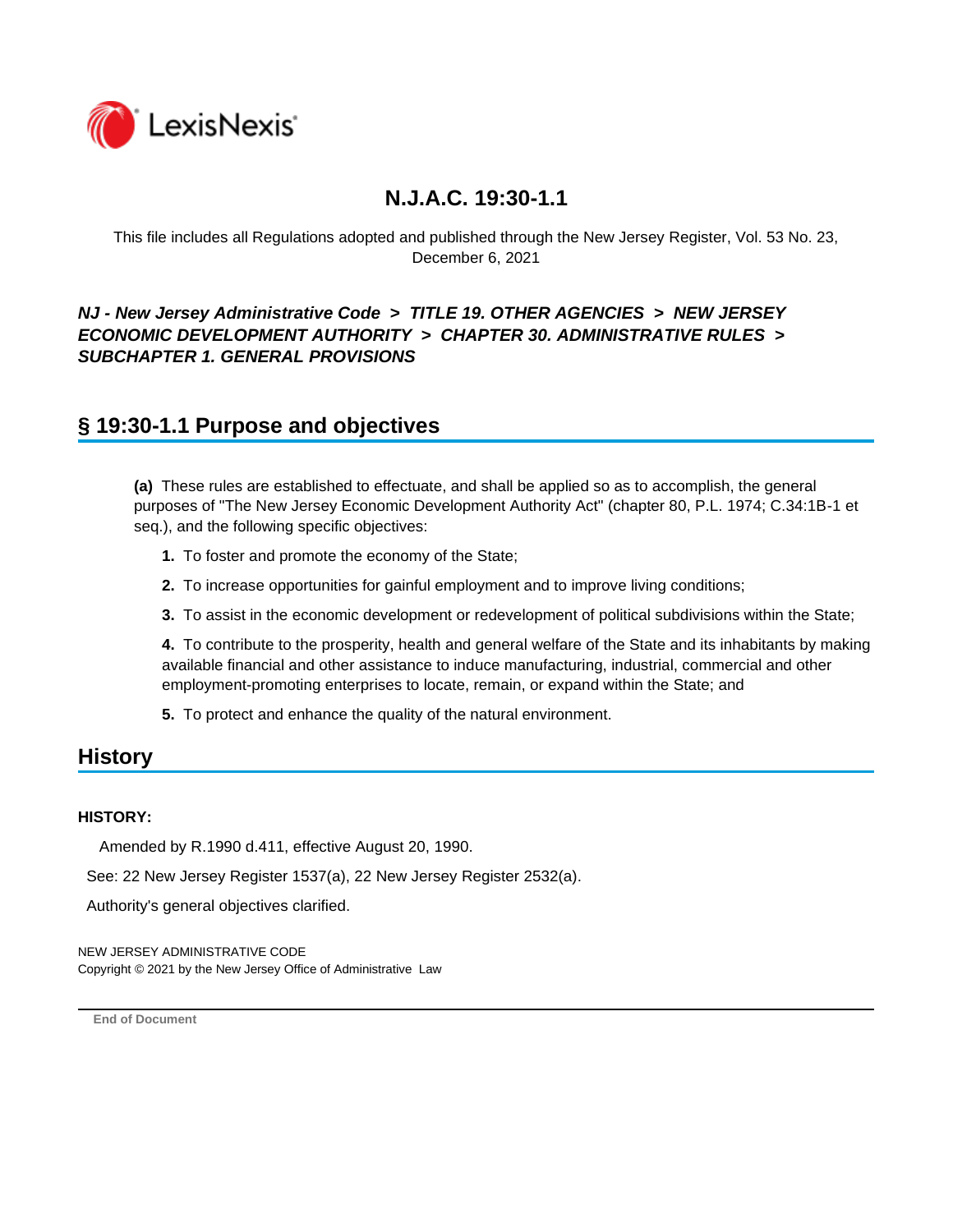

This file includes all Regulations adopted and published through the New Jersey Register, Vol. 53 No. 23, December 6, 2021

### *NJ - New Jersey Administrative Code* **>** *TITLE 19. OTHER AGENCIES* **>** *NEW JERSEY ECONOMIC DEVELOPMENT AUTHORITY* **>** *CHAPTER 30. ADMINISTRATIVE RULES* **>**  *SUBCHAPTER 1. GENERAL PROVISIONS*

# **§ 19:30-1.2. Definitions**

The following words and terms, when used in this chapter and in N.J.A.C. 19:31, shall have the following meanings unless the context clearly indicates otherwise.

 "Act" means the New Jersey Economic Development Authority Act (chapter 80, P.L. 1974), as amended and supplemented.

"Authority" means the staff of the New Jersey Economic Development Authority.

"Chief Executive Officer" means the Chief Executive Officer of the New Jersey Economic Development Authority.

Words or terms which are defined in the Act are used in this chapter and in N.J.A.C. 19:31 as defined in the Act.

## **History**

#### **HISTORY**

Amended by R.1990 d.411, effective August 20, 1990.

See: 22 N.J.R. 1537(a), 22 N.J.R. 2532(a).

Definition of authority clarified; definitions apply also.

Amended by R.2005 d.274, effective August 15, 2005.

See: 37 N.J.R. 1714(a), 37 N.J.R. 3058(a).

Substituted "Chief Executive Officer" for "Executive Director".

NEW JERSEY ADMINISTRATIVE CODE Copyright © 2021 by the New Jersey Office of Administrative Law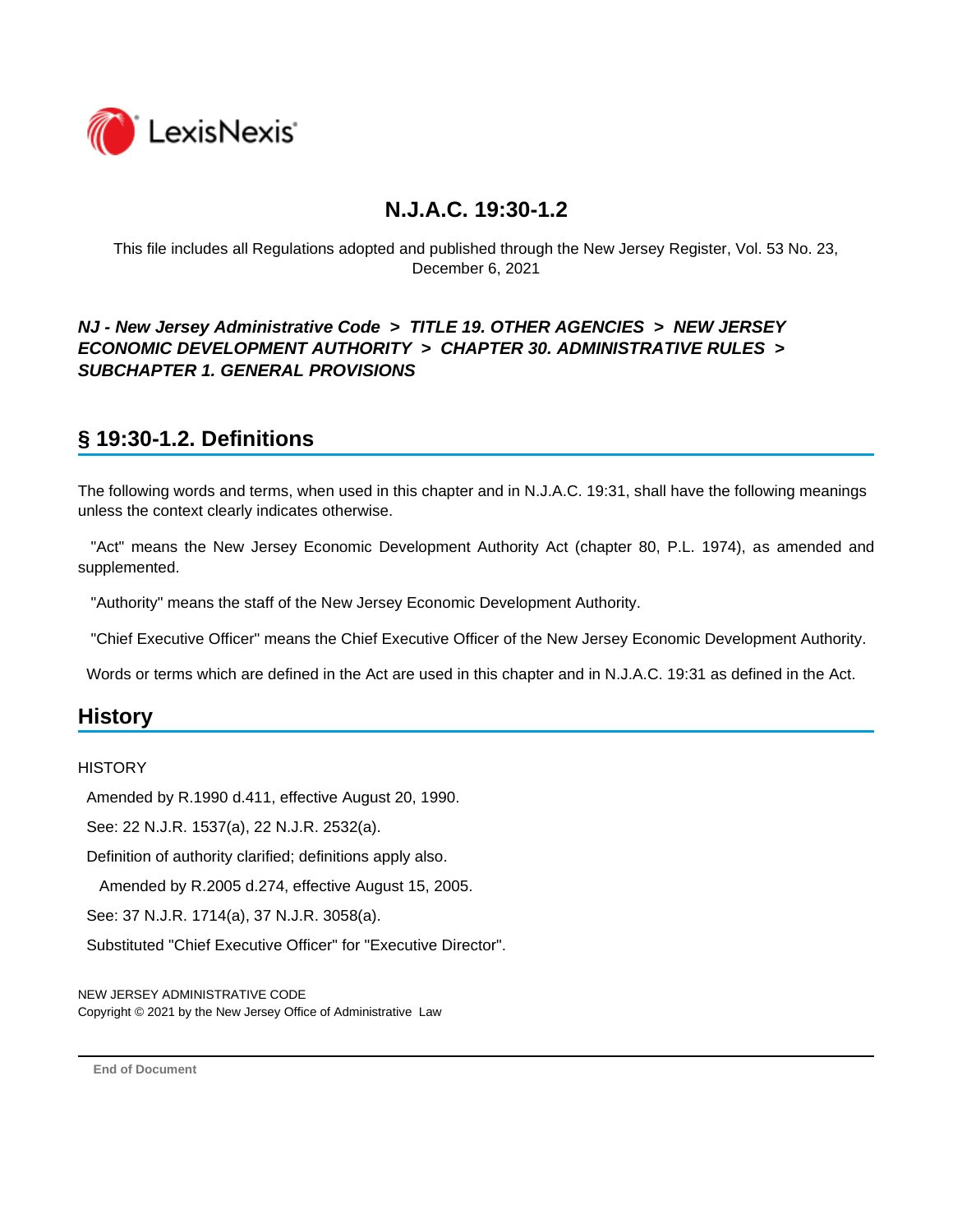

This file includes all Regulations adopted and published through the New Jersey Register, Vol. 53 No. 23, December 6, 2021

### *NJ - New Jersey Administrative Code* **>** *TITLE 19. OTHER AGENCIES* **>** *NEW JERSEY ECONOMIC DEVELOPMENT AUTHORITY* **>** *CHAPTER 30. ADMINISTRATIVE RULES* **>**  *SUBCHAPTER 1. GENERAL PROVISIONS*

## **§ 19:30-1.3. Organization**

**(a)** The governing body of the New Jersey Economic Development Authority, in but not of the Department of Treasury, consists of the Chief Executive Officer of the New Jersey Commerce, Economic Growth and Tourism Commission, the Commissioner of Banking and Insurance, the Commissioner of Labor and Workforce Development, the State Treasurer, the Commissioner of Education and eight public members and three alternate members appointed by the Governor (collectively referred to as Members). Two public members and one alternate member are appointed by the Governor upon the advice and recommendation of the Senate President, and two public members and one alternate member are appointed by the Governor upon the recommendation of the Speaker of the General Assembly. A representative of the Economic Recovery Board shall serve as a non-voting member. The Authority is chaired by a public member appointed by the Governor.

- (b) The Authority maintains the following functional divisions to administer its programs:
- **1.** The Program Services Division administers the issuance of tax exempt bonds.
	- **i.** To manufacturing firms to meet capital financing needs;
	- **ii.** For certain exempt activities as defined in the United States Internal Revenue Code;
	- **iii.** To benefit certain nonprofit organizations;
	- **iv.** To refund eligible projects; and
	- **v.** To benefit certain local, county and State governmental units or agencies.

**2.** The Program Services Division also administers the issuance of taxable bonds for projects not eligible for tax-exempt bonds,

**3.** The Credit Underwriting Division administers guarantees and direct loans for fixed asset financing and for working capital; and

**4.** The Division of Real Estate Development develops modern business parks and commercial facilities to provide improved, affordable building space for businesses and other users in urban centers and other areas in need of economic expansion or diversity.

## **History**

**HISTORY:**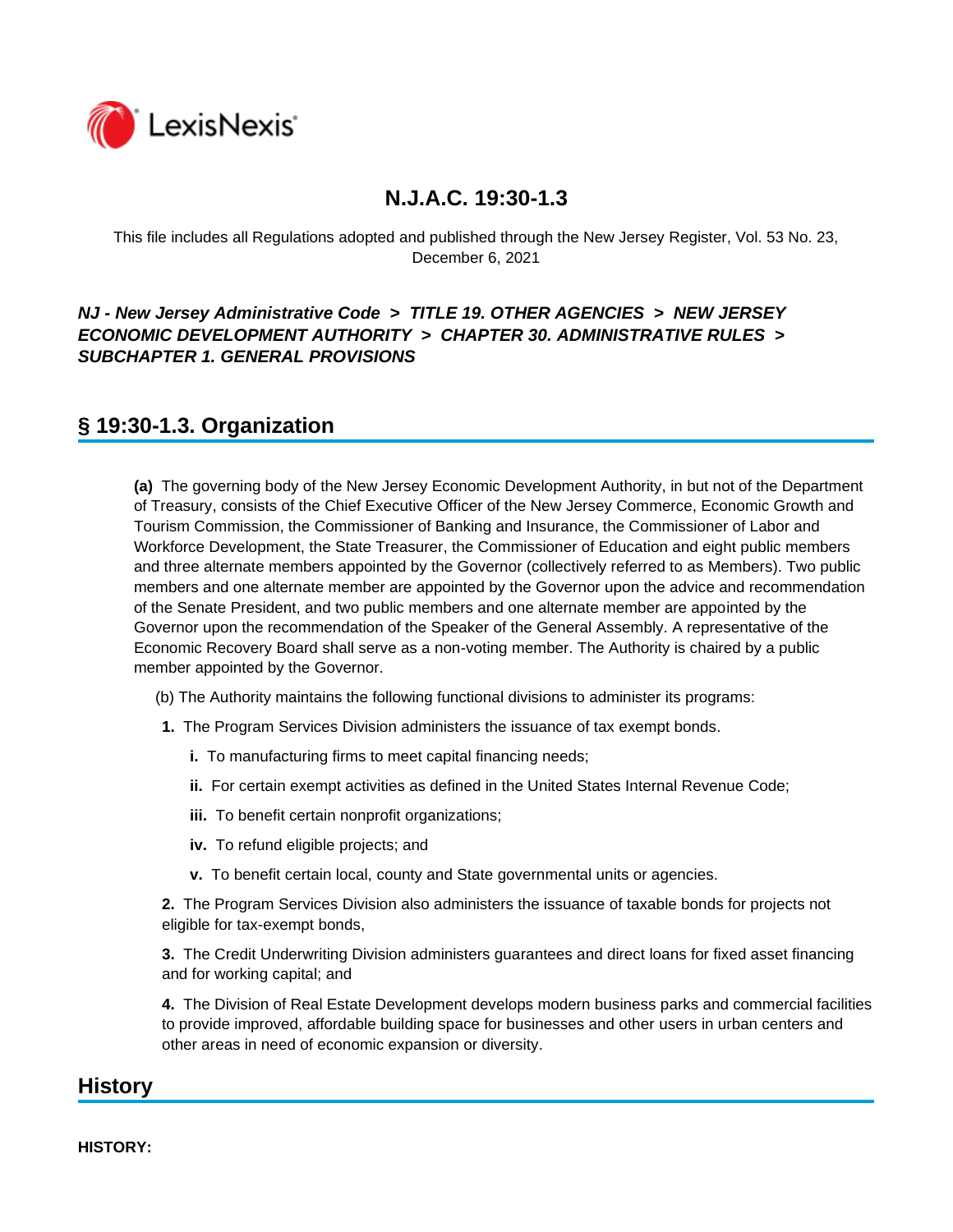New Rule R.1990 d.411, effective August 20, 1990.

See: 22 New Jersey Register 1537(a), 22 New Jersey Register 2532(a).

Amended by R.1995 d.435, effective August 21, 1995.

See: 27 New Jersey Register 2377(a), 27 New Jersey Register 3216(a).

Amended by R.2000 d.297, effective July 17, 2000.

See: 32 N.J.R. 1705(a), 32 N.J.R. 2602(c).

Rewrote (a).

Amended by R.2005 d.274, effective August 15, 2005.

See: 37 New Jersey Register 1714(a), 37 New Jersey Register 3058(a).

Rewrote the section.

NEW JERSEY ADMINISTRATIVE CODE Copyright © 2021 by the New Jersey Office of Administrative Law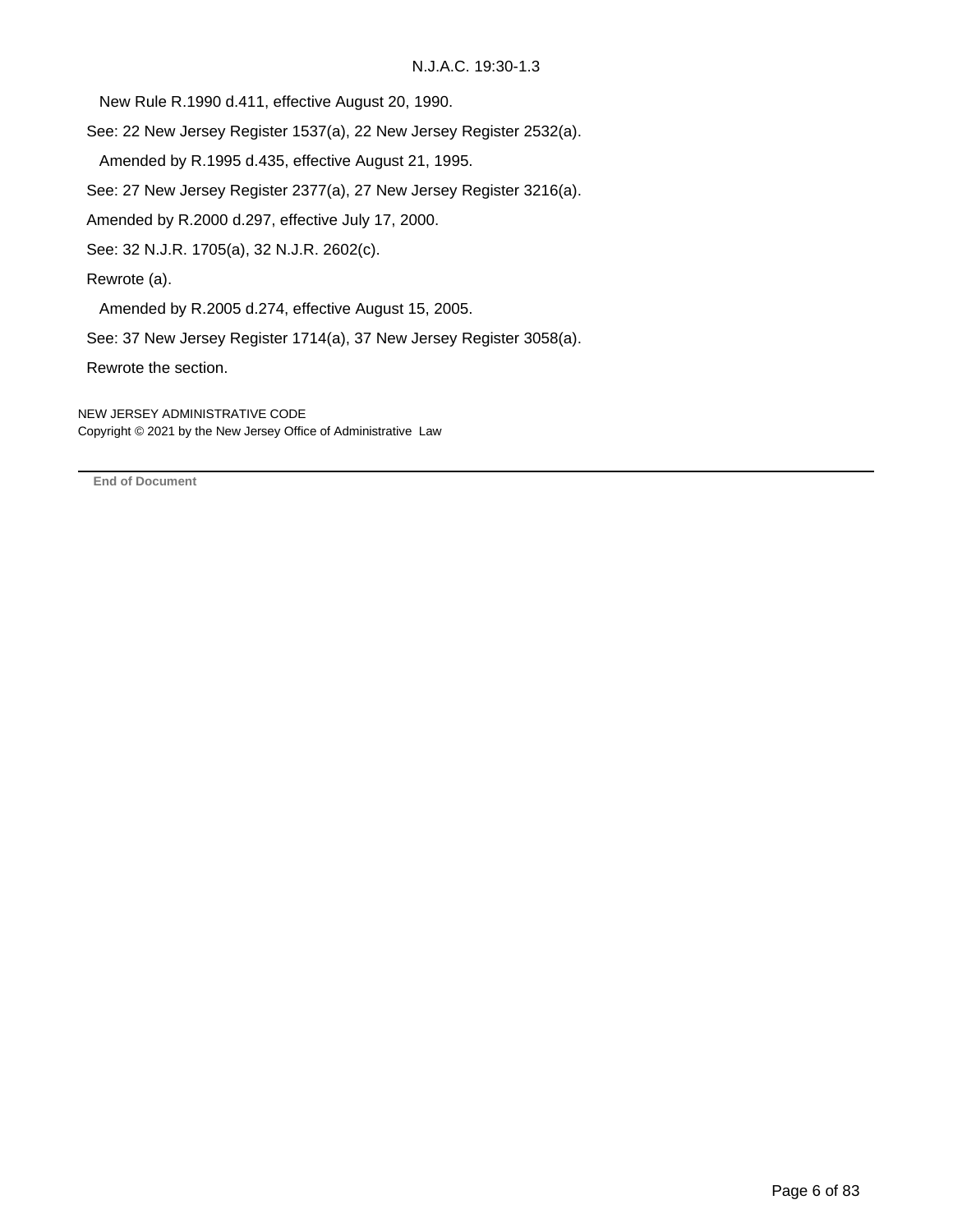

This file includes all Regulations adopted and published through the New Jersey Register, Vol. 53 No. 23, December 6, 2021

### *NJ - New Jersey Administrative Code* **>** *TITLE 19. OTHER AGENCIES* **>** *NEW JERSEY ECONOMIC DEVELOPMENT AUTHORITY* **>** *CHAPTER 30. ADMINISTRATIVE RULES* **>**  *SUBCHAPTER 1. GENERAL PROVISIONS*

## **§ 19:30-1.4. Public information**

The public may obtain general information concerning Authority programs by submitting a request in writing detailing the specific information desired to the Marketing and Policy Division, New Jersey Economic Development Authority, PO Box 990, Trenton, New Jersey, 08625-0990.

## **History**

#### **HISTORY:**

New Rule R.1990 d.411, effective August 20, 1990.

See: 22 New Jersey Register 1537(a), 22 New Jersey Register 2532(a).

Amended by R.2000 d.297, effective July 17, 2000.

See: 32 New Jersey Register 1705(a), 32 New Jersey Register 2602(c).

 Substituted "submitting a request in writing detailing the specific information desired to" for "contacting" following "programs by".

Amended by R.2005 d.274, effective August 15, 2005.

See: 37 New Jersey Register 1714(a), 37 New Jersey Register 3058(a).

Substituted "Marketing and Policy Division" for "Public Affairs Office".

NEW JERSEY ADMINISTRATIVE CODE Copyright © 2021 by the New Jersey Office of Administrative Law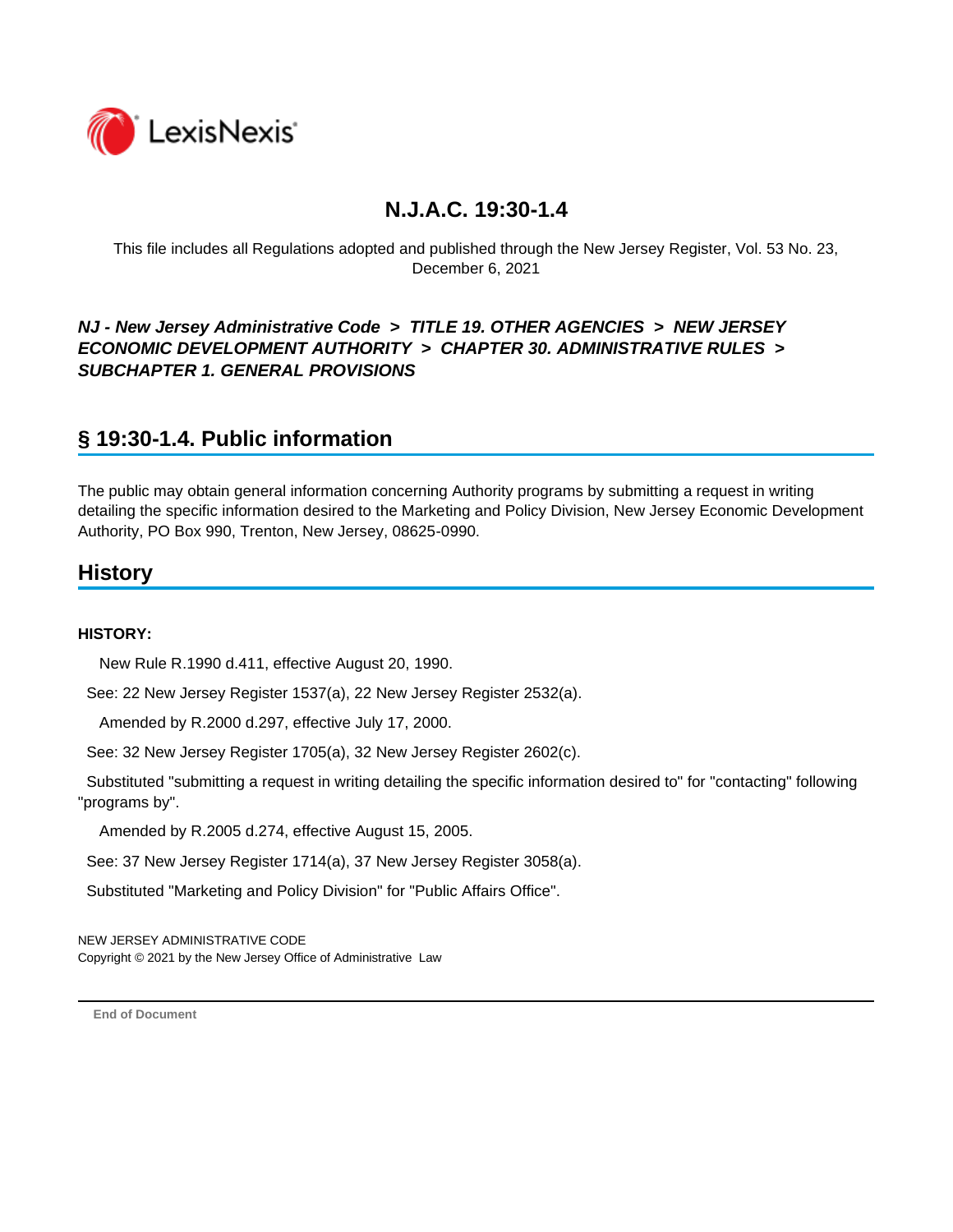

This file includes all Regulations adopted and published through the New Jersey Register, Vol. 53 No. 23, December 6, 2021

*NJ - New Jersey Administrative Code* **>** *TITLE 19. OTHER AGENCIES* **>** *NEW JERSEY ECONOMIC DEVELOPMENT AUTHORITY* **>** *CHAPTER 30. ADMINISTRATIVE RULES* **>**  *SUBCHAPTER 1. GENERAL PROVISIONS*

**§ 19:30-1.5. (Reserved)**

### **History**

#### **HISTORY:**

New Rule R.1990 d.411, effective August 20, 1990.

See: 22 New Jersey Register 1537(a), 22 New Jersey Register 2532(a).

Repealed and reserved by R.2005 d.274, effective August 15, 2005.

See: 37 New Jersey Register 1714(a), 37 New Jersey Register 3058(a).

NEW JERSEY ADMINISTRATIVE CODE Copyright © 2021 by the New Jersey Office of Administrative Law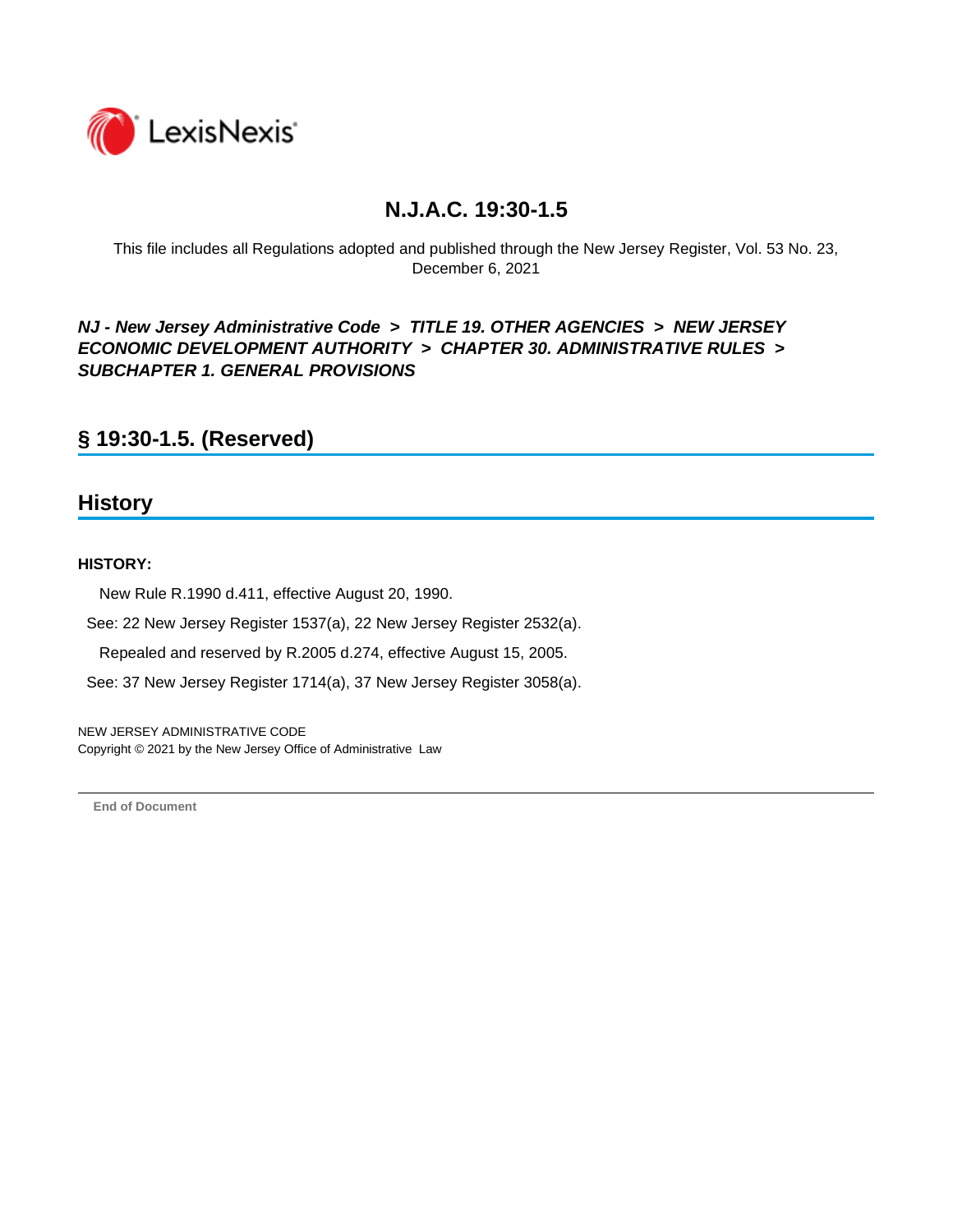

This file includes all Regulations adopted and published through the New Jersey Register, Vol. 53 No. 23, December 6, 2021

### *NJ - New Jersey Administrative Code* **>** *TITLE 19. OTHER AGENCIES* **>** *NEW JERSEY ECONOMIC DEVELOPMENT AUTHORITY* **>** *CHAPTER 30. ADMINISTRATIVE RULES* **>**  *SUBCHAPTER 1. GENERAL PROVISIONS*

## **§ 19:30-1.6 Petitions for rules**

Pursuant to N.J.S.A. 52:14B-4(f), interested persons may petition the Authority for the promulgation, amendment or repeal of any rule by the Authority.

## **History**

#### **HISTORY:**

New Rule R.1990 d.411, effective August 20, 1990.

See: 22 New Jersey Register 1537(a), 22 New Jersey Register 2532(a).

NEW JERSEY ADMINISTRATIVE CODE Copyright © 2021 by the New Jersey Office of Administrative Law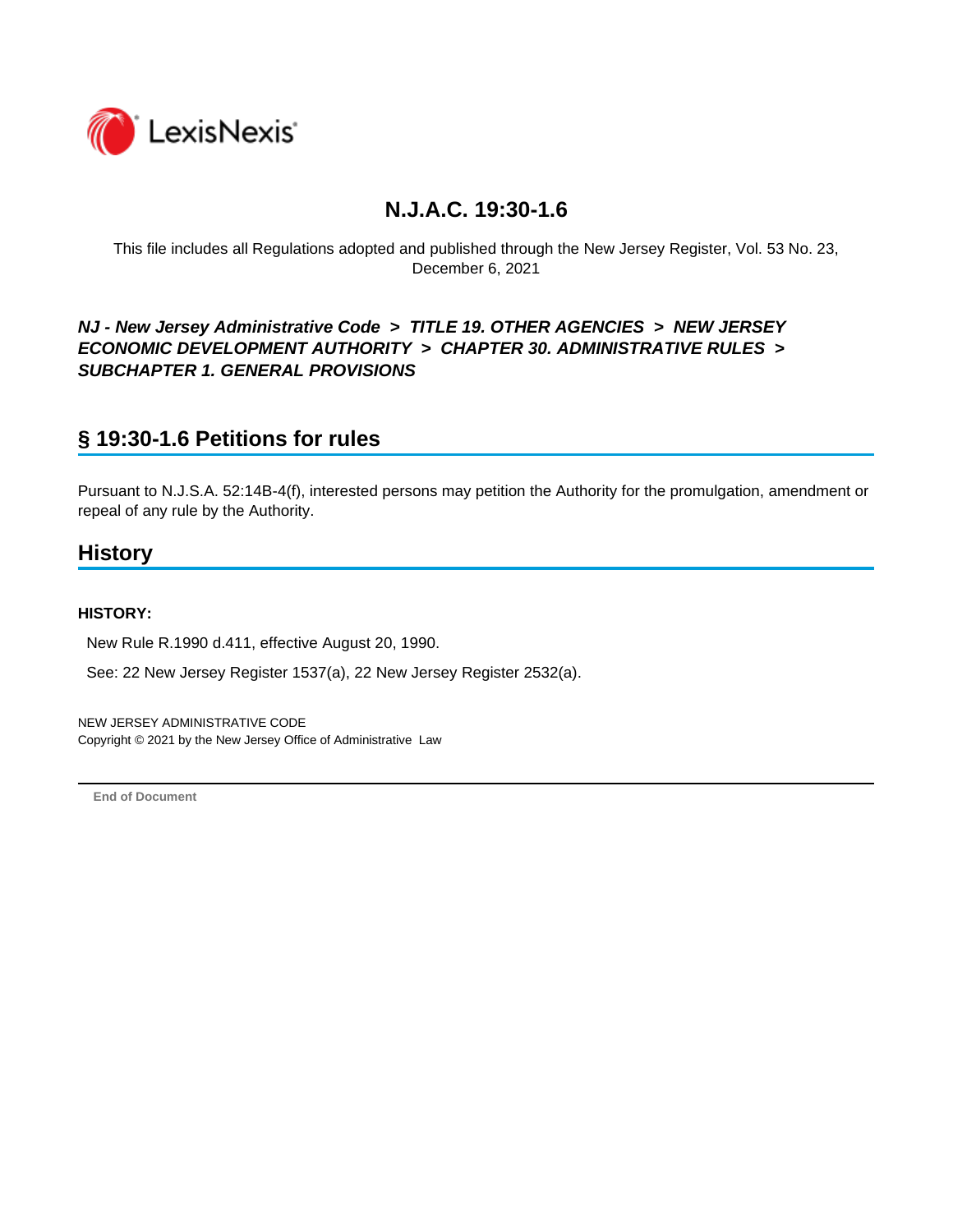

This file includes all Regulations adopted and published through the New Jersey Register, Vol. 53 No. 23, December 6, 2021

### *NJ - New Jersey Administrative Code* **>** *TITLE 19. OTHER AGENCIES* **>** *NEW JERSEY ECONOMIC DEVELOPMENT AUTHORITY* **>** *CHAPTER 30. ADMINISTRATIVE RULES* **>**  *SUBCHAPTER 1. GENERAL PROVISIONS*

## **§ 19:30-1.7. Procedure for petitioner**

**(a)** Any person who wishes to petition the Authority to promulgate, amend or repeal a rule must submit to the Chief Executive Officer, in writing and signed by the petitioner, the following information:

**1.** The full name and address of the petitioner;

**2.** The substance or nature of the rulemaking which is requested;

**3.** The reasons for the request and the petitioner's interest in the matter, including any relevant organization, affiliation, or economic interest; and

**4.** The statutory authority under which the Authority may take the requested action.

(b) The petitioner shall send the petition to the following address:

Chief Executive Officer

New Jersey Economic Development Authority

PO Box 990

Trenton, New Jersey 08625

 (c) Any materials submitted to the Authority not in substantial compliance with (a) and (b) above shall not be deemed to be a valid petition for rulemaking requiring further action pursuant to N.J.S.A. 52:14B-4(f).

### **History**

#### **HISTORY:**

New Rule R.1990 d.411, effective August 20, 1990.

See: 22 New Jersey Register 1537(a), 22 New Jersey Register 2532(a).

Amended by R.2000 d.297, effective July 17, 2000.

See: 32 New Jersey Register 1705(a), 32 New Jersey Register 2602(c).

Amended by R.2005 d.274, effective August 15, 2005.

See: 37 New Jersey Register 1714(a), 37 New Jersey Register 3058(a).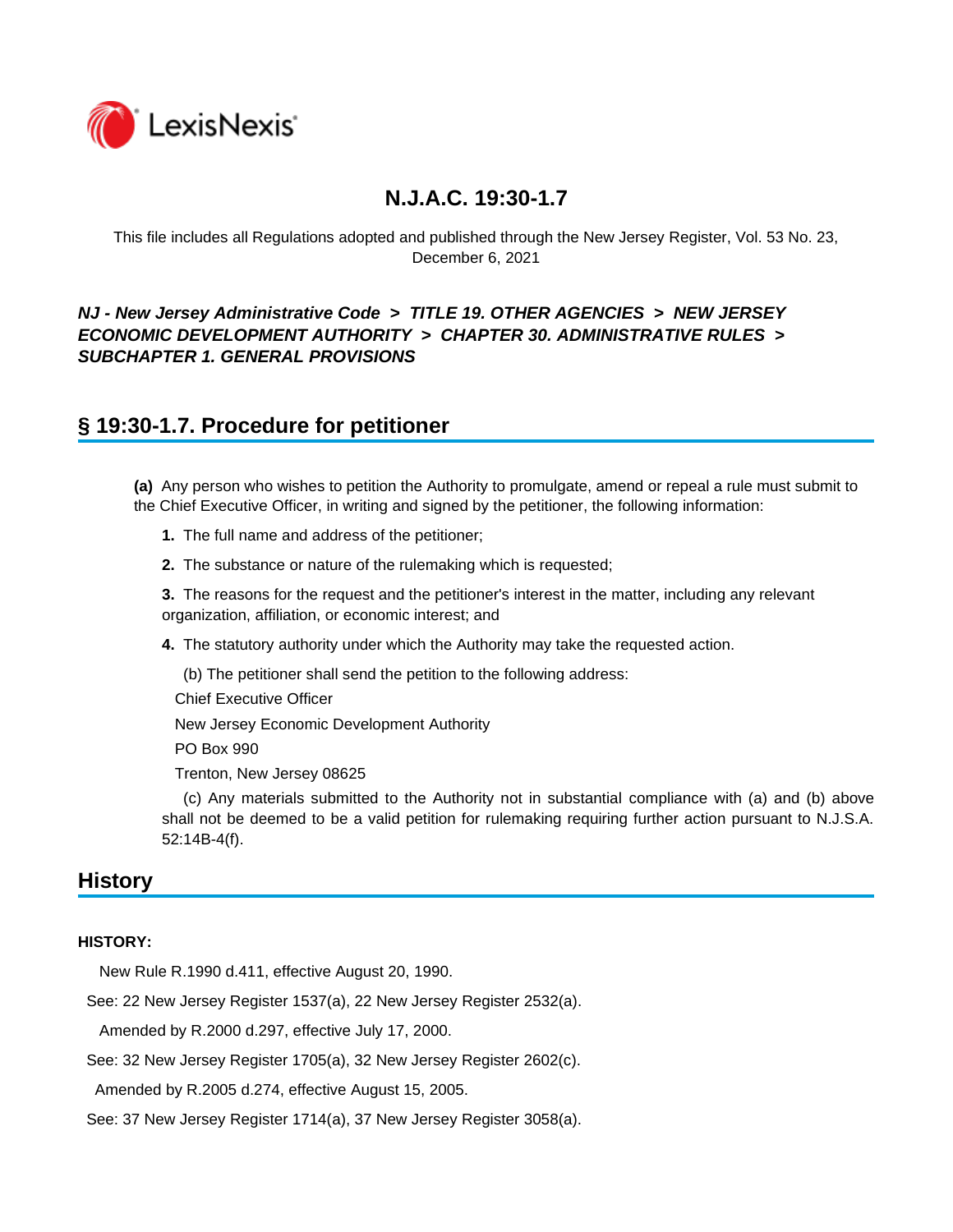Substituted "Chief Executive Officer" for "Executive Director" in the introductory paragraph in (a) and the address in (b).

NEW JERSEY ADMINISTRATIVE CODE Copyright © 2021 by the New Jersey Office of Administrative Law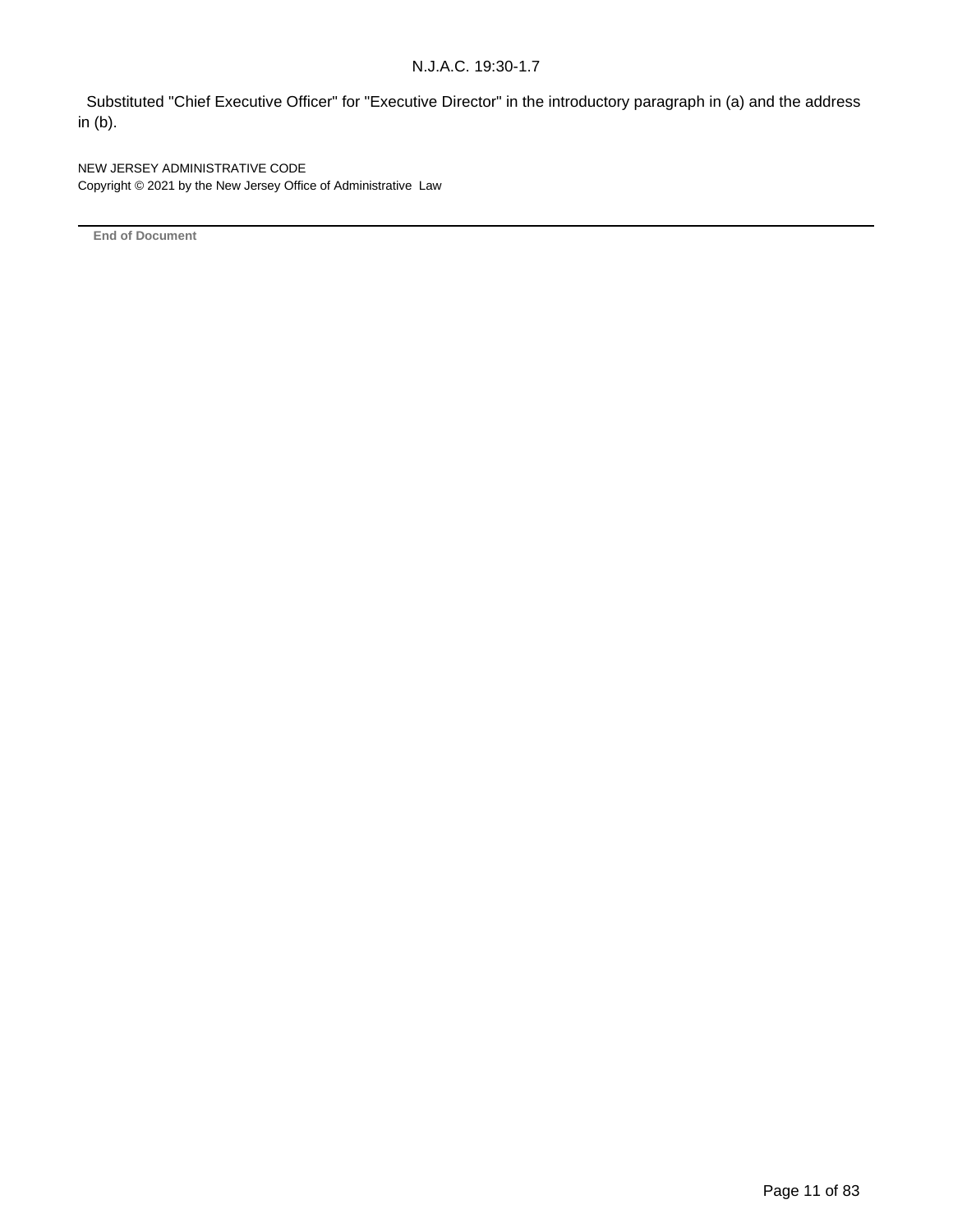

This file includes all Regulations adopted and published through the New Jersey Register, Vol. 53 No. 23, December 6, 2021

### *NJ - New Jersey Administrative Code* **>** *TITLE 19. OTHER AGENCIES* **>** *NEW JERSEY ECONOMIC DEVELOPMENT AUTHORITY* **>** *CHAPTER 30. ADMINISTRATIVE RULES* **>**  *SUBCHAPTER 1. GENERAL PROVISIONS*

## **§ 19:30-1.8. Procedure of the Authority**

**(a)** Upon receipt of a petition in compliance with N.J.A.C. 19:30-1.6 and 1.7, the Authority shall file a notice of petition with the Office of Administrative Law for publication in the New Jersey Register, to include:

- **1.** The date the petition was received by the Authority;
- **2.** The name and address of the petitioner;
- **3.** The substance or nature of the rulemaking which is requested; and
- **4.** The problem or purpose behind the request.

 (b) Within 30 days of receiving the petition, the Authority shall mail to the petitioner and file with the Office of Administrative Law for publication in the New Jersey Register a notice of action on the petition which will include:

- **1.** The name of the petitioner;
- **2.** Certification by the Chief Executive Officer that the petition was considered pursuant to law;
- **3.** The substance or nature of the Authority action; and
- **4.** A brief statement of reasons for the Authority action.

(c) Authority action on a petition may include:

**1.** Denying the petition;

**2.** Filing a notice of proposed rule or a notice of pre-proposal for a rule with the Office of Administrative Law; or

**3.** Referring the matter for further deliberations, the nature of which will be specified and which will conclude upon a specified date. The results of these further deliberations will be mailed to the petitioner and submitted to the Office of Administrative Law for publication in the New Jersey Register.

### **History**

#### **HISTORY:**

New Rule R.1990 d.411, effective August 20, 1990.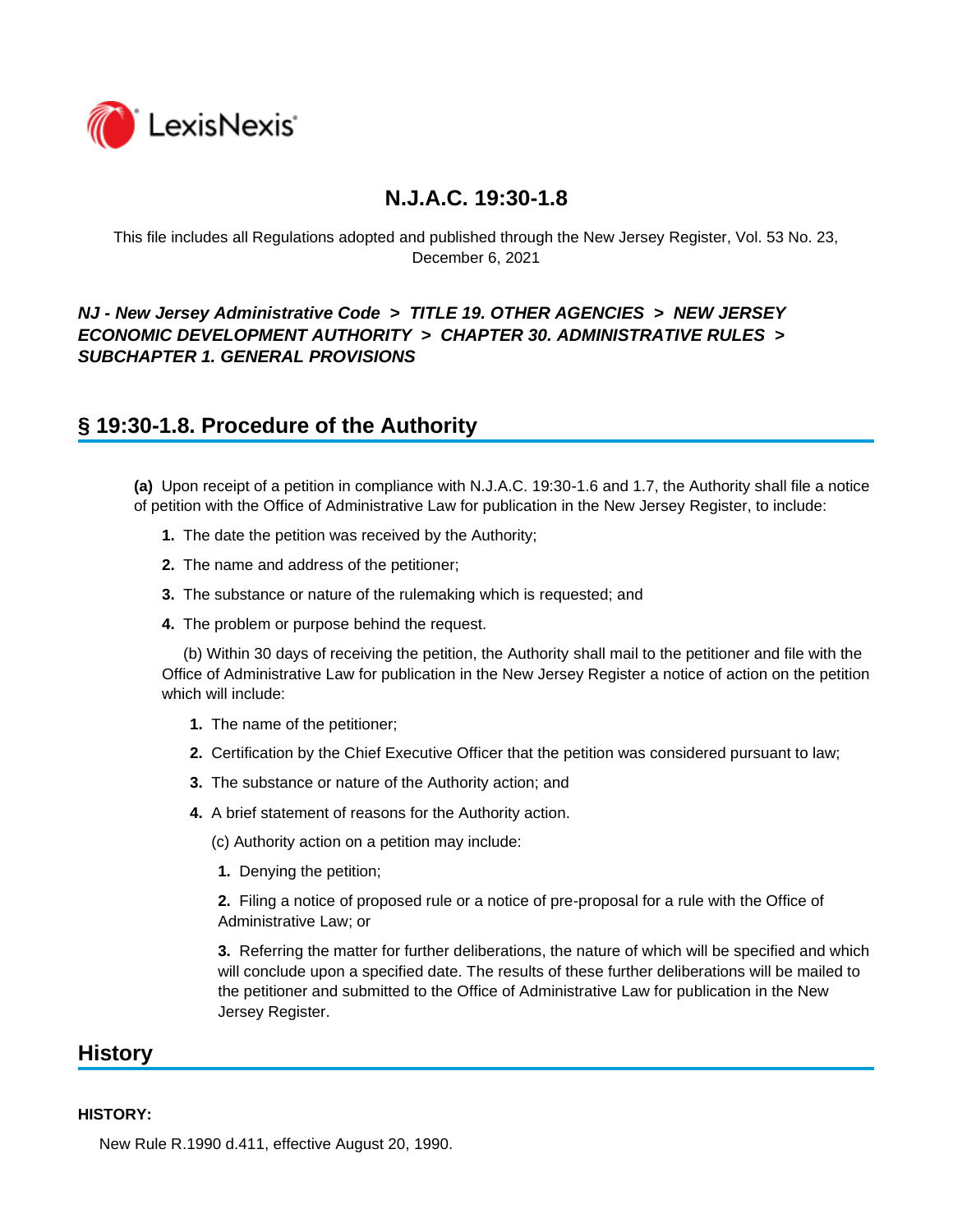See: 22 New Jersey Register 1537(a), 22 New Jersey Register 2532(a).

Amended by R.1995 d.435, effective August 21, 1995.

See: 27 New Jersey Register 2377(a), 27 New Jersey Register 3216(a).

Amended by R.2005 d.274, effective August 15, 2005.

See: 37 New Jersey Register 1714(a), 37 New Jersey Register 3058(a).

In (b)2, substituted "Chief Executive Officer" for "Executive Director".

NEW JERSEY ADMINISTRATIVE CODE Copyright © 2021 by the New Jersey Office of Administrative Law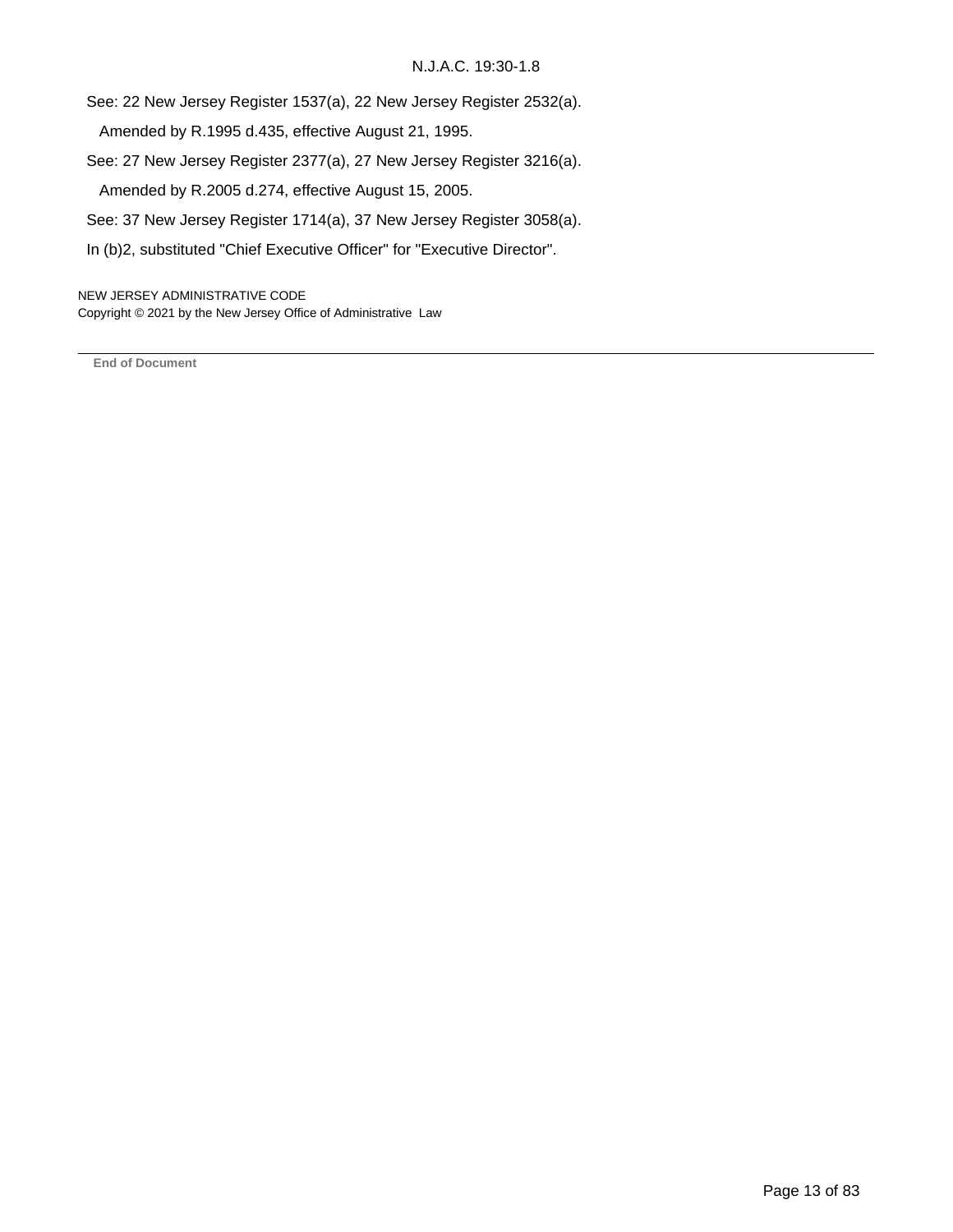

This file includes all Regulations adopted and published through the New Jersey Register, Vol. 53 No. 23, December 6, 2021

*NJ - New Jersey Administrative Code* **>** *TITLE 19. OTHER AGENCIES* **>** *NEW JERSEY ECONOMIC DEVELOPMENT AUTHORITY* **>** *CHAPTER 30. ADMINISTRATIVE RULES* **>**  *SUBCHAPTER 2. DISQUALIFICATION/ DEBARMENT/ CONFLICT OF INTEREST*

## **§ 19:30-2.1 Definitions**

**(a)** For the purposes of this subchapter, the following words and terms shall have the following meanings.

 "Affiliates" means persons having an overt or covert relationship such that any one of them directly or indirectly controls or has the power to control another.

 "Authority project contracting" means any arrangement giving rise to an obligation to perform any service in connection with the construction of a project financed with, and paid for in whole or in part with Authority assistance, including the service of architects, engineers and professional planners.

 "Debarment" means an exclusion from contracting with the Authority and exclusion from Authority project contracting on the basis of a lack of responsibility evidenced by an offense or inadequacy of performance for a reasonable period of time commensurate with the seriousness of the offense.

 "Disqualification" means an exclusion from receiving Authority financial assistance or from being a tenant in an Authority-financed project or Authority-owned project.

 "Ethics Liaison Officer" means the Ethics Liaison Officer of the New Jersey Economic Development Authority.

## **History**

#### **HISTORY:**

Amended by R.1990 d.411, effective August 20, 1990.

See: 22 N.J.R. 1537(a), 22 N.J.R. 2532(a).

Section recodified from 5.1.

Inadequacy of performance replaced failure as basis for debarment; definition for disqualification added.

Amended by R.2010 d.285, effective December 6, 2010.

See: 42 N.J.R. 2019(a), 42 N.J.R. 2969(a).

In definition "Disqualification", inserted "or Authority-owned project"; and added definition "Ethics Liaison Officer".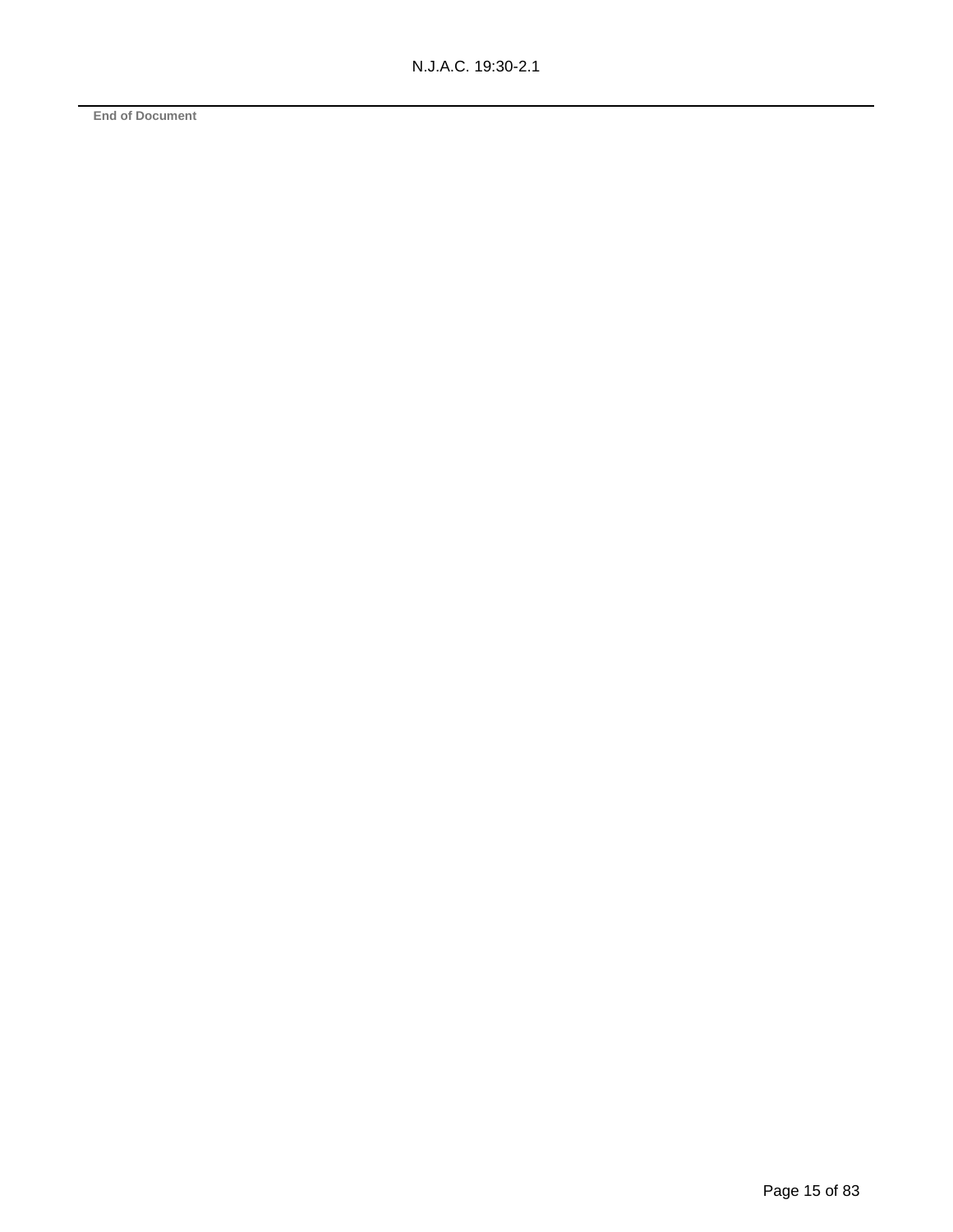

This file includes all Regulations adopted and published through the New Jersey Register, Vol. 53 No. 23, December 6, 2021

### *NJ - New Jersey Administrative Code* **>** *TITLE 19. OTHER AGENCIES* **>** *NEW JERSEY ECONOMIC DEVELOPMENT AUTHORITY* **>** *CHAPTER 30. ADMINISTRATIVE RULES* **>**  *SUBCHAPTER 2. DISQUALIFICATION/ DEBARMENT/ CONFLICT OF INTEREST*

## **§ 19:30-2.2 Causes for disqualification/debarment of persons**

**(a)** The Authority may decline to give financial assistance, or approval as a tenant in any Authority-financed project or Authority-owned project, to any person, or may debar a person from Authority project contracting for any of the following causes:

**1.** Commission of a criminal offense as an incident to obtaining or attempting to obtain a public or private contract, or subcontract thereunder, or in the performance or such contract or subcontract;

**2.** Violation of the Federal Organized Crime Control Act of 1970, or commission of embezzlement, theft, forgery, bribery, falsification or destruction of records, perjury, false swearing, receiving stolen property, obstruction of justice, or any other offense indicating a lack of business integrity or honesty;

**3.** Violation of the Federal or State antitrust statutes, or of the Federal Anti-Kickback Act; (18 U.S.C. 874);

**4.** Violation of any law governing the conduct of elections of the Federal Government, State of New Jersey or of its political subdivision;

**5.** Violation of the "Law Against Discrimination" (P.L. 1945, c.169, N.J.S.A. 10:5-1 et seq., as supplemented by P.L. 1975, c.127), or of the act banning discrimination in public works employment (N.J.S.A. 10:2-1 et seq.) or of the act prohibiting discrimination by industries engaged in defense work in the employment of persons therein (c.114, L.1942, N.J.S.A. 10:1-10 et seq.);

**6.** Violation of any laws governing hours of labor, minimum wage standards, prevailing wage standards, discrimination in wages, or child labor;

**7.** Violation of any law governing the conduct of occupations or professions of regulated industries;

**8.** Violation of any law which may bear upon a lack of responsibility or moral integrity;

**9.** Any other cause of such serious and compelling nature as may be determined by the Authority to warrant disqualification for assistance or debarment from contracting with the Authority or from Authority project contracting;

**10.** Debarment by any department, agency, or instrumentality of the State or Federal government;

**11.** Violation of any of the following prohibitions on vendor activities representing a conflict of interest, or failure to report a solicitation as set forth in (a)11ii below:

**i.** No person shall pay, offer to pay, or agree to pay, either directly or indirectly, any fee, commission, compensation, gift, gratuity, or other thing of value of any kind to any Authority officer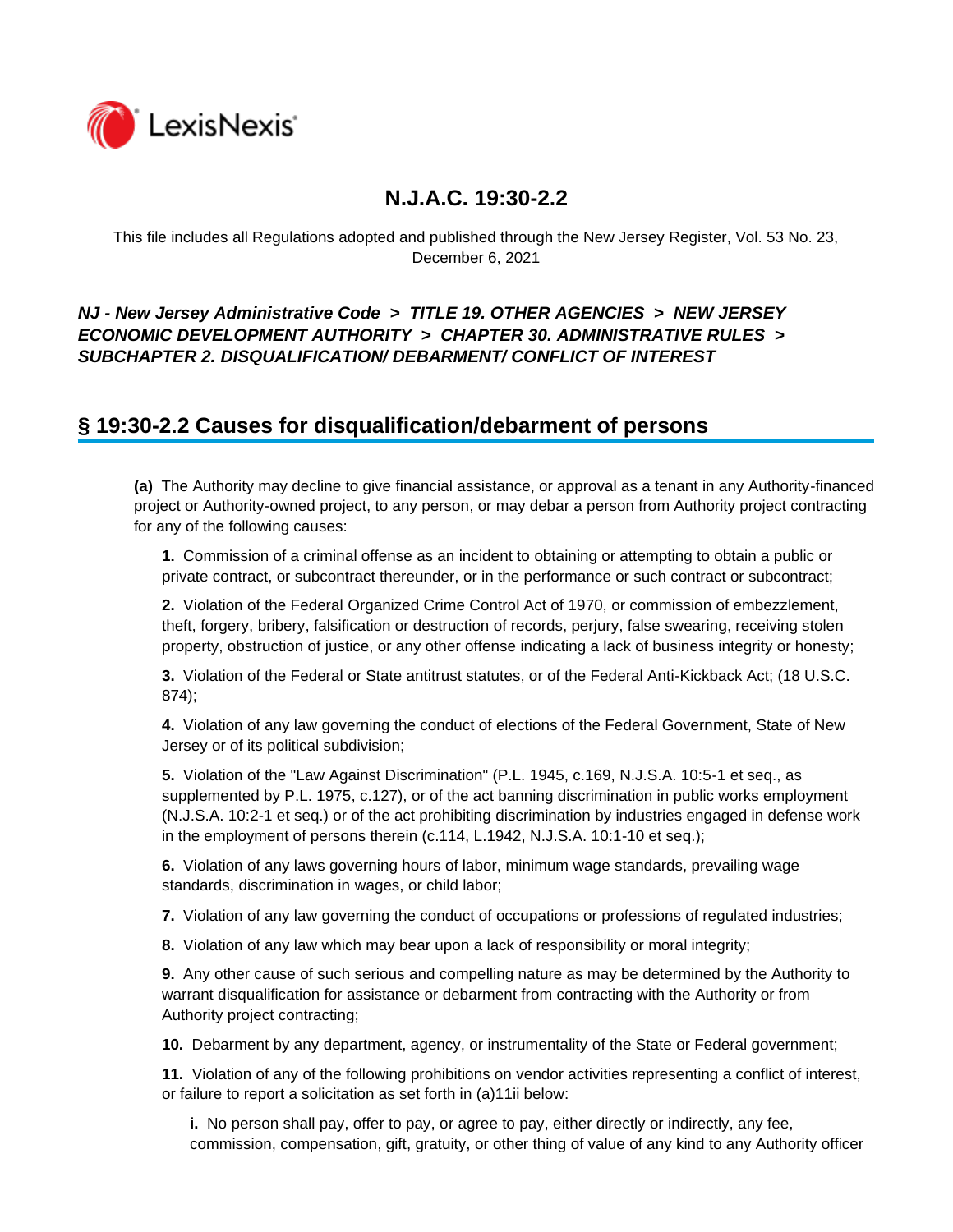or employee or special Authority officer or employee, as defined by N.J.S.A. 52:13D-13b and e, with which such person transacts or offers or proposes to transact business, or to any member of the immediate family as defined by N.J.S.A. 52:13D-13i, of any such officer or employee, or partnership, firm, or corporation with which they are employed or associated, or in which such officer or employee has an interest within the meaning of N.J.S.A. 52:13D-13g.

**ii.** The solicitation of any fee, commission, compensation, gift, gratuity or other thing of value by any Authority officer or employee or special Authority officer or employee from any person shall be reported in writing by the person to the Attorney General and the Ethics Liaison Officer.

**iii.** No person may, directly or indirectly, undertake any private business, commercial or entrepreneurial relationship with, whether or not pursuant to employment, contract or other agreement, express or implied, or sell any interest in such person to, any Authority officer or employee or special Authority officer or employee having any duties or responsibilities in connection with the purchase, acquisition or sale of any property or services by or to the Authority, or with any person, firm or entity with which he or she is employed or associated or in which he or she has an interest within the meaning of N.J.S.A. 52:13D-13g. Any relationships subject to this subsection shall be reported in writing to the Authority Ethics Liaison Officer and the State Ethics Commission, which may grant a waiver of this restriction upon application of the Authority officer or employee or special Authority officer or employee upon a finding that the present or proposed relationship does not present the potential, actuality or appearance of a conflict of interest.

**iv.** No person shall influence, or attempt to influence or cause to be influenced, any Authority officer or employee or special Authority officer or employee in his or her official capacity in any manner which might tend to impair the objectivity or independence of judgment of the officer or employee.

**v.** No person shall cause or influence, or attempt to cause or influence, any Authority officer or employee or special Authority officer or employee to use, or attempt to use, his or her official position to secure unwarranted privileges or advantages for the person or any other person.

**(b)** The provisions in (a)11 above shall not be construed to prohibit an Authority officer or employee or special Authority officer or employee from receiving gifts from or contracting with persons under the same terms and conditions as are offered or made available to members of the general public subject to any guidelines the State Ethics Commission may promulgate.

## **History**

#### **HISTORY:**

Amended by R.1989 d.207, effective April 17, 1989.

See: 21 N.J.R. 129(a), 21 N.J.R. 1022(a).

(a)11 and (b) added, prohibitions on vendor activities representing conflicts of interest.

Amended by R.1990 d.411, effective August 20, 1990.

See: 22 N.J.R. 1537(a), 22 N.J.R. 2532(a).

Section recodified from 5.2.

 Tenancy or other disqualification/debarment may be denied based on any cause in (a), including failure to report solicitation.

Amended by R.1995 d.435, effective August 21, 1995.

See: 27 N.J.R. 2377(a), 27 N.J.R. 3216(a).

Amended citations in (a)3.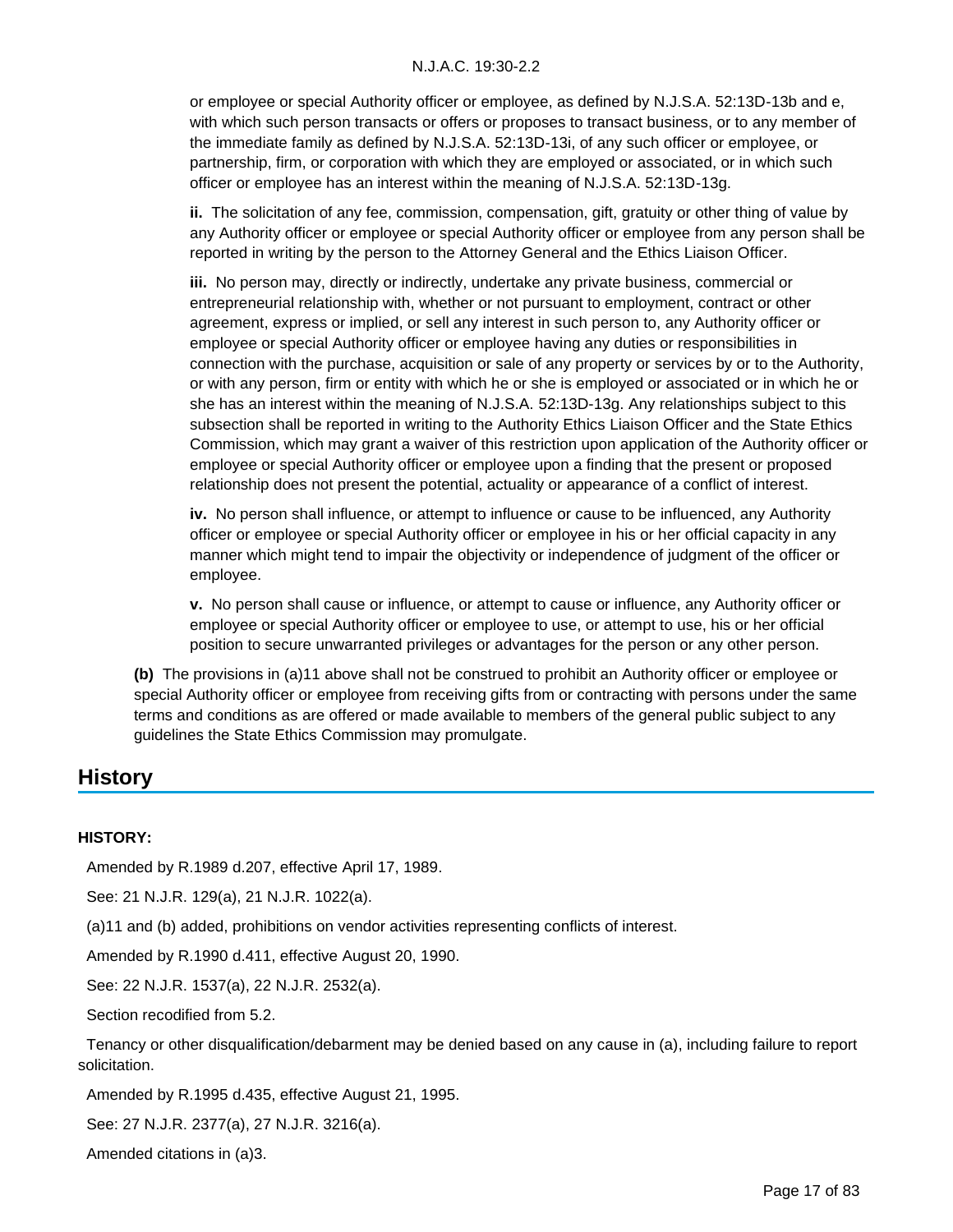Amended by R.2010 d.285, effective December 6, 2010.

See: 42 N.J.R. 2019(a), 42 N.J.R. 2969(a).

 In the introductory paragraph of (a), inserted "or Authority-owned project"; in (a)11ii, substituted "Ethics Liaison Officer" for "Executive Commission on Ethical Standards"; in (a)11iii, substituted "Authority Ethics Liaison Officer and the State Ethics Commission" for "Executive Commission on Ethical Standards"; and in (b), substituted "State Ethics Commission" for "Executive Commission on Ethical Standards".

NEW JERSEY ADMINISTRATIVE CODE Copyright © 2021 by the New Jersey Office of Administrative Law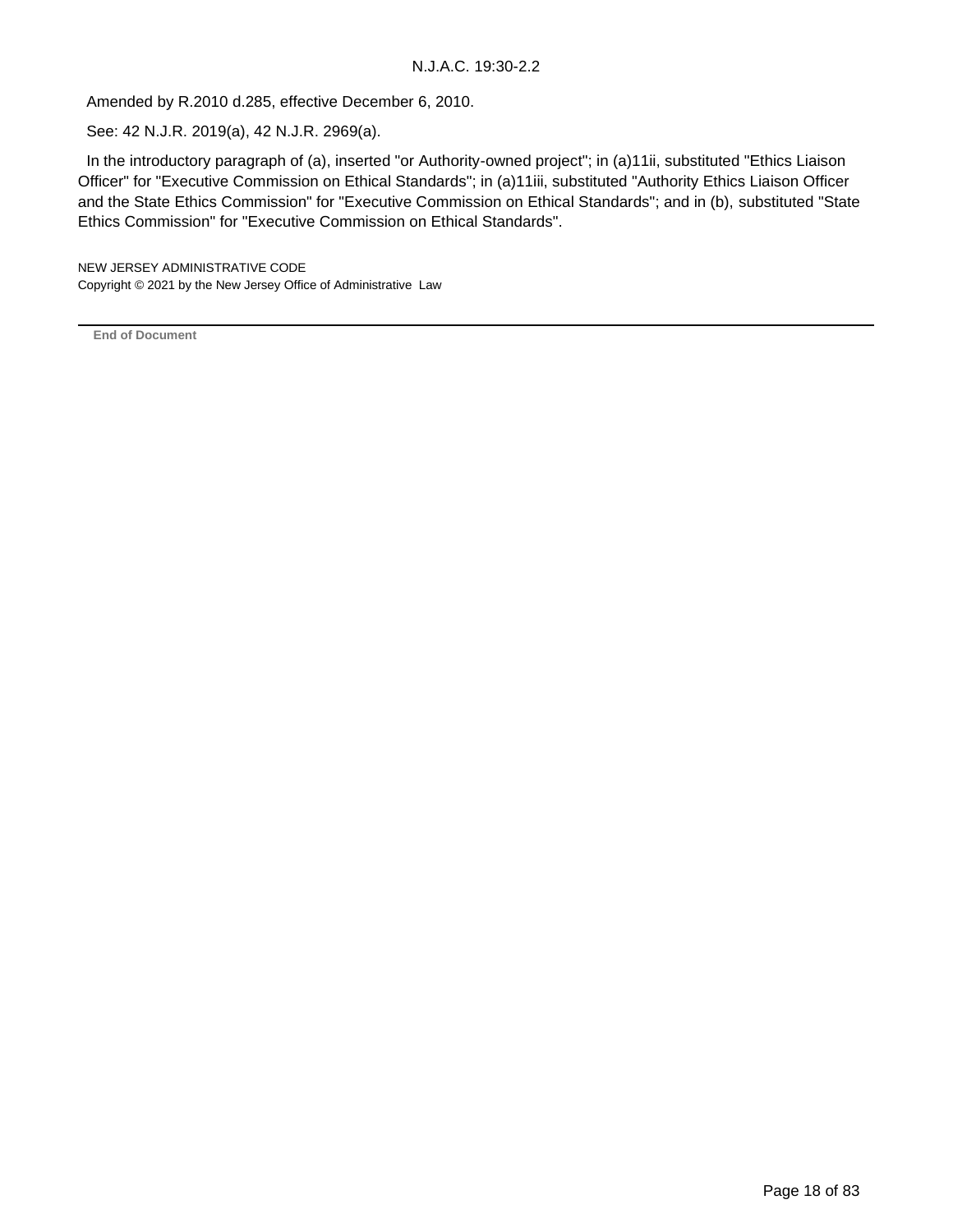

This file includes all Regulations adopted and published through the New Jersey Register, Vol. 53 No. 23, December 6, 2021

*NJ - New Jersey Administrative Code* **>** *TITLE 19. OTHER AGENCIES* **>** *NEW JERSEY ECONOMIC DEVELOPMENT AUTHORITY* **>** *CHAPTER 30. ADMINISTRATIVE RULES* **>**  *SUBCHAPTER 2. DISQUALIFICATION/ DEBARMENT/ CONFLICT OF INTEREST*

# **§ 19:30-2.3 Conditions affecting the disqualification/debarment of a person(s)**

**(a)** The following conditions shall apply concerning disqualification/debarment:

**1.** The existence of any of the causes set forth in N.J.A.C. 19:30-2.2(a) shall not necessarily require that a person be disqualified/debarred. In each instance, the decision to disqualify/debar shall be made within the discretion of the Authority unless otherwise required by law, and shall be rendered in the best interests of the Authority.

**2.** All mitigating factors shall be considered in determining the seriousness of the offense or inadequacy of performance, and in deciding whether disqualification/debarment is warranted.

**3.** The existence of a cause set forth in N.J.A.C. 19:30-2.2(a)1 through 8 shall be established upon the rendering of a final judgment or conviction including a guilty plea or a plea of nolo contendere by a court of competent jurisdiction or by an administrative agency empowered to render such judgment. In the event an appeal taken from such judgment or conviction results in reversal thereof, the disqualification/debarment shall be removed upon the request of the disqualified/debarred person unless other cause for disqualification/debarment exists.

**4.** The existence of a cause set forth in N.J.A.C. 19:30-2.2(a)9 and 11 shall be established by evidence which the Authority determines to be clear and convincing in nature.

**5.** Debarment for the cause set forth in N.J.A.C. 19:30-2.2(a)10 shall be proper, provided that one of the causes set forth in N.J.A.C. 19:30-2.2(a)1 through 8 was the basis for debarment by the original debarring agency. Such debarment may be based entirely on the record of facts obtained by the original debarring agency, or upon a combination of such facts and additional facts.

## **History**

### **HISTORY:**

Amended by R.1990 d.411, effective August 20, 1990.

See: 22 N.J.R. 1537(a), 22 N.J.R. 2532(a).

Disqualification provisions added. Section recodified from 5.3.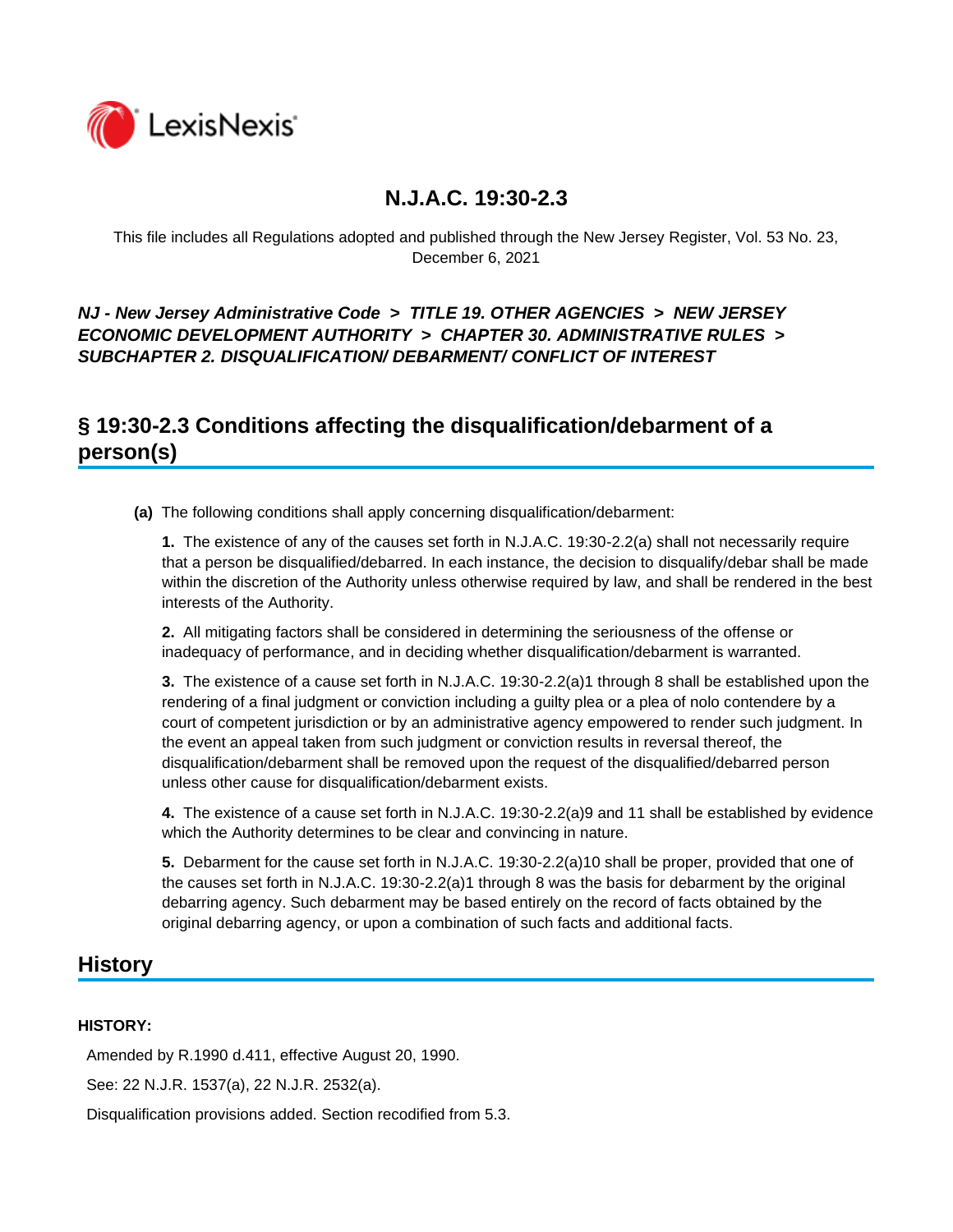NEW JERSEY ADMINISTRATIVE CODE Copyright © 2021 by the New Jersey Office of Administrative Law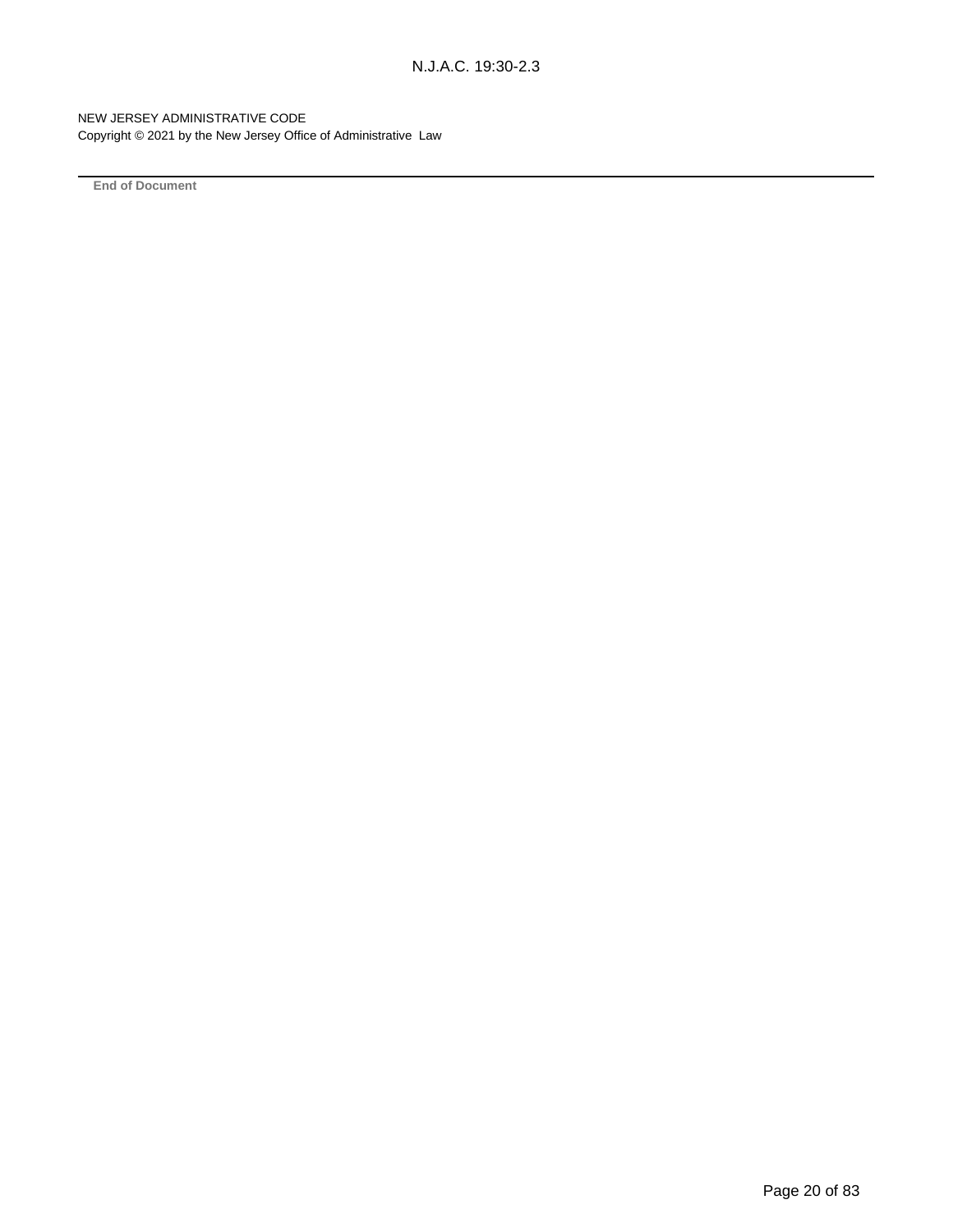

This file includes all Regulations adopted and published through the New Jersey Register, Vol. 53 No. 23, December 6, 2021

### *NJ - New Jersey Administrative Code* **>** *TITLE 19. OTHER AGENCIES* **>** *NEW JERSEY ECONOMIC DEVELOPMENT AUTHORITY* **>** *CHAPTER 30. ADMINISTRATIVE RULES* **>**  *SUBCHAPTER 2. DISQUALIFICATION/ DEBARMENT/ CONFLICT OF INTEREST*

## **§ 19:30-2.4 Procedures; period of disqualification/debarment**

**(a)** When the Authority seeks to disqualify/debar a person or his affiliates, the person or persons shall be furnished with a written notice stating that:

- **1.** Disqualification/debarment is being considered;
- **2.** The reasons for the proposed disqualification/debarment; and

**3.** An opportunity for a hearing will be afforded to such person or persons if the hearing is requested in writing and the request is received by the Authority within seven days from the date of personal delivery or the date of receipt of the mailing of such disqualification/debarment notice.

**(b)** All such hearings shall be conducted in accordance with the provisions of the Administrative Procedure Act (N.J.S.A. 54:14B-1 et seq.). Where any Federal or State department, agency or instrumentality has already imposed debarment upon a party, the Authority may also impose a similar debarment without affording an opportunity for a hearing, provided the Authority furnishes notice of the proposed similar debarment to that party, and affords that party an opportunity to present information in his behalf to explain why the proposed similar debarment should not be imposed in whole or in part.

**(c)** Disqualification/debarment shall be a reasonable, definitely stated period of time which as a general rule shall not exceed five years. Disqualification/debarment for an additional period shall be permitted provided that notice thereof is furnished and the party is afforded an opportunity to present information in his behalf to explain why the additional period of disqualification/debarment should not be imposed.

**(d)** Except as otherwise provided by law, a disqualification/debarment may be removed or the period thereof may be reduced in the discretion of the Authority, upon the submission of a good faith application under oath, supported by documentary evidence, setting forth substantial and appropriate grounds for the granting of relief, such as newly discovered material evidence, reversal of a conviction or judgment, actual change of ownership, management or control, or the elimination of the cause or causes for which the disqualification/debarment was imposed.

**(e)** A disqualification/debarment may include all known affiliates of a person, provided that each decision to include an affiliate is made on a case by case basis after giving due regard to all relevant facts and circumstances.

**(f)** The offense or inadequacy of performance of an individual may be imputed to a person with whom he is affiliated, where such conduct was accomplished within the course of his official duty or was effected by him with the knowledge or approval of such person.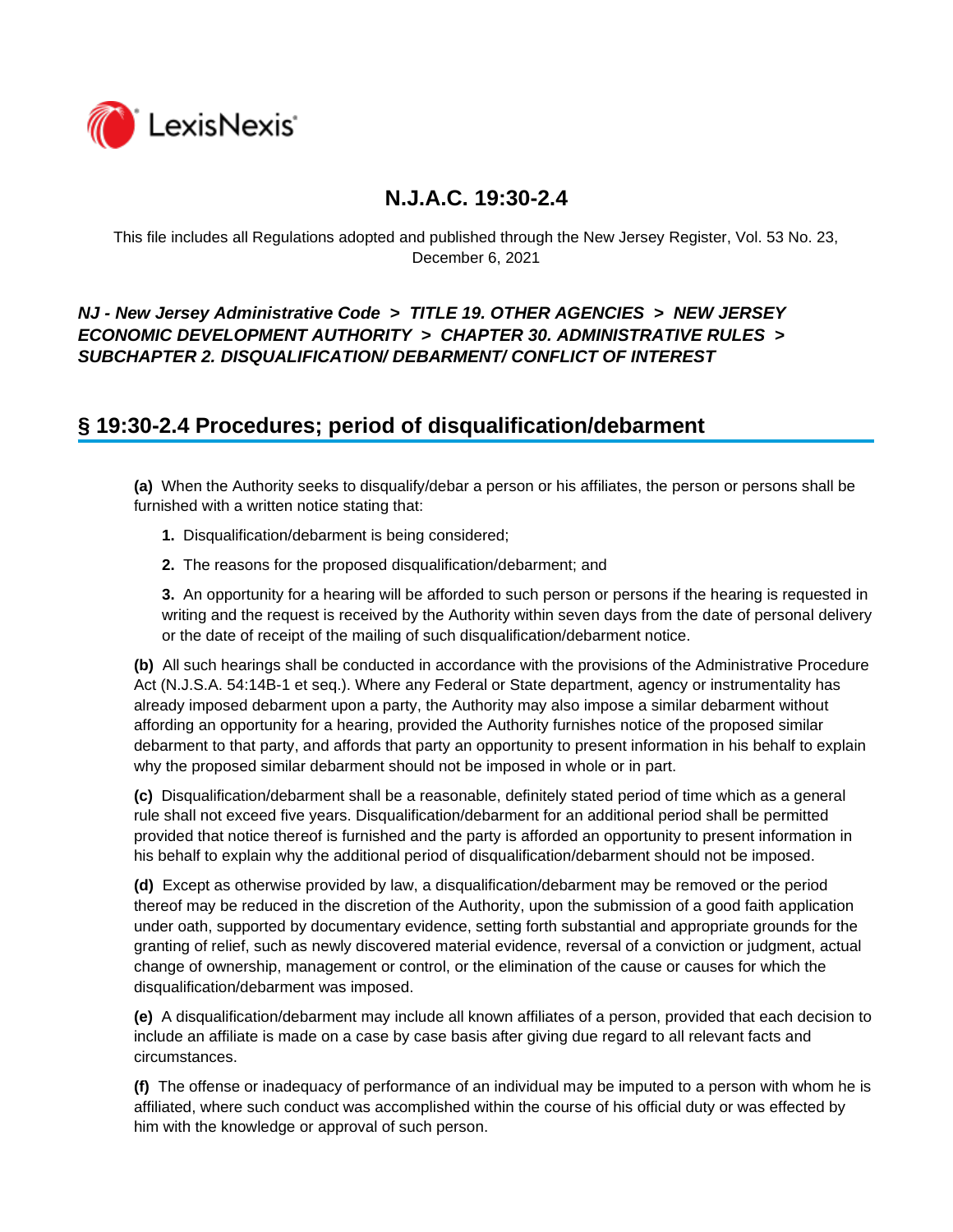# **History**

#### **HISTORY:**

Amended by R.1990 d.411, effective August 20, 1990.

See: 22 New Jersey Register 1537(a), 22 New Jersey Register 2532(a).

 Disqualification and hearing request provisions added; debarment may extend to affiliates. Section recodified from 5.4.

NEW JERSEY ADMINISTRATIVE CODE Copyright © 2021 by the New Jersey Office of Administrative Law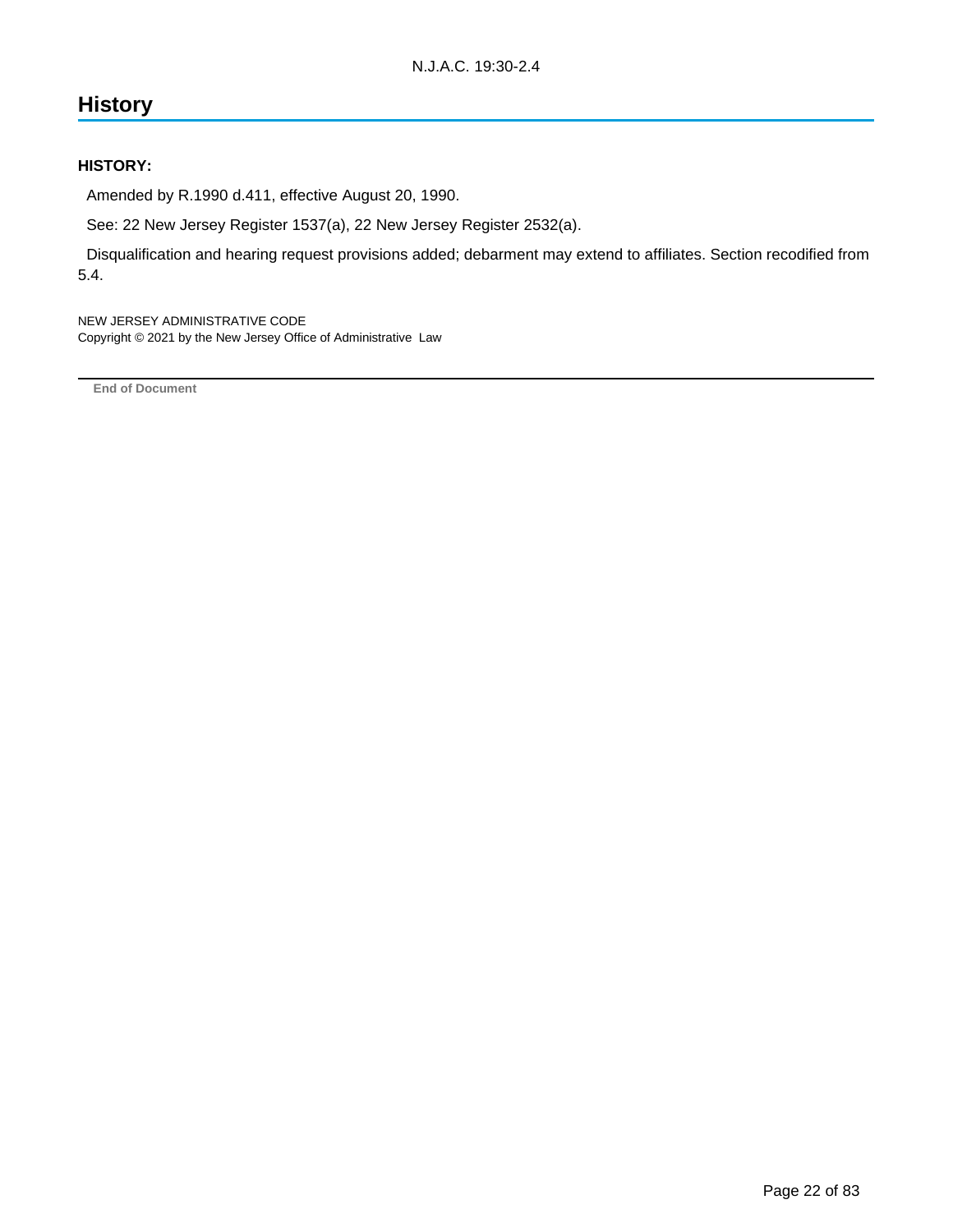

This file includes all Regulations adopted and published through the New Jersey Register, Vol. 53 No. 23, December 6, 2021

*NJ - New Jersey Administrative Code* **>** *TITLE 19. OTHER AGENCIES* **>** *NEW JERSEY ECONOMIC DEVELOPMENT AUTHORITY* **>** *CHAPTER 30. ADMINISTRATIVE RULES* **>**  *SUBCHAPTER 2. DISQUALIFICATION/ DEBARMENT/ CONFLICT OF INTEREST*

## **§ 19:30-2.5 Notice to Attorney General and Treasurer**

Insofar as practicable, prior notice of any proposed debarment shall be given to the Attorney General and the State Treasurer. The Authority shall supply to the State Treasurer a list of all persons having been debarred in accordance with the procedures prescribed herein.

## **History**

#### **HISTORY:**

Recodified by R.1990 d.411, effective August 20, 1990.

See: 22 New Jersey Register 1537(a), 22 New Jersey Register 2532(a).

Section recodified from 5.5.

NEW JERSEY ADMINISTRATIVE CODE Copyright © 2021 by the New Jersey Office of Administrative Law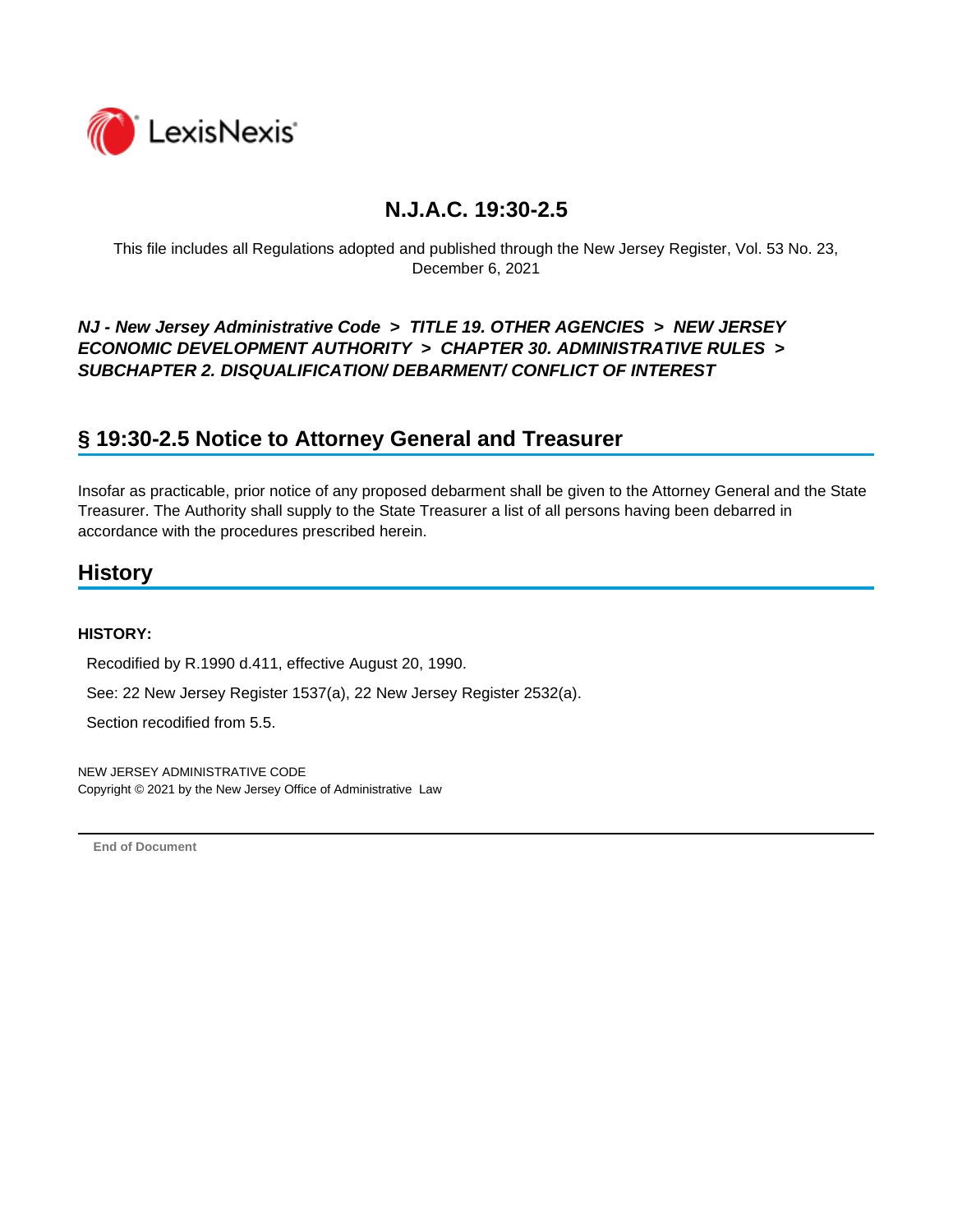

This file includes all Regulations adopted and published through the New Jersey Register, Vol. 53 No. 23, December 6, 2021

### *NJ - New Jersey Administrative Code* **>** *TITLE 19. OTHER AGENCIES* **>** *NEW JERSEY ECONOMIC DEVELOPMENT AUTHORITY* **>** *CHAPTER 30. ADMINISTRATIVE RULES* **>**  *SUBCHAPTER 2. DISQUALIFICATION/ DEBARMENT/ CONFLICT OF INTEREST*

# **§ 19:30-2.6 Authority discretion**

Nothing contained in this subchapter is intended to limit the discretion of the Authority or the members in determining eligibility for financial assistance or eligibility of tenants, or in refraining from contracting with any person. The purpose of this subchapter is to provide notice of certain offenses or failures which may result in disqualification for assistance or debarment. Project applicants, tenants, and contractors must meet any other applicable standards and policies.

## **History**

#### **HISTORY:**

Amended by R.1990 d.411, effective August 20, 1990.

See: 22 New Jersey Register 1537(a), 22 New Jersey Register 2532(a).

Authority includes staff members; eligibility for tenancy included. Section recodified from 5.6.

NEW JERSEY ADMINISTRATIVE CODE Copyright © 2021 by the New Jersey Office of Administrative Law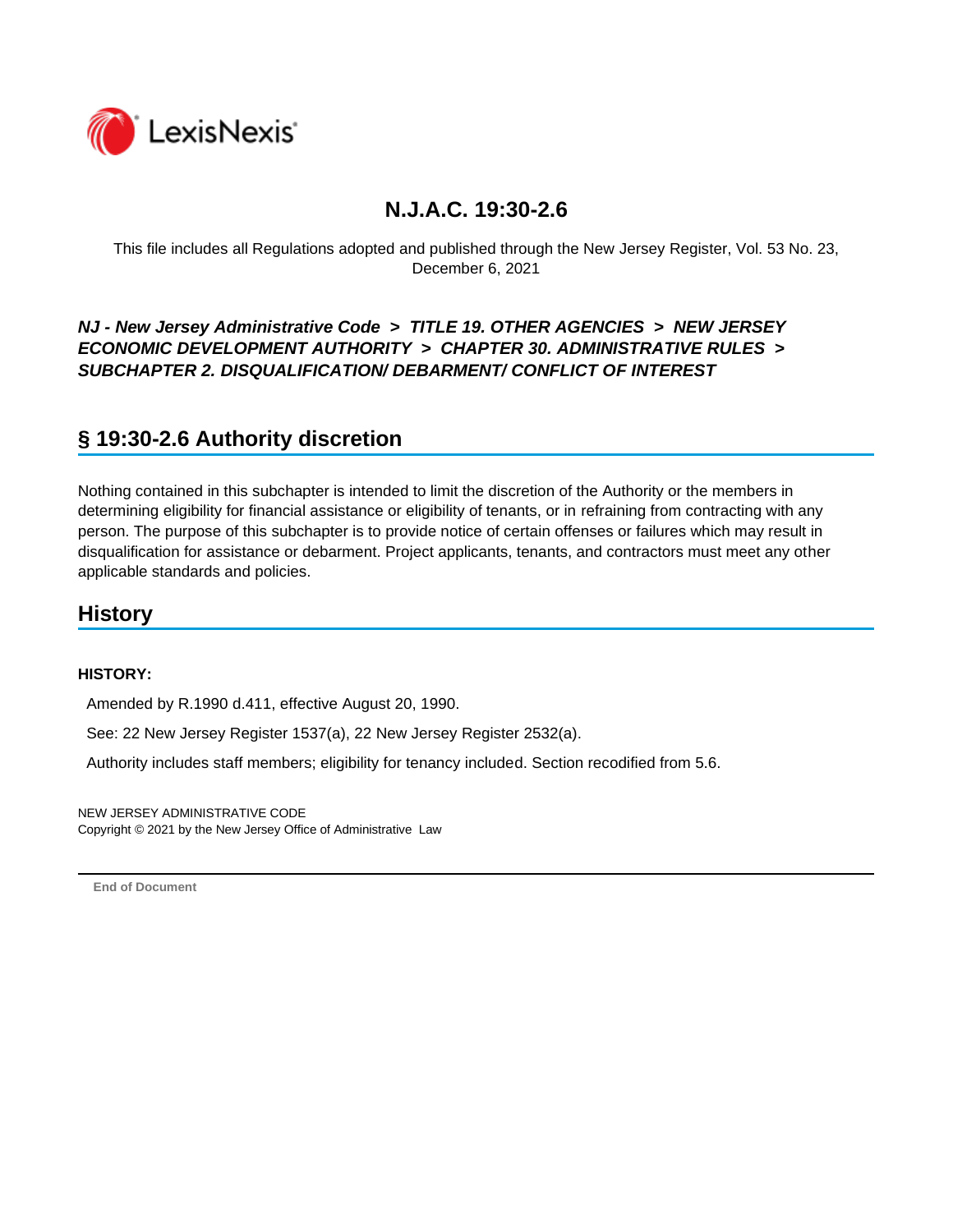

This file includes all Regulations adopted and published through the New Jersey Register, Vol. 53 No. 23, December 6, 2021

*NJ - New Jersey Administrative Code* **>** *TITLE 19. OTHER AGENCIES* **>** *NEW JERSEY ECONOMIC DEVELOPMENT AUTHORITY* **>** *CHAPTER 30. ADMINISTRATIVE RULES* **>**  *SUBCHAPTER 2. DISQUALIFICATION/ DEBARMENT/ CONFLICT OF INTEREST*

# **§ 19:30-2.7. Chief Executive Officer to implement regulation**

The Chief Executive Officer is authorized to take all necessary action to implement and administer the provisions of this subchapter.

## **History**

### **HISTORY:**

Recodified by R.1990 d.411, effective August 20, 1990.

See: 22 New Jersey Register 1537(a), 22 New Jersey Register 2532(a).

Recodified from 5.7.

Amended by R.2000 d.297, effective July 17, 2000.

See: 32 New Jersey Register 1705(a), 32 New Jersey Register 2602(c).

Amended by R.2005 d.274, effective August 15, 2005.

See: 37 New Jersey Register 1714(a), 37 New Jersey Register 3058(a).

Substituted "Chief Executive Officer" for "Executive Director" throughout.

NEW JERSEY ADMINISTRATIVE CODE Copyright © 2021 by the New Jersey Office of Administrative Law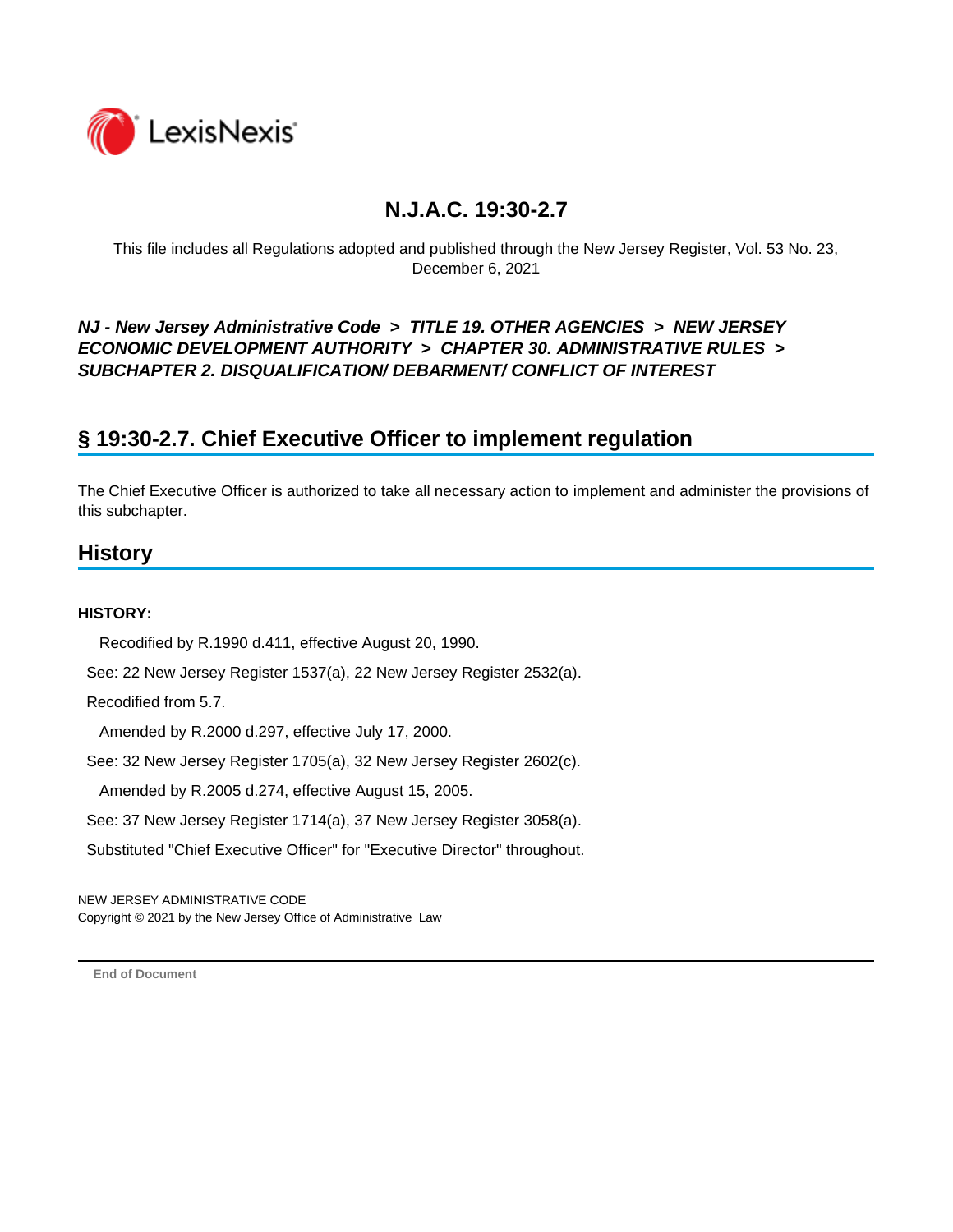

This file includes all Regulations adopted and published through the New Jersey Register, Vol. 53 No. 23, December 6, 2021

### *NJ - New Jersey Administrative Code* **>** *TITLE 19. OTHER AGENCIES* **>** *NEW JERSEY ECONOMIC DEVELOPMENT AUTHORITY* **>** *CHAPTER 30. ADMINISTRATIVE RULES* **>**  *SUBCHAPTER 3. AFFIRMATIVE ACTION IN AUTHORITY-FINANCED CONSTRUCTION PROJECTS*

## **§ 19:30-3.1 Definitions**

The following words and terms, when used in this subchapter, shall have the following meanings unless the context clearly indicates otherwise:

 "Affirmative action" or "AA," whether used separately or in combination with other words or phrases (including, but not limited to, "program," "equal employment opportunity" and "EEO/AA"), means good faith efforts taken to ensure equal opportunity employment for women and minority workers consistent with the New Jersey Department of Treasury Equal Employment Opportunity and Affirmative Action rules, set forth at N.J.A.C. 17:27, but does not include employment quotas, except where otherwise permitted and appropriate under applicable law.

 "Authority" means the Internal Process Management unit in the New Jersey Economic Development Authority.

 "Authority financial assistance" means any loan, loan guarantee, grant, incentive, tax exemption or other financial assistance that is approved, funded, authorized, administered or provided by the Authority to any entity and is provided before, during or after completion of a project, including but not limited to all Authority financial assistance received by the entity pursuant to the Business Employment Incentive Program Act, P.L. 1996, c. 26 (N.J.S.A. 34:1B-124 et seq.), that enables the entity to engage in a construction contract, but this subchapter shall not be construed as requiring affirmative action for construction commencing more than two years after an entity has executed with the Authority a commitment letter regarding Authority financial assistance and the first payment or other provision of the assistance is received.

 "AA Compliance Officer" means the officer or employee designated by the Authority to monitor affirmative action in Authority financed projects.

 "Construction contract" means any contract, subcontract, or agreement, whether written or oral, for construction, reconstruction, demolition, alteration, repair work, maintenance work, or construction related to installation of equipment, undertaken in connection with Authority financial assistance or any of its projects, those projects which it undertakes pursuant to P.L. 2002, c. 43 or undertaken to fulfill any condition of receiving Authority financial assistance and paid for in whole or in part with funds received through Authority financial assistance, including the performance of any contract to construct, renovate or otherwise prepare a facility for operations which are necessary for the receipt of Authority financial assistance, unless specifically exempted by N.J.A.C. 19:30-3.4.

"Construction project" or "project" means a project that has received final approval from the Authority.

 "Contractor" means any party who enters into a construction contract with the project owner/applicant, or any party to whom funds will be disbursed for payment of construction work, including any subcontractor of the Contractor.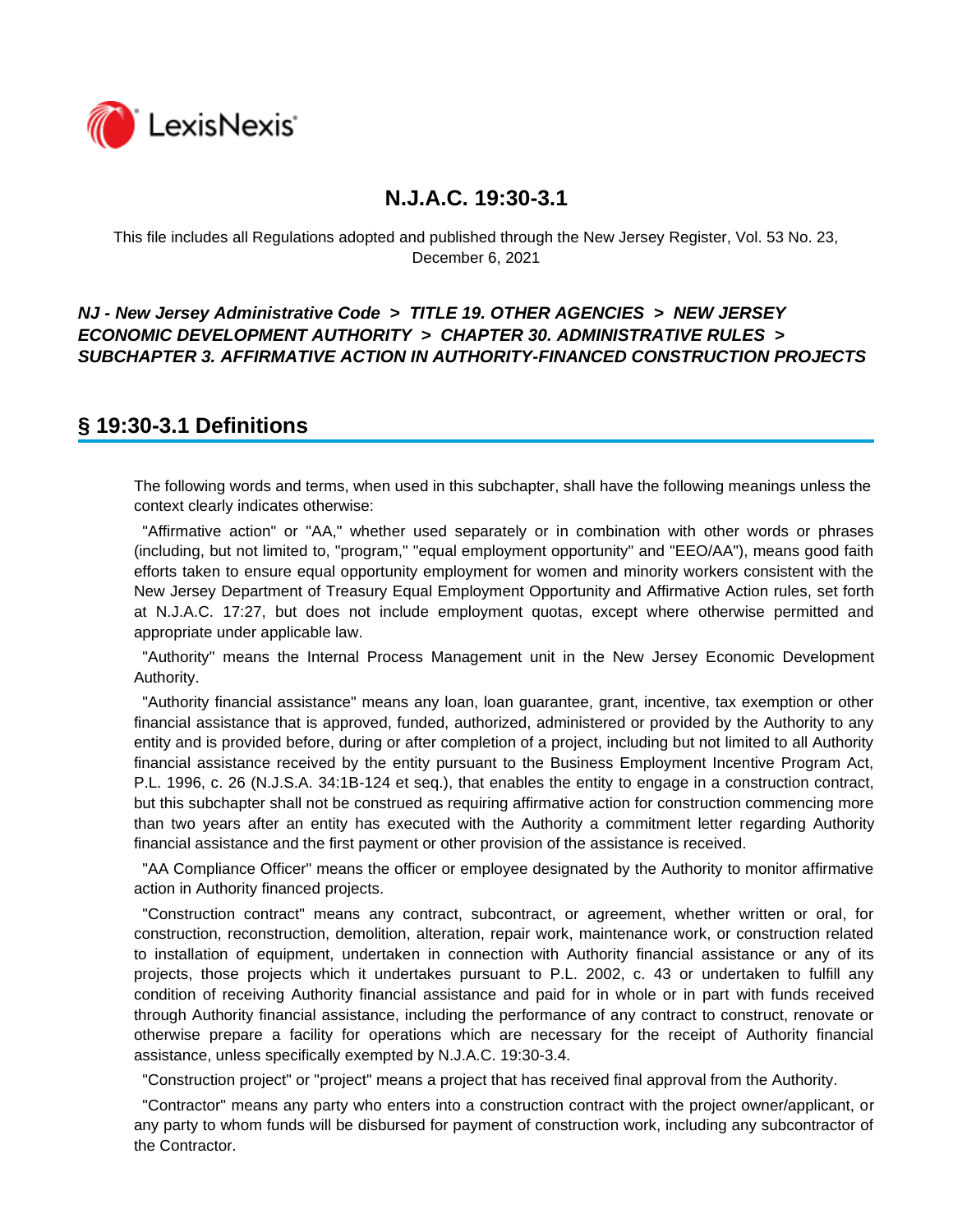"Entity" means "project owner/applicant" as defined below in this section and/or "landlord of the entity receiving Authority financial assistance" pursuant to N.J.A.C. 19:30-3.4(b).

 "Minority worker" means a worker who is Black, Hispanic, Asian, or American Indian as defined by the New Jersey Department of Treasury in N.J.A.C. 17:27-2.1 as follows:

**1.** Black, not of Hispanic Origin means persons having origins in any of the black racial groups of Africa.

**2.** Hispanic means persons of Mexican, Puerto Rican, Cuban, Central or South American or other Spanish culture or origin, regardless of race.

**3.** Asian or Pacific Islander means persons having origins in any of the original peoples of the Far East, Southeast Asia, the Indian Subcontinent, or the Pacific Islands. This area includes Hawaii, Pakistan, Korea, China, Japan, Vietnam, Cambodia, Philippine Islands and Samoa.

**4.** American Indian or Alaskan Native means persons having origins in any of the original people of North America and who maintain cultural identification through tribal affiliation or community recognition.

"Monitoring" means Authority review of reports and forms required under this chapter as well as periodic meetings and site visits conducted by the Authority.

 "Prime contractor" means the general contractor or construction manager that is designated by the project owner/applicant to be the contractor that is primarily responsible for submitting the required report forms to the Authority pursuant to N.J.A.C. 19:30-3.7.

 "Project owner/applicant" means the entity which or individual who has applied for, or is the recipient of, or will be the recipient of Authority financial assistance.

 "Subcontractor" means a third party that is engaged by a contractor to perform, pursuant to a subcontract, all or part of the work in a construction contract.

## **History**

#### **HISTORY:**

Amended by R.1990 d.411, effective August 20, 1990.

See: 22 N.J.R. 1537(a), 22 N.J.R. 2532(a).

Definition for construction contract amended; minority worker added. Section recodified from 6.1.

Amended by R.2005 d.274, effective August 15, 2005.

See: 37 N.J.R. 1714(a), 37 N.J.R. 3058(a).

 Added definitions "Authority", "AA Officer", "Construction project", "Office of Affirmative Action", and "Subcontractor", and rewrote "Minority worker" definition.

Amended by R.2010 d.285, effective December 6, 2010.

See: 42 N.J.R. 2019(a), 42 N.J.R. 2969(a).

 Inserted definitions "Affirmative action", "Authority financial assistance", "Entity", "Monitoring" and "Prime contractor"; in definition "Authority", inserted "the Internal Process Management unit in"; substituted definition "AA Compliance Officer" for definition "AA Officer"; in definition "AA Compliance Officer", substituted "financed" for "funded"; rewrote definition "Construction contract" and "Construction project"; deleted definition "Office of Affirmative Action"; in paragraph 1 of definition "Minority worker", substituted "black" for "Black"; and in definition "Project owner/applicant", inserted "or will be the recipient of".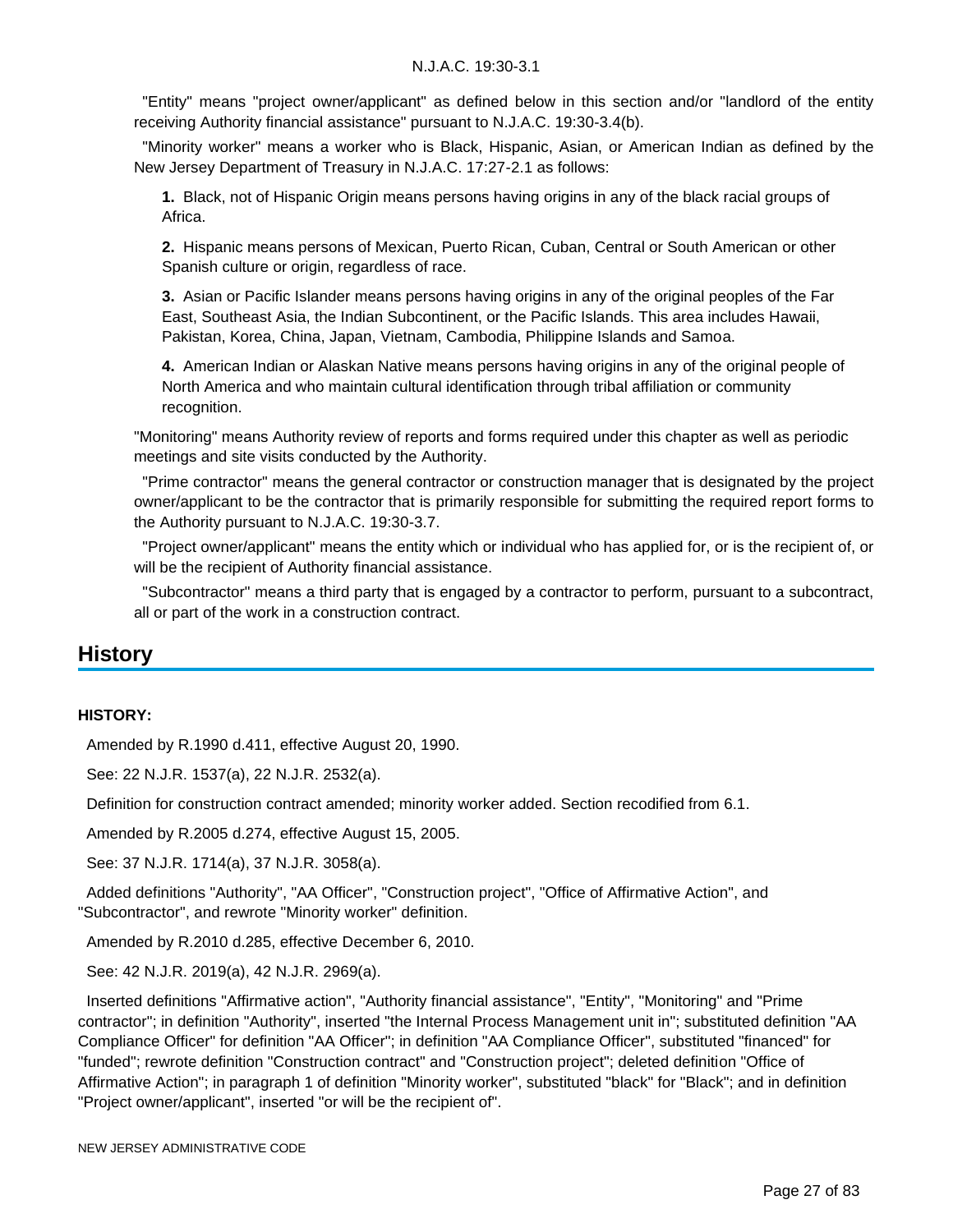Copyright © 2021 by the New Jersey Office of Administrative Law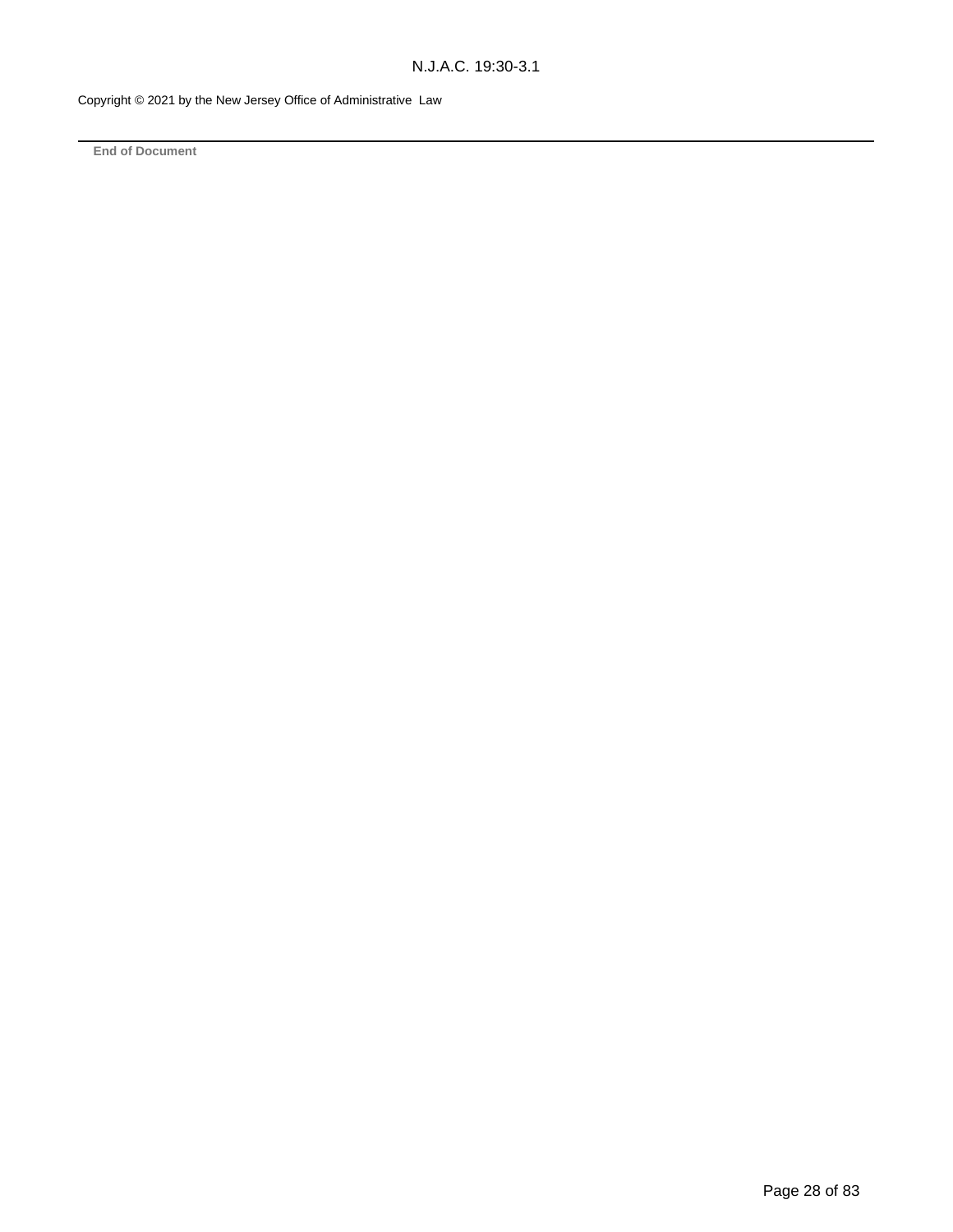

This file includes all Regulations adopted and published through the New Jersey Register, Vol. 53 No. 23, December 6, 2021

### *NJ - New Jersey Administrative Code* **>** *TITLE 19. OTHER AGENCIES* **>** *NEW JERSEY ECONOMIC DEVELOPMENT AUTHORITY* **>** *CHAPTER 30. ADMINISTRATIVE RULES* **>**  *SUBCHAPTER 3. AFFIRMATIVE ACTION IN AUTHORITY-FINANCED CONSTRUCTION PROJECTS*

## **§ 19:30-3.2 Affirmative Action program for recipients of Authority financial assistance**

**(a)** The Authority will maintain and administer an Affirmative Action Program for the hiring of minority and women workers employed in the performance of construction contracts undertaken in connection with any project that receives Authority financial assistance or undertaken to fulfill any condition of receiving Authority financial assistance including the performance of any contract to construct, renovate or otherwise prepare a facility for operations which are necessary for the receipt of Authority financial assistance.

**(b)** This section prescribes procedures designed to eliminate unproductive administrative paperwork, redtape and delays.

**(c)** A summary of the Authority's compliance requirements concerning affirmative action and all corresponding report forms and guidance documents can be found on the Authority's Internet webpage at: www.njeda.com/affirmativeaction.

## **History**

### **HISTORY:**

New Rule, R.2010 d.285, effective December 6, 2010.

See: 42 N.J.R. 2019(a), 42 N.J.R. 2969(a).

Former N.J.A.C. 19:30-3.2, Application of affirmative action regulations, recodified to N.J.A.C. 19:30-3.3.

NEW JERSEY ADMINISTRATIVE CODE Copyright © 2021 by the New Jersey Office of Administrative Law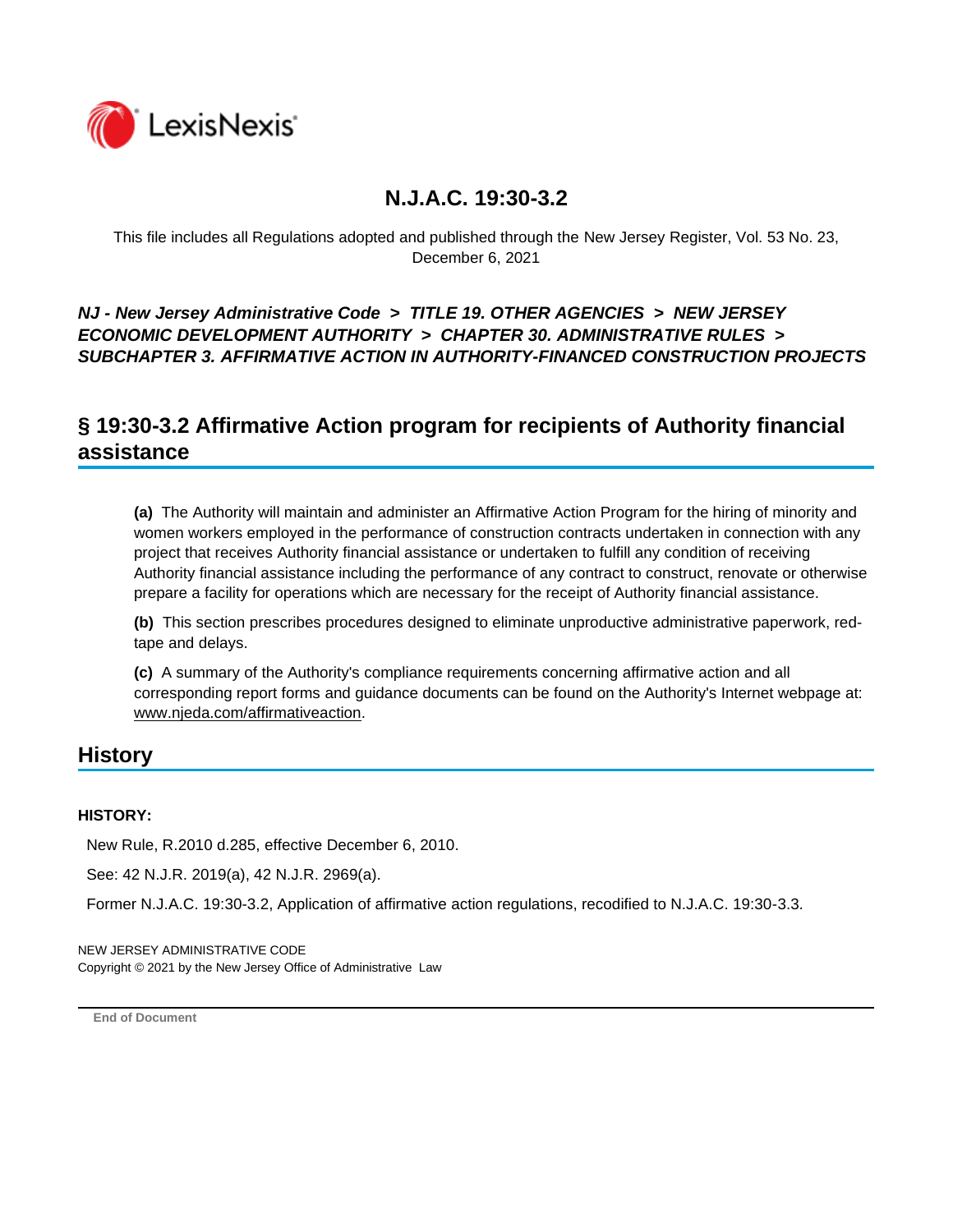

This file includes all Regulations adopted and published through the New Jersey Register, Vol. 53 No. 23, December 6, 2021

### *NJ - New Jersey Administrative Code* **>** *TITLE 19. OTHER AGENCIES* **>** *NEW JERSEY ECONOMIC DEVELOPMENT AUTHORITY* **>** *CHAPTER 30. ADMINISTRATIVE RULES* **>**  *SUBCHAPTER 3. AFFIRMATIVE ACTION IN AUTHORITY-FINANCED CONSTRUCTION PROJECTS*

## **§ 19:30-3.3 Application of affirmative action regulations**

**(a)** Every contractor or subcontractor involved in a construction contract for a project that has received Authority financial assistance or for a project undertaken to fulfill any condition of receiving Authority financial assistance, including the performance of any contract to construct, renovate or otherwise prepare a facility for operations which are necessary for the receipt of Authority financial assistance, is required to undertake a program that is designed to employ minority and women workers in accordance with the hiring goals established by the Office of Affirmative Action of Contract Compliance and Equal Opportunity in Public Contracts, New Jersey Department of Treasury unless specifically exempted by N.J.A.C. 19:30-3.4.

**(b)** The project owner/applicant shall be responsible for the performance of its contractors under this subchapter.

## **History**

#### **HISTORY:**

Amended by R.1990 d.411, effective August 20, 1990.

See: 22 N.J.R. 1537(a), 22 N.J.R. 2532(a).

References to female workers and the requirements of N.J.A.C. 17:27-7.3 added. Section recodified from 6.2.

Amended by R.2005 d.274, effective August 15, 2005.

See: 37 N.J.R. 1714(a), 37 N.J.R. 3058(a).

Rewrote (a).

Recodified from N.J.A.C. 19:30-3.2 and amended by R.2010 d.285, effective December 6, 2010.

See: 42 N.J.R. 2019(a), 42 N.J.R. 2969(a).

Rewrote (a). Former N.J.A.C. 19:30-3.3, Compliance and determining good faith, recodified to N.J.A.C. 19:30-3.6.

NEW JERSEY ADMINISTRATIVE CODE Copyright © 2021 by the New Jersey Office of Administrative Law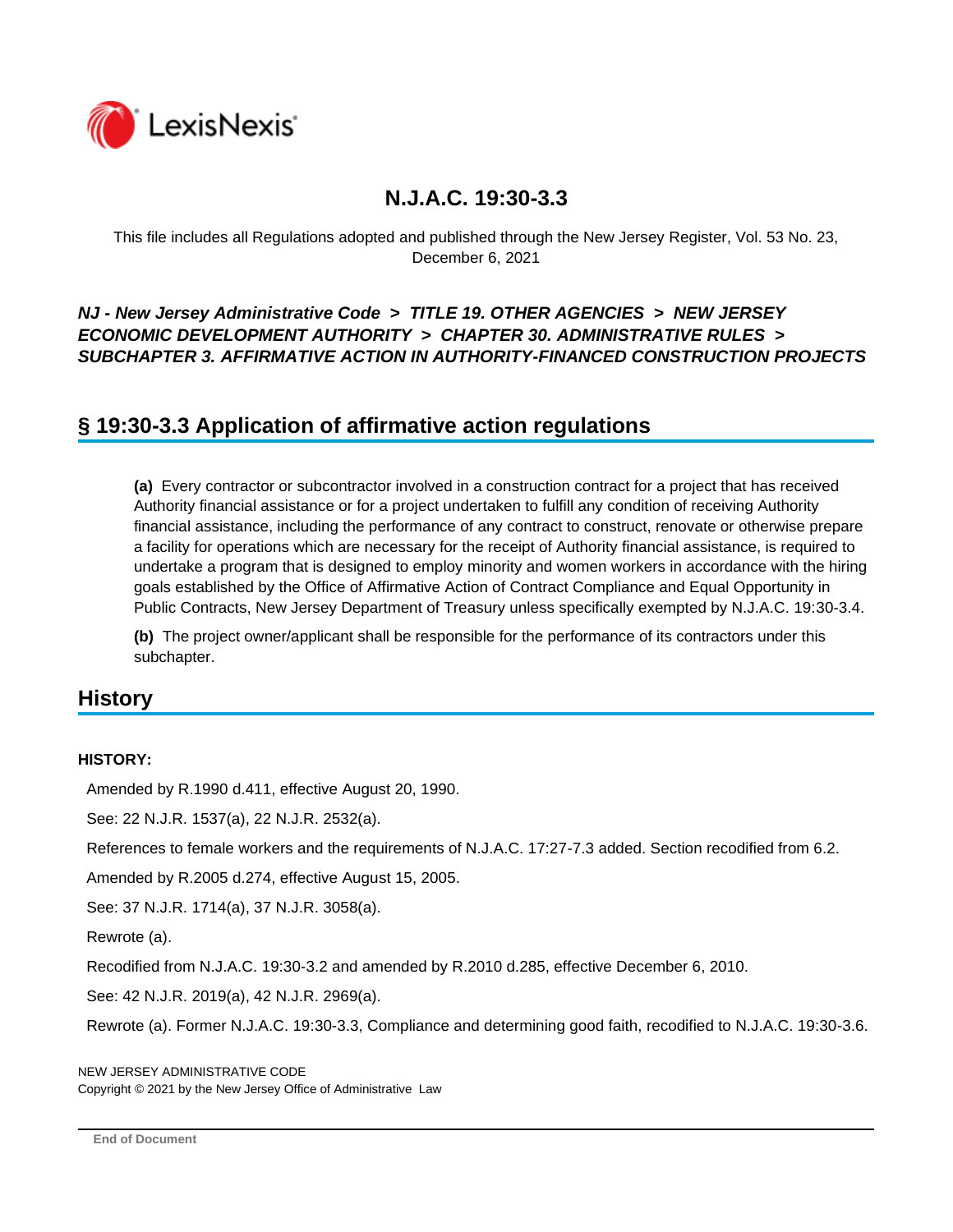

This file includes all Regulations adopted and published through the New Jersey Register, Vol. 53 No. 23, December 6, 2021

### *NJ - New Jersey Administrative Code* **>** *TITLE 19. OTHER AGENCIES* **>** *NEW JERSEY ECONOMIC DEVELOPMENT AUTHORITY* **>** *CHAPTER 30. ADMINISTRATIVE RULES* **>**  *SUBCHAPTER 3. AFFIRMATIVE ACTION IN AUTHORITY-FINANCED CONSTRUCTION PROJECTS*

## **§ 19:30-3.4 Exemptions of Authority affirmative action regulations**

**(a)** The performance of construction contracts undertaken in connection with any project that receives Authority financial assistance or undertaken to fulfill any condition of receiving Authority financial assistance including the performance of any contract to construct, renovate or otherwise prepare a facility for operations which are necessary for the receipt of Authority financial assistance, are subject to the requirements of this subchapter, unless the work being performed under the contract is:

**1.** Performed on a facility owned by a landlord of the entity receiving the Authority financial assistance;

**2.** The landlord is a party to the construction contract(s); and

**3.** Less than 55 percent of the facility is leased by the entity at the time of the construction contract(s) and under any agreement to subsequently lease the facility.

**(b)** This subchapter shall not apply to construction commencing more than two years after an entity has executed with the Authority a commitment letter regarding Authority financial assistance and the first payment or other provision of the assistance is received.

## **History**

#### **HISTORY:**

New Rule, R.2010 d.285, effective December 6, 2010.

See: 42 N.J.R. 2019(a), 42 N.J.R. 2969(a).

Former N.J.A.C. 19:30-3.4, Monitoring by the Authority, recodified to N.J.A.C. 19:30-3.7.

NEW JERSEY ADMINISTRATIVE CODE Copyright © 2021 by the New Jersey Office of Administrative Law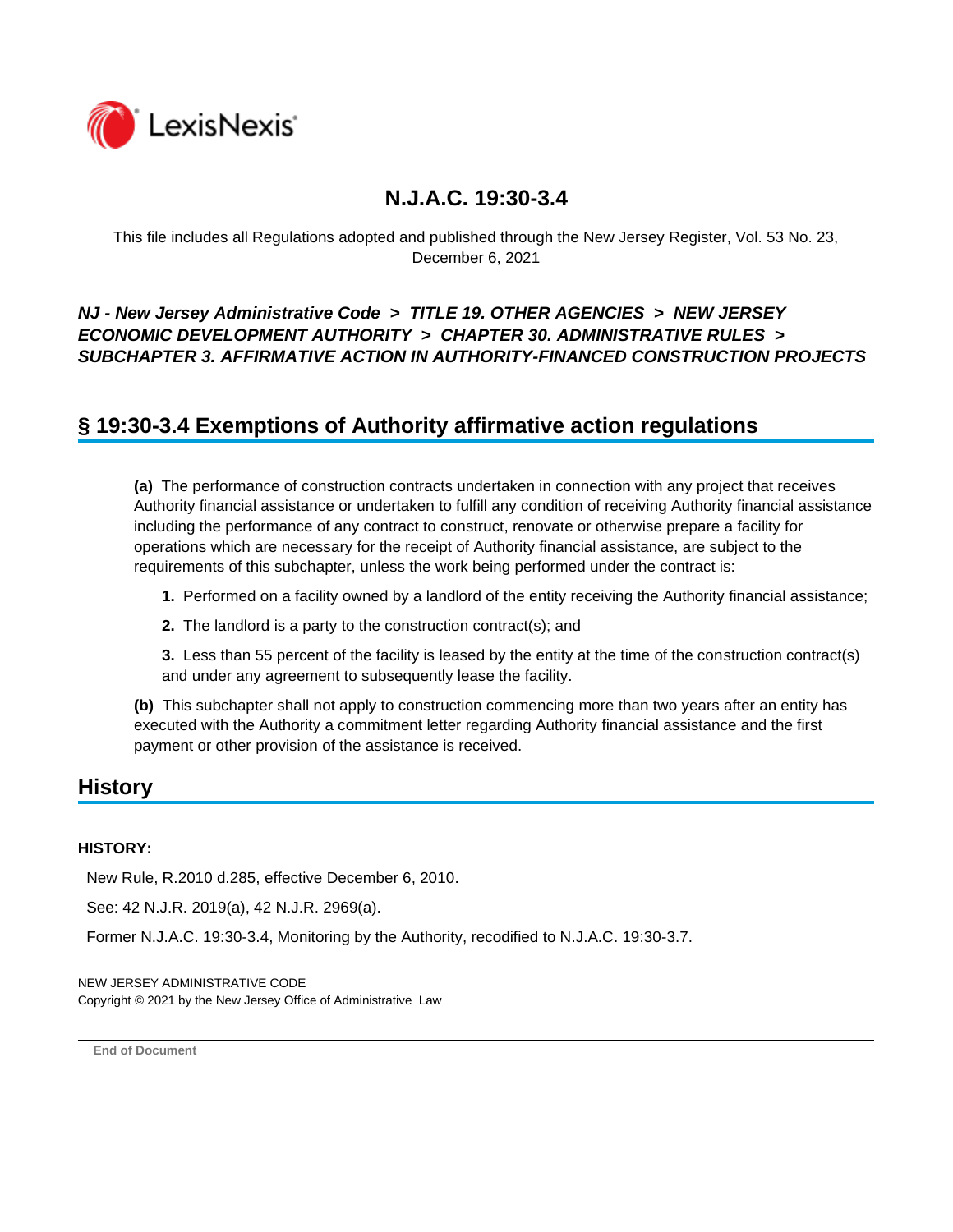

This file includes all Regulations adopted and published through the New Jersey Register, Vol. 53 No. 23, December 6, 2021

### *NJ - New Jersey Administrative Code* **>** *TITLE 19. OTHER AGENCIES* **>** *NEW JERSEY ECONOMIC DEVELOPMENT AUTHORITY* **>** *CHAPTER 30. ADMINISTRATIVE RULES* **>**  *SUBCHAPTER 3. AFFIRMATIVE ACTION IN AUTHORITY-FINANCED CONSTRUCTION PROJECTS*

## **§ 19:30-3.5 Construction contracts**

**(a)** The project owner/applicant and prime contractor or landlord not exempted by N.J.A.C. 19:30-3.4 shall resolve any questions regarding this subchapter with the Authority prior to the execution of any construction contracts or any construction contracts undertaken to fulfill any condition of receiving Authority financial assistance including the performance of any contract to construct, renovate or otherwise prepare a facility for operations which are necessary for the receipt of Authority financial assistance.

**(b)** Construction projects that are undertaken to otherwise prepare a facility for operations which are necessary for the receipt of Authority financial assistance and therefore do not receive any Authority financial assistance or other provision of the assistance until after the construction project is complete (including, but not limited to, Business Employment Incentive Program and Business Retention and Relocation Assistance Grant Program) are exempt from the retainage provisions of (c)2 below.

**(c)** Every construction contract must require that:

**1.** The NJEDA Addendum to Construction Contract, which is provided by the Authority as part of its application for financial assistance and also available at www.njeda.com/affirmativeaction, must be part of all construction contracts and must be signed by the project owner/applicant, prime contractor and subcontractor (all tiers);

**2.** Unless specifically exempted by N.J.A.C. 19:30-3.4 or 3.5(b), 10 percent of every disbursement for each construction contract in connection with the construction project shall be retained by the project owner/applicant, agent, trustee or lender until 50 percent completion of the contract. Upon notification to the AA Compliance Officer that a contract is 50 percent complete and confirmation from the AA Compliance Officer that the project is in substantial compliance with this subchapter, five percent of every disbursement for each construction contract must be retained. Upon approximately 90 percent completion of the construction contract and receipt of an Authority Affirmative Action Completion Certificate that is acceptable to the Authority, the Authority will notify the project owner/applicant that the remaining retainage may be released;

**3.** The contractor or subcontractor, where applicable, will not discriminate against any employee or applicant for employment because of age, race, creed, color, national origin, ancestry, marital status, affectional or sexual orientation, gender identity or expression, disability, nationality or sex. Except with respect to affectional or sexual orientation and gender identity or expression, the contractor or subcontractor will ensure that equal employment opportunity is afforded to such applicants in recruitment and employment, and that employees are treated during employment, without regard to their age, race, creed, color, national origin, ancestry, marital status, affectional or sexual orientation,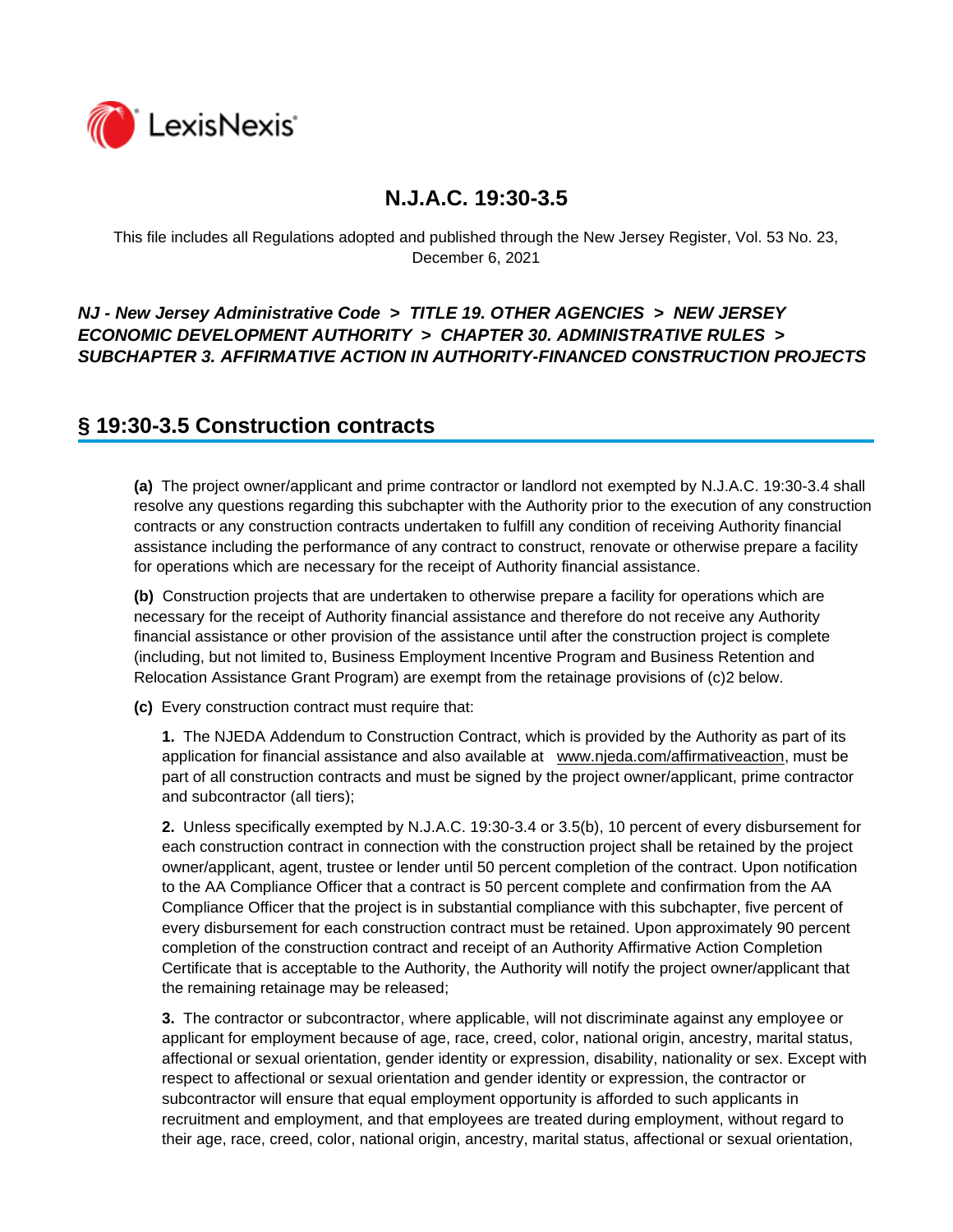gender identity or expression, disability, nationality, or sex. Such equal employment opportunity shall include, but not be limited, to the following: employment, upgrading, demotion, or transfer; recruitment or recruitment advertising; layoff or termination; rates of pay or other forms of compensation; and selection for training, including apprenticeship;

**4.** The contractor agrees to post in conspicuous places, available to employees and applicants for employment, notices to be provided by the Authority setting forth provisions of this nondiscrimination clause;

**5.** The contractor or subcontractor, where applicable, will in all solicitations or advertisements for employees placed by or on behalf of the contractor or subcontractor, state that all qualified applicants will receive consideration for employment without regard to age, race, creed, color, national origin, ancestry, marital status, affectional or sexual orientation, gender identity or expression, disability, nationality or sex;

**6.** The contractor or subcontractor, where applicable, will send to each labor union or representative of workers with which it has a collective bargaining agreement or other contract or understanding, a referral letter, to be provided by the Authority, advising the labor union or workers' representative of the contractor's commitments under this subchapter and shall post copies of the referral letters in conspicuous places available to employees and applicants for employment;

**7.** The contractor or subcontractor agrees to make good faith efforts to employ minority and women workers in each construction trade consistent with the applicable county employment goals established in accordance with N.J.A.C. 17:27-7.2; provided, however, that the Authority may, in its discretion, exempt a contractor or subcontractor from compliance with the good faith procedures prescribed in N.J.A.C. 19:30-3.6, as long as the Authority is satisfied that the contractor or subcontractor is employing workers provided by a union which provides evidence, in accordance with standards prescribed by the Authority, that its percentage of active "card-carrying" members who are minority and women workers is equal to or greater than the applicable employment goals established in accordance with N.J.A.C. 17:27-7.2;

**8.** The contractor that is awarded a construction contract or the project owner/applicant must submit an initial project workforce report. Each initial workforce report shall identify the estimated workforce requirements, by trade or craft, of the construction contractors and subcontractors for the duration of the construction contract;

**9.** The contractor must maintain or submit certified payrolls to the Authority pursuant to N.J.A.C. 19:30- 4.4;

**10.** The contractor must submit a monthly project workforce report to the Authority within 15 business days after the end of the reporting month; and

**11.** The contractor or subcontractor agrees to inform in writing its appropriate recruitment agencies including, but not limited to, employment agencies, placement bureaus, colleges, universities, and labor unions, that it does not discriminate on the basis of age, creed, color, national origin, ancestry, marital status, affectional or sexual orientation, gender identity or expression, disability, nationality or sex, and that it will discontinue the use of any recruitment agency which engages in direct or indirect discriminatory practices.

**(d)** In the event a construction contract has been executed between a project owner/applicant or landlord not exempted by N.J.A.C. 19:30-3.4 and the contractor or subcontractor before the project owner/applicant applied to and/or received final approval, the Authority will require that any executed construction contract(s) be amended to include the NJEDA Addendum to Construction Contract, on a go-forward basis or incorporate such addendum by side letter.

## **History**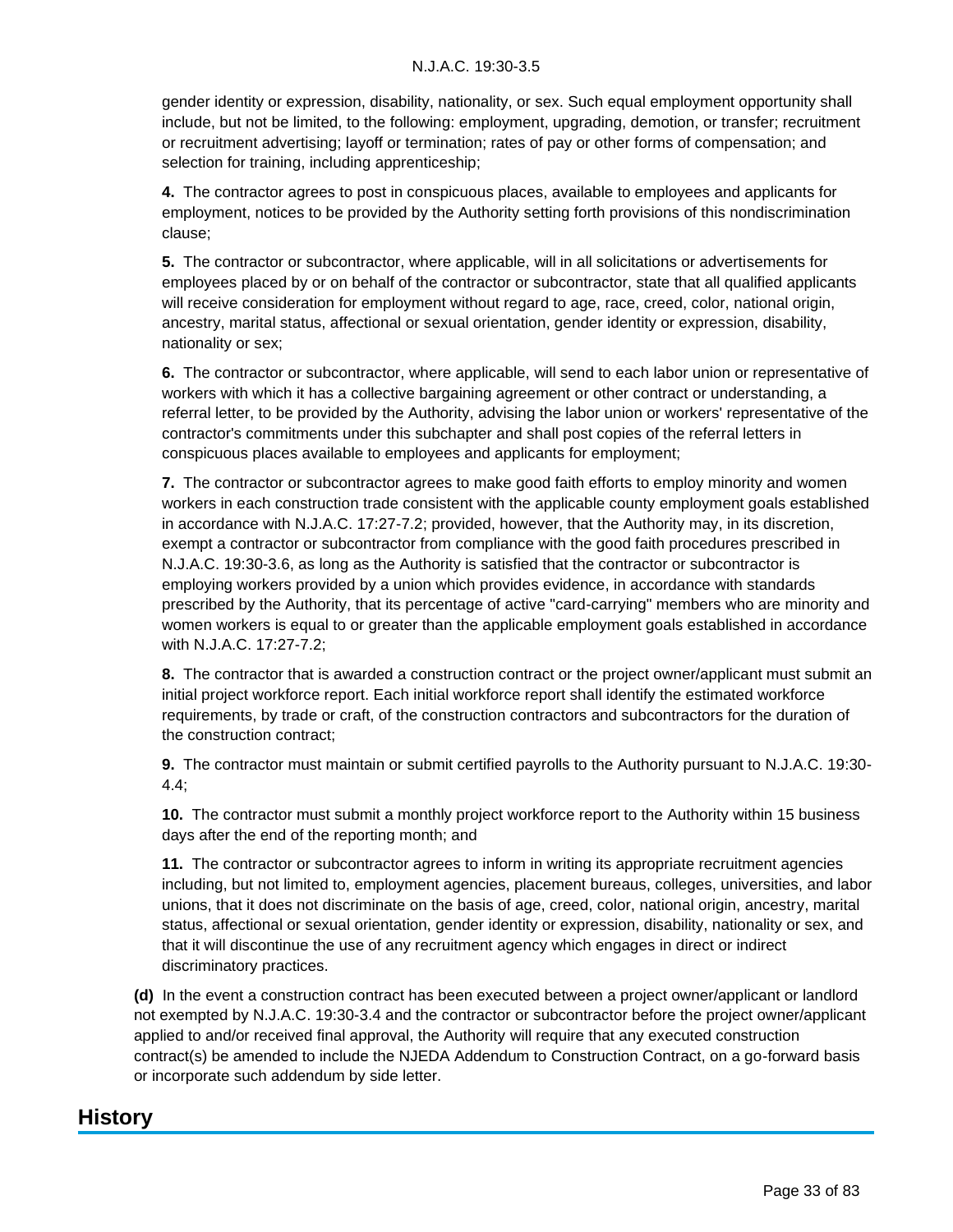#### **HISTORY:**

- Amended by R.1990 d.411, effective August 20, 1990.
- See: 22 N.J.R. 1537(a), 22 N.J.R. 2532(a).
- Reference to female workers and Treasury rules added. Section recodified from 6.5.
- Amended by R.1995 d.435, effective August 21, 1995.
- See: 27 N.J.R. 2377(a), 27 N.J.R. 3216(a).
- Amended by R.2002 d.223, effective July 15, 2002.
- See: 34 N.J.R. 1247(a), 34 N.J.R. 2469(a).
- In (a)7, inserted "applicable" preceding "rules".
- Amended by R.2005 d.274, effective August 15, 2005.
- See: 37 N.J.R. 1714(a), 37 N.J.R. 3058(a).
- Rewrote the section.
- Amended by R.2010 d.285, effective December 6, 2010.
- See: 42 N.J.R. 2019(a), 42 N.J.R. 2969(a).
- Added new (a), (b) and (d); recodified former (a) as (c); and rewrote (c).

NEW JERSEY ADMINISTRATIVE CODE Copyright © 2021 by the New Jersey Office of Administrative Law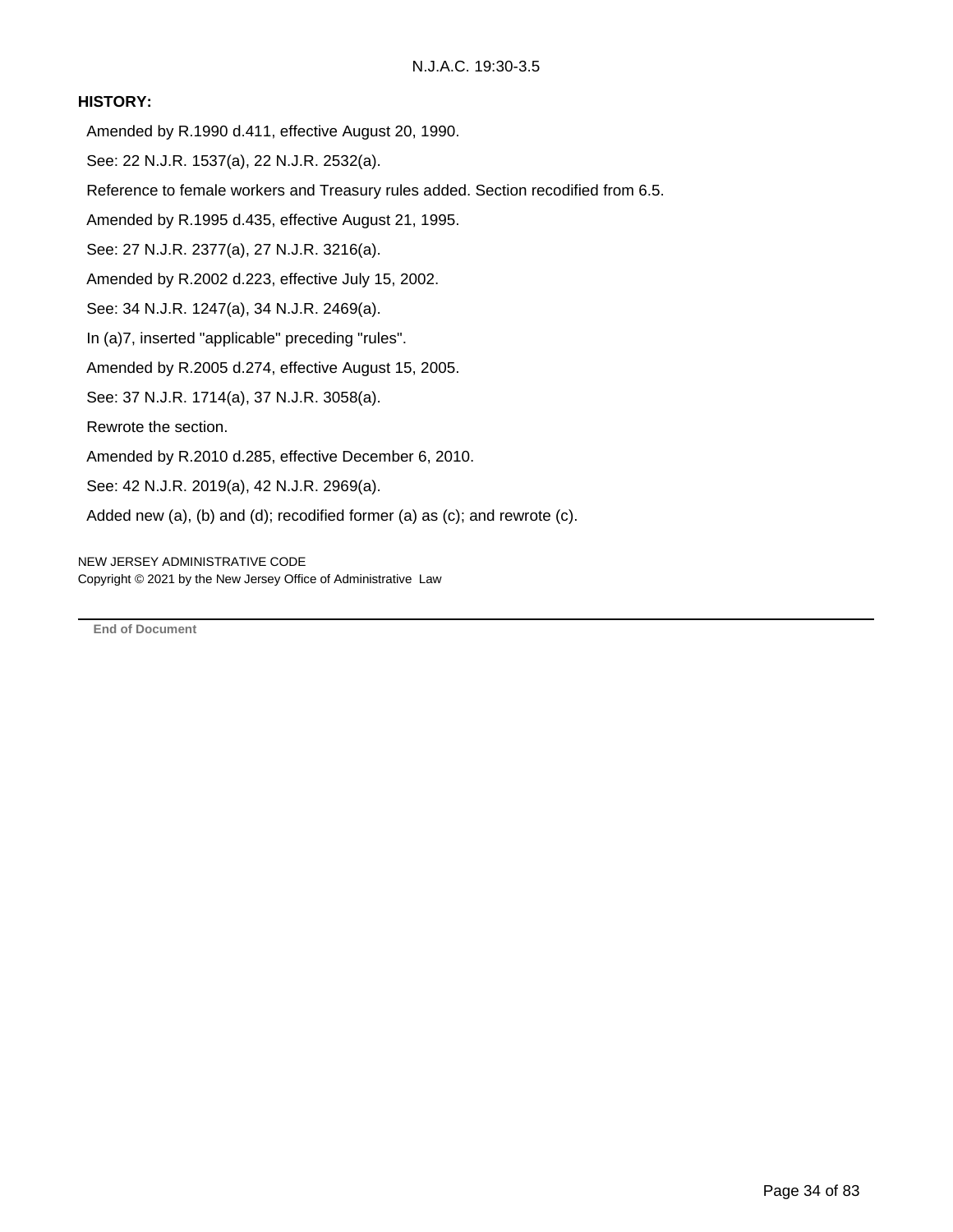

This file includes all Regulations adopted and published through the New Jersey Register, Vol. 53 No. 23, December 6, 2021

### *NJ - New Jersey Administrative Code* **>** *TITLE 19. OTHER AGENCIES* **>** *NEW JERSEY ECONOMIC DEVELOPMENT AUTHORITY* **>** *CHAPTER 30. ADMINISTRATIVE RULES* **>**  *SUBCHAPTER 3. AFFIRMATIVE ACTION IN AUTHORITY-FINANCED CONSTRUCTION PROJECTS*

## **§ 19:30-3.6 Mandatory language for construction contracts receiving Authority financial assistance; good faith**

**(a)** A contractor will be considered in compliance with this subchapter only if the contractor has made good faith efforts to meet the minority and women hiring goals for each trade or craft employed on the project. The goals are expressed as percentages of the total hours worked on the project in each trade. The goals are established by the Department of the Treasury, Division of Public Contracts Equal Employment Opportunity Compliance and can be found at the Division's website at:

www.state.nj.us/treasury/contract\_compliance/. The contractor must take the following steps in this effort:

**1.** When hiring or scheduling workers in each construction trade, the contractor or subcontractor shall make good faith efforts to employ minority and women workers in each construction trade consistent with the applicable employment goal prescribed by N.J.A.C. 17:27-7.2; provided, however, that the Authority may, in its discretion, exempt a contractor or subcontractor from compliance with the good faith procedures prescribed by this paragraph and (a)2 below, as long as the Authority is satisfied that the contractor or subcontractor is employing workers provided by a union which provides evidence, in accordance with standards prescribed by the Authority, that its percentage of active "card carrying" members who are minority and women workers is equal to or greater than the applicable employment goal established in accordance with N.J.A.C. 17:27-7.3. A good faith effort by the contractor or subcontractor shall include compliance with the following procedures:

**i.** If the contractor or subcontractor has a referral agreement or arrangement with a union for a construction trade, the contractor or subcontractor shall, within three business days of the contract award, seek assurances from the union that it will cooperate with the contractor or subcontractor as it fulfills its affirmative action obligations under this contract and in accordance with this subchapter as supplemented and amended from time to time. If the contractor or subcontractor is unable to obtain said assurances from the construction trade union at least five business days prior to the commencement of construction work, the contractor or subcontractor shall attempt to hire or schedule minority and women workers directly, consistent with the applicable employment goal. If the contractor's or subcontractor's prior experience with a construction trade union, regardless of whether the union has provided said assurances, indicates a significant possibility that the trade union will not refer sufficient minority and women workers consistent with the applicable employment goal, the contractor or subcontractor shall be prepared to hire or schedule minority and women workers directly, consistent with the applicable employment goal, by complying with the hiring or scheduling procedures prescribed under (a)2 below; and the contractor or subcontractor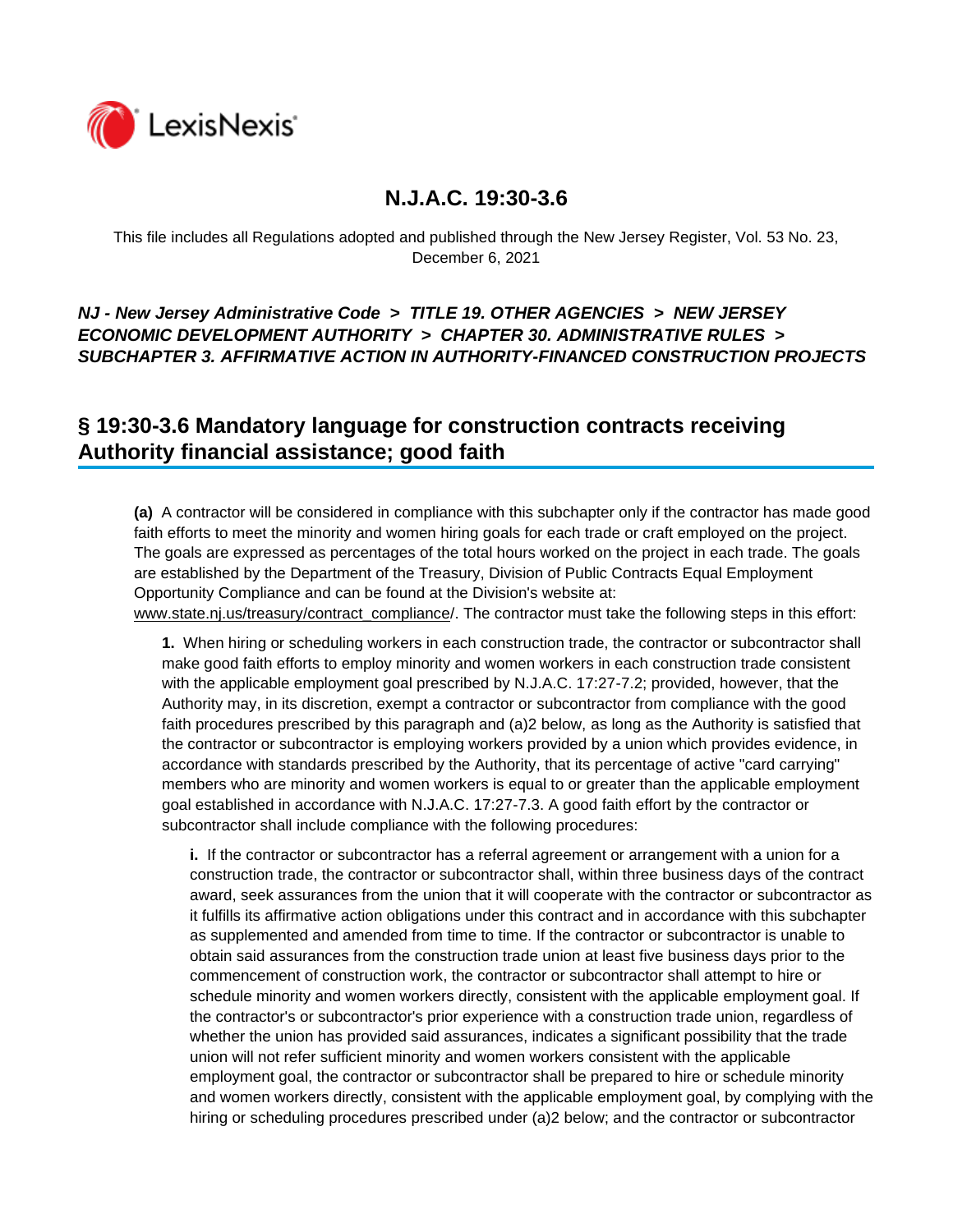shall take said action immediately if it determines or is so notified by the Authority that the union is not referring minority and women workers consistent with the applicable employment goal.

**2.** If the hiring or scheduling of a workforce consistent with the employment goal has not or cannot be achieved for each construction trade by adhering to the procedures of (a)1 above, or if the contractor does not have a referral agreement or arrangement with a union for a construction trade, the contractor or subcontractor shall take the following actions consistent with the applicable county employment goals:

**i.** Notify the AA Compliance Officer, and minority and women referral organizations listed by the Department of the Treasury, Division of Public Contracts Equal Employment Opportunity Compliance pursuant to N.J.A.C. 17:27-5.3, of its workforce needs, and request referral of minority and women workers;

**ii.** Notify any minority and women workers who have been listed with it as awaiting available vacancies;

**iii.** Prior to commencement of work, request that the local construction trade union refer minority and women workers to fill job openings, provided the contractor or subcontractor has a referral agreement or arrangement with a union for the construction trade;

**iv.** Leave standing requests for additional referral to minority and women workers with the local construction trade union, provided the contractor or subcontractor has a referral agreement or arrangement with a union for the construction trade, the State training and employment service and other approved referral sources in the area until such time as the workforce is consistent with the employment goal; and

**v.** If it is necessary to lay off any of the workers in a given trade on the construction site, assure, consistent with the applicable State and Federal statutes and court decisions, that sufficient minority and women employees remain on the site consistent with the employment goal; and employ any minority and women workers laid off by the contractor on any other construction site on which its workforce composition is not consistent with an employment goal established pursuant to rules implementing N.J.S.A. 10:5-31 et seq.;

**3.** The contractor or subcontractor shall adhere to the following procedure when minority and women workers apply or are referred to the contractor or subcontractor:

**i.** If said individuals have never previously received any document or certification signifying a level of qualification lower than that required in order to perform the work of the construction trade, the contractor or subcontractor shall determine the qualifications of such individuals and if the contractor's or subcontractor's workforce in each construction trade is not consistent with the applicable employment goal, it shall hire or schedule those individuals who satisfy appropriate qualification standards. However, a contractor or subcontractor shall determine that the individual at least possesses the requisite skills, and experience as recognized by a union, apprentice program or a referral agency, provided the referral agency is acceptable to the Authority. If necessary, the contractor or subcontractor shall hire or schedule minority and women workers who qualify as trainees pursuant to these rules. All of these requirements, however, are limited by the provisions of (a)4 below.

**ii.** If the contractor's or subcontractor's workforce is consistent with the applicable employment goal, the name of any interested woman or minority individual shall be maintained on a waiting list for the first consideration, in the event the contractor's or subcontractor's workforce is no longer consistent with the applicable employment goal.

**iii.** If, for any reason, a contractor or subcontractor determines that a minority individual or a woman is not qualified or if the individual qualifies as an advanced trainee or apprentice, the contractor or subcontractor shall inform the individual in writing of the reasons for the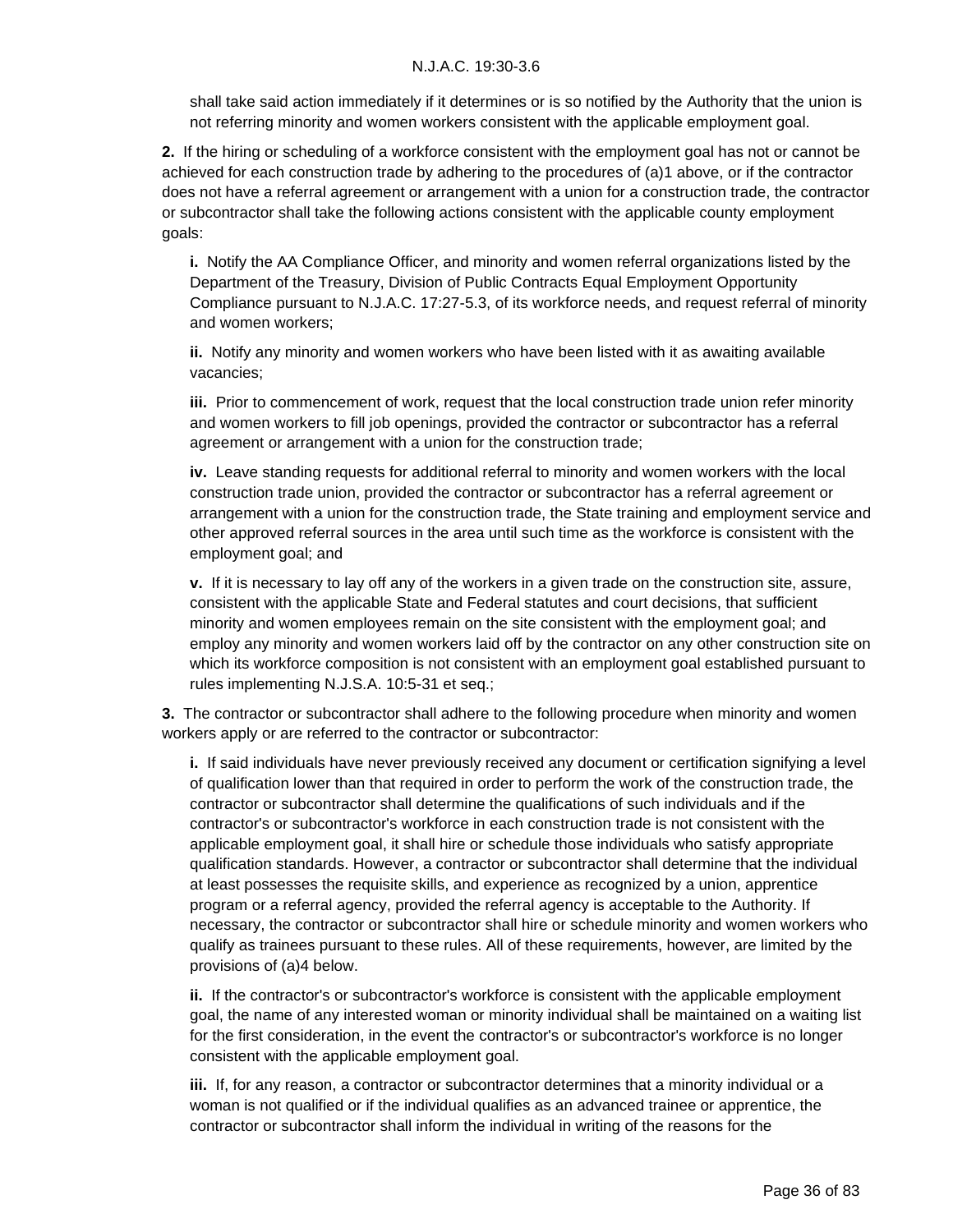determination, maintain a copy of the determination in its files, and send a copy to the AA Compliance Officer.

**iv.** The contractor or subcontractor shall keep a complete and accurate record of all requests made for the referral of workers in any trade covered by the contract, on forms made available by the Authority and submitted promptly to the AA Compliance Officer upon request.

**4.** Nothing contained in (a)2 above shall preclude the contractor or subcontractor from complying with the union hiring hall or apprenticeship policies in any applicable collective bargaining agreement or union hiring hall arrangement, and, where required by custom or agreement, it shall send journeymen and trainees to the union for referral, or to the apprenticeship program for admission, pursuant to such agreement or arrangement. However, where the practices of a union or apprenticeship program will result in the exclusion of minorities and women or the failure to refer minorities and women consistent with the county employment goal, the contractor or subcontractor shall consider for employment persons referred pursuant to (a)2 above without regard to such agreement or arrangement; provided further, however, that the contractor or subcontractor shall not be required to employ women and minority advanced trainees and trainees in numbers which result in the employment of advanced trainees and trainees as a percentage of the total workforce for the construction trade, which percentage significantly exceeds the apprentice to journey workers ratio specified in the applicable collective bargaining agreement, or in the absence of a collective bargaining agreement, exceeds the ratio established by practice in the area for said construction trade. Also, in implementing the procedures of (a)2 above, the contractor or subcontractor shall, where applicable, employ minority and women workers residing within the geographical jurisdiction of the union. After notification of award, but prior to signing a construction contract, the contractor shall submit to the Authority an initial EDA project workforce report provided by the Authority for distribution to and completion by the contractor, in accordance with N.J.A.C. 19:30-3.7. The contractor shall also submit a copy of the Monthly Project Workforce Report once a month thereafter for the duration of this contract to the Authority. The contractor agrees to notify the Authority and at least two minority referral organizations of the contractor's labor needs, and to request referrals of minority and women workers. The contractor shall leave standing requests for referrals of minority and women workers with the local unions, the State Employment Service, New Jersey Bureau of Apprenticeship and Training, and at least two referral sources designated from time to time by the Authority until such time as the contractor has met its hiring goals.

**5.** In conforming with the applicable employment goals, the contractor or subcontractor shall review all procedures relating to transfer, upgrading, downgrading and layoff to ensure that all such actions are taken without regard to age, creed, color, national origin, ancestry, marital status, affectional or sexual orientation, gender identity or expression, disability, nationality or sex, consistent with the statutes and court decisions of the State of New Jersey, and applicable Federal law and applicable Federal court decisions.

**(b)** When compliance challenges are initiated pursuant to N.J.A.C. 19:30-3.8, the Authority shall consider the following factors in its determination of whether a contractor or subcontractor has acted in good faith:

**1.** Whether the contractor or subcontractor has knowledge of and has considered the general availability of minorities and women having requisite skills in the immediate labor area;

**2.** Whether the contractor or subcontractor has knowledge of and has considered the percentage of minorities and women in the total workforce in the immediate labor area;

**3.** Whether, when the opportunity has presented itself, the contractor or subcontractor has considered promoting minority and women employees within its organization;

**4.** Whether the contractor or subcontractor attempted to hire minorities and women based upon the anticipated expansion, contraction and turnover of its workforce;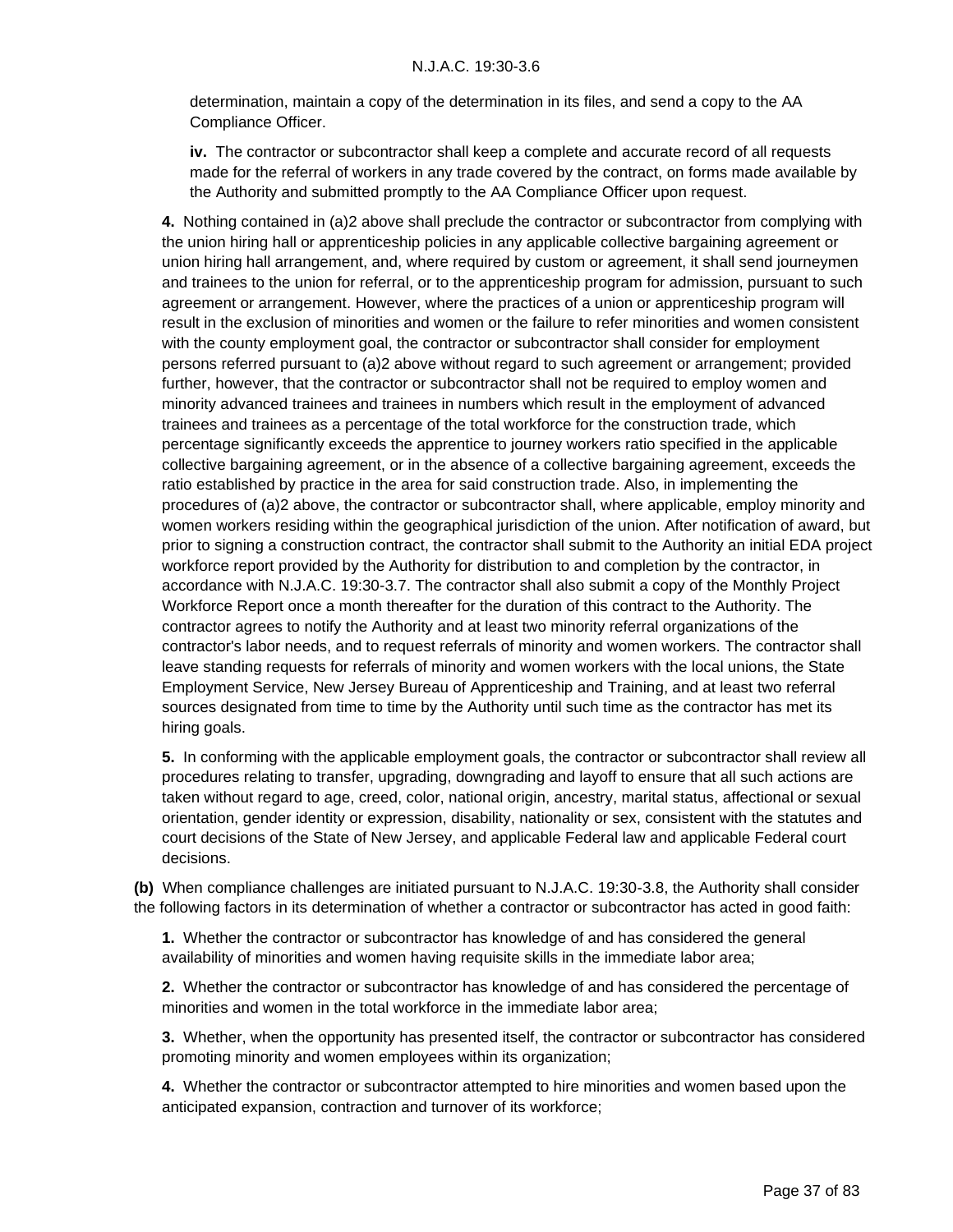**5.** Whether the contractor or subcontractor has the ability to consider undertaking training as a means of making all job classifications available to minorities and women and whether it has done so;

**6.** Whether the contractor or subcontractor has utilized the available recruitment resources to attract minorities and women with requisite skills, including but not limited to training institutions, job placement services, referral agencies, newspapers, trade papers, faith-based organizations, and communitybased organizations; and

**7.** Whether the contractor or subcontractor has documented its attempts to attain the goals.

### **History**

#### **HISTORY:**

Amended by R.1990 d.411, effective August 20, 1990.

See: 22 N.J.R. 1537(a), 22 N.J.R. 2532(a).

References to female workers added. Section recodified from 6.3.

Amended by R.2000 d.297, effective July 17, 2000.

See: 32 N.J.R. 1705(a), 2602(c).

 In (a), deleted "The Authority will publish these goals as part of its Affirmative Action program." Added "The goals are published annually by the Department of the Treasury."

Amended by R.2005 d.274, effective August 15, 2005.

See: 37 N.J.R. 1714(a), 37 N.J.R. 3058(a).

Added "and determining good faith" following "Compliance" in the rule heading; rewrote (a) and added (b).

Recodified from N.J.A.C. 19:30-3.3 and amended by R.2010 d.285, effective December 6, 2010.

See: 42 N.J.R. 2019(a), 42 N.J.R. 2969(a).

 Section was "Compliance and determining good faith". In the introductory paragraph of (a), substituted "established" for "published", and inserted ", Division of Public Contracts Equal Employment Opportunity Compliance and can be found at the Division's website at: www.state.nj.us/treasury/contract\_compliance/"; in the introductory paragraph of (a)1, (a)1i, (a)3i, (a)3iv and the introductory paragraph of (b), substituted "Authority" for "Office of Affirmative Action" throughout; in the introductory paragraph of (a)1, updated the N.J.A.C. references; in (a)1i, substituted "this subchapter" for "the rules promulgated by the Treasurer, pursuant to N.J.S.A. 10:5-31 et seq.,"; in (a)2i, substituted "Compliance Officer," for "Officer, the Office of Affirmative Action,", and substituted "Department of the Treasury, Division of Public Contracts Equal Employment Opportunity Compliance" for "Office of Affirmative Action"; in (a)3iii, inserted "Compliance" and deleted "and to the Office of Affirmative Action" from the end; in (a)3iv, substituted "AA Compliance Officer" for the second occurrence of "Office of Affirmative Action"; rewrote (a)4; in (a)5, inserted "gender identity or expression, disability, nationality"; and in the introductory paragraph of (b), updated the N.J.A.C. reference. Former N.J.A.C. 19:30-3.6, Failure to comply, recodified to N.J.A.C. 19:30-3.8.

NEW JERSEY ADMINISTRATIVE CODE Copyright © 2021 by the New Jersey Office of Administrative Law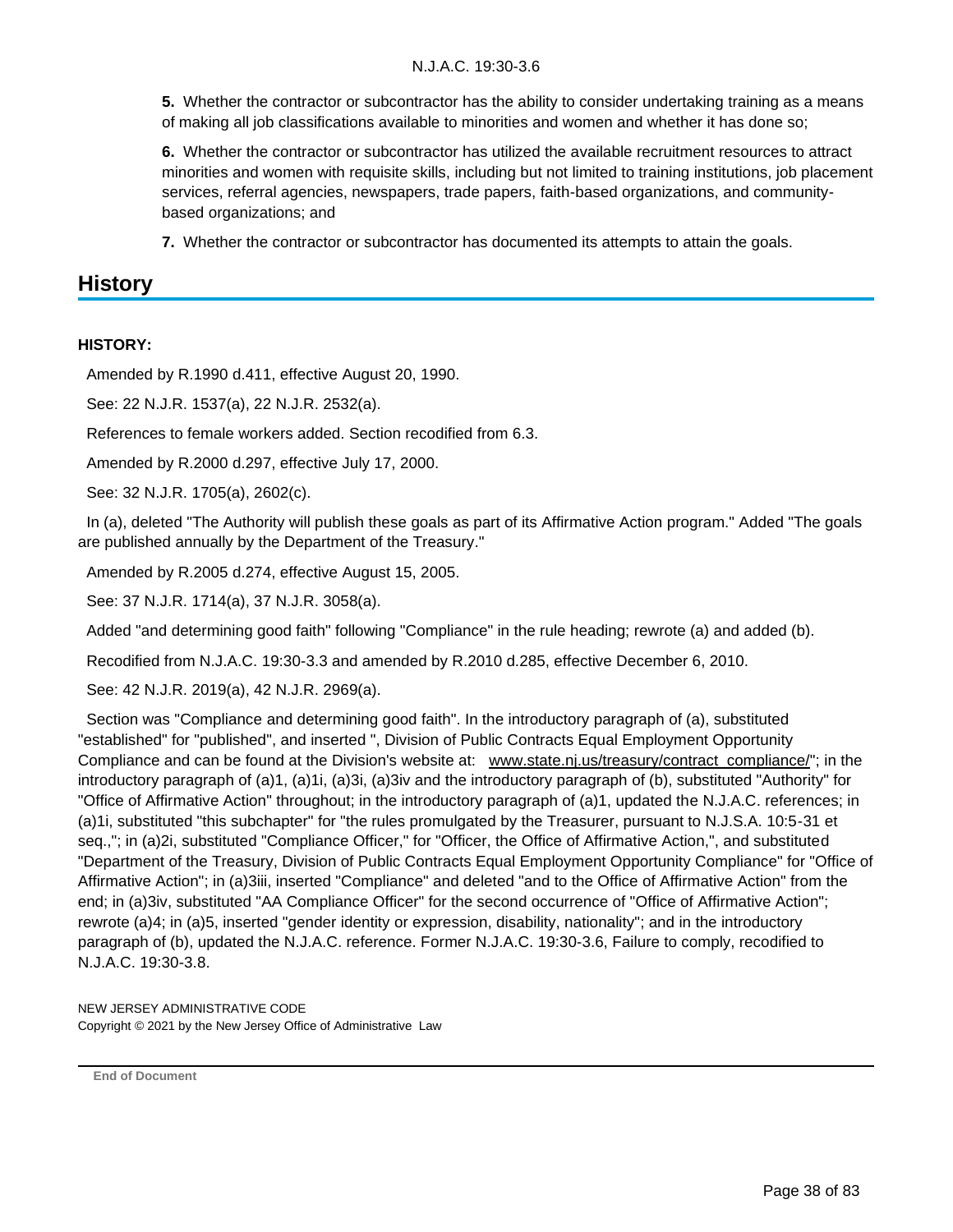

This file includes all Regulations adopted and published through the New Jersey Register, Vol. 53 No. 23, December 6, 2021

### *NJ - New Jersey Administrative Code* **>** *TITLE 19. OTHER AGENCIES* **>** *NEW JERSEY ECONOMIC DEVELOPMENT AUTHORITY* **>** *CHAPTER 30. ADMINISTRATIVE RULES* **>**  *SUBCHAPTER 3. AFFIRMATIVE ACTION IN AUTHORITY-FINANCED CONSTRUCTION PROJECTS*

## **§ 19:30-3.7 Monitoring by the Authority**

**(a)** The Authority will be responsible for monitoring compliance with this subchapter. The Authority staff will be responsible to review contractor performance for compliance with this subchapter. The prime contractor, as designated by the project owner/applicant or landlord not exempted by N.J.A.C. 19:30-3.4, will be required to submit to the Authority the documents in (a)1 through 4 below. The required forms are available for download at: www.njeda.com/affirmativeaction.

**1.** An NJEDA Addendum to Construction Contract that has been signed by each contractor and subcontractor and, where applicable, the project owner/applicant;

- **2.** An NJEDA initial project workforce report;
- **3.** An NJEDA monthly project workforce report; and

**4.** At approximately 90 percent completion of a construction contract, an NJEDA Affirmative Action completion certificate.

**(b)** The Affirmative Action Compliance Officer will make field inspections of project sites, and may perform audits of records relating to construction activities on the construction project.

**(c)** Both the project owner/applicant and the prime contractor shall designate an employee from their respective organizations who will coordinate with the Authority and act as liaison with the Authority's Affirmative Action Compliance Officer.

**(d)** The Authority may prioritize its monitoring of construction projects and contracts based on available staff, cost, nature, timing and extent of the work to be performed under the contract, the number of workers needed to perform the contract, and any other relevant factors.

**(e)** The AA Compliance Officer may assist contractors in the use of outreach, referral and training programs for minority and women workers.

### **History**

#### **HISTORY:**

Amended by R.1990 d.411, effective August 20, 1990.

See: 22 N.J.R. 1537(a), 22 N.J.R. 2532(a).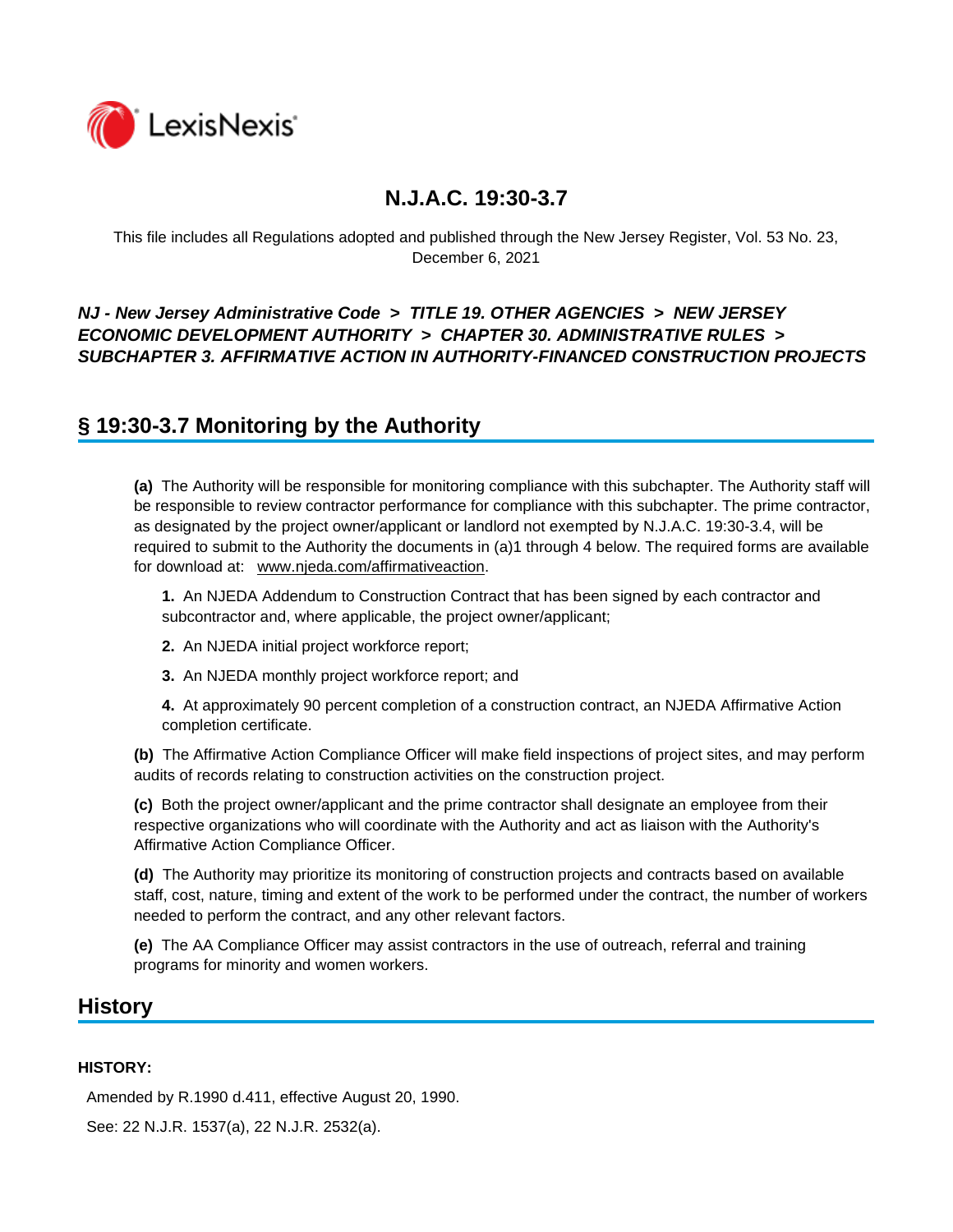Monitoring may be prioritized by Authority. Section recodified from 6.4.

Amended by R.1995 d.435, effective August 21, 1995.

See: 27 N.J.R. 2377(a), 27 N.J.R. 3216(a).

Amended by R.2005 d.274, effective August 15, 2005.

See: 37 N.J.R. 1714(a), 37 N.J.R. 3058(a).

Rewrote the section, added (f) through (i).

Recodified from N.J.A.C. 19:30-3.4 and amended by R.2010 d.285, effective December 6, 2010.

See: 42 N.J.R. 2019(a), 42 N.J.R. 2969(a).

 Rewrote the section. Former N.J.A.C. 19:30-3.7, Chief Executive Officer to enforce regulations, recodified to N.J.A.C. 19:30-3.9.

NEW JERSEY ADMINISTRATIVE CODE Copyright © 2021 by the New Jersey Office of Administrative Law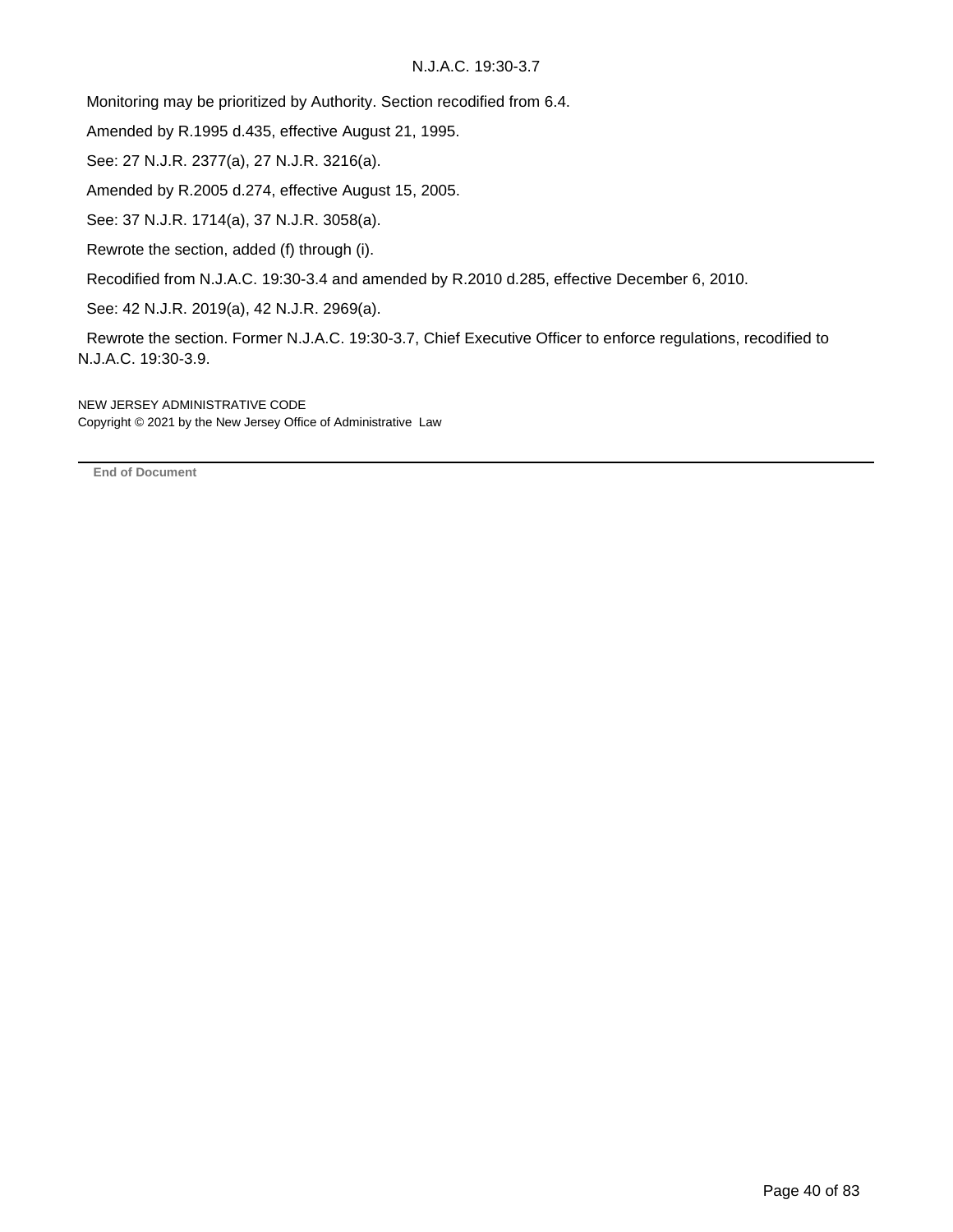

This file includes all Regulations adopted and published through the New Jersey Register, Vol. 53 No. 23, December 6, 2021

### *NJ - New Jersey Administrative Code* **>** *TITLE 19. OTHER AGENCIES* **>** *NEW JERSEY ECONOMIC DEVELOPMENT AUTHORITY* **>** *CHAPTER 30. ADMINISTRATIVE RULES* **>**  *SUBCHAPTER 3. AFFIRMATIVE ACTION IN AUTHORITY-FINANCED CONSTRUCTION PROJECTS*

## **§ 19:30-3.8 Failure to comply**

**(a)** In the event the Authority determines that a contractor is not in compliance with this subchapter, the Authority will notify the contractor, the project owner/applicant, the construction lender, and the agent or trustee, in writing, of the steps the contractors should take to be considered in compliance. The Authority's actions may include:

**1.** The Authority on its own initiative or in response to monitoring conducted by an AA Compliance Officer, or in response to a written complaint or allegation from an interested party, shall investigate any complaint or allegation of violation of this subchapter. If the Authority determines there is a substantial probability that a violation is occurring, it may issue a written alert notice to a contractor or subcontractor and/or project owner/applicant if applicable. The alert notice shall explain in sufficient detail the facts of the alleged violation.

**2.** If the alleged violation explained in the alert notice has not been corrected to the satisfaction of the Authority within seven business days after it is received by the contractor or subcontractor, the Authority shall issue a violation notice to said contractor or subcontractor and/or project owner/applicant if applicable. Said violation notice shall explain in sufficient detail the facts of the continuing violation.

**3.** The Authority, acting on its own initiative or in response to a written complaint or allegation from an interested party, shall investigate any written complaint or allegation of a violation. If the Authority staff investigating the complaint or allegation determines there is a substantial probability that a violation is occurring, the Authority shall issue a violation notice to said contractor or subcontractor and/or project owner/applicant if applicable. Said violation notice shall explain in sufficient detail the facts of the continuing violation.

**4.** The notice of violation shall notify the alleged violator that it shall submit within seven business days, a written statement explaining why it is not in violation of this subchapter or an explanation of how it will correct any such violation. If the Authority determines that the contractor or subcontractor has not adequately explained why it is not in violation or if the Authority determines that the alleged violation is continuing to occur, then it shall conduct an investigatory conference to determine whether there is a violation and/or if corrective measures must be taken. A conference may also be conducted to discuss and resolve issues before imposing financial penalties in accordance with N.J.S.A. 10:5-35 and 36. The investigatory conference shall be conducted within 30 business days of the alleged violator's submission of its written statement in response to the violation notice. The Authority may conduct interviews and request from appropriate parties the submission of additional information as is considered necessary to determine whether the alleged violation has occurred.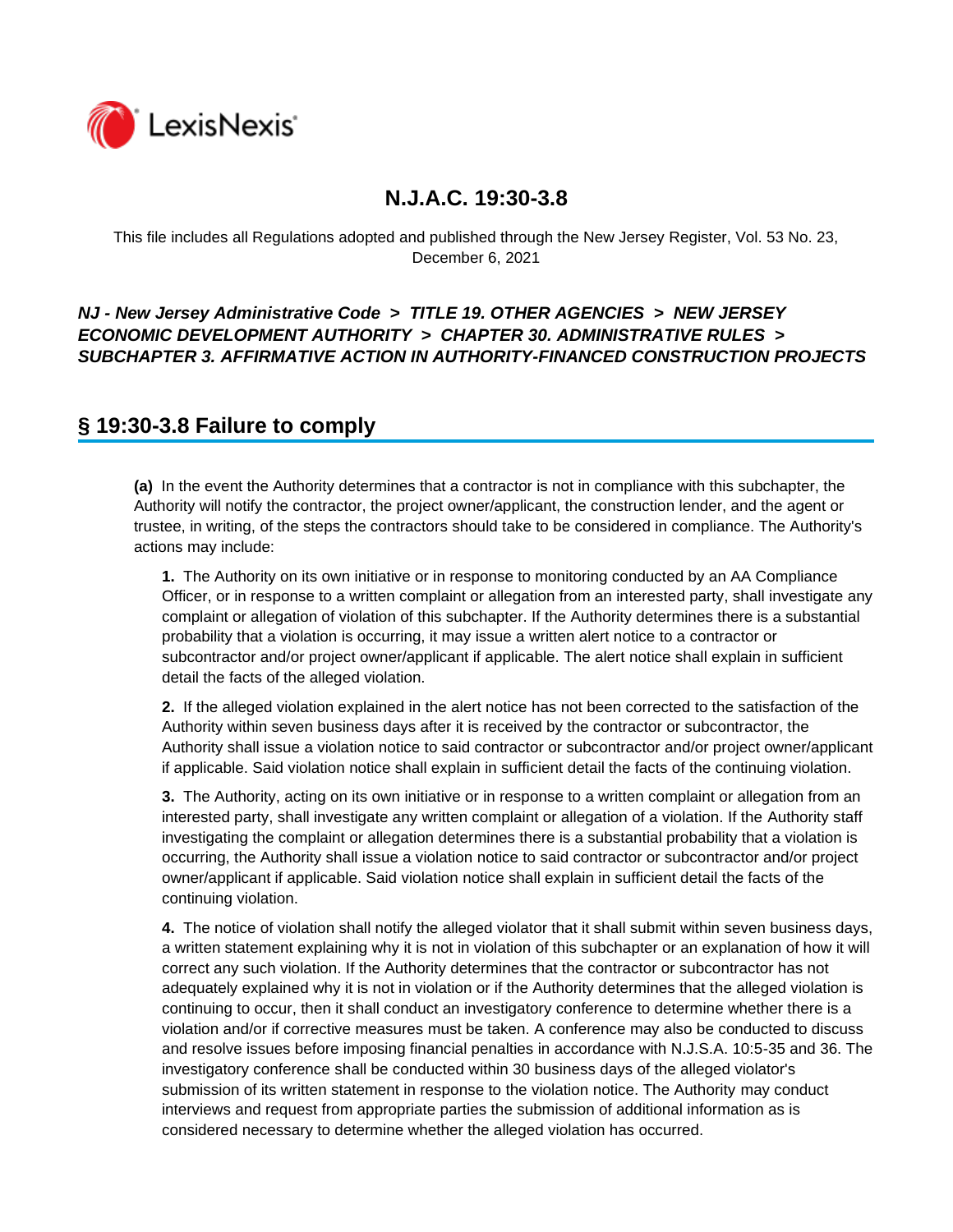**5.** A technical assistance meeting with the Authority may be requested by a contractor and/or subcontractor at any time, whether or not a violation has been alleged.

**(b)** If the contractor fails to comply or otherwise respond after receipt of the notice in (a) above, and/or when the Authority determines that a contractor, subcontractor or project owner/applicant or landlord not exempted by N.J.A.C. 19:30-3.4 is in violation of this subchapter, the Authority may take action against the contractor, subcontractor or project owner/applicant by ordering or taking part in any or all of the remedial actions in (b)1 through 5 below:

**1.** Institute debarment proceedings to preclude a contractor from contracting on Authority projects (see N.J.A.C. 19:30-2); and

**2.** Refer reported violations to the Attorney General for enforcement action under the "Law Against Discrimination".

**3.** Subject the contractor, subcontractor or project owner/applicant to a fine of up to \$ 1,000 for each violation for each day during which the violation continues, said fine to be collected in a summary manner pursuant to the Penalties Enforcement Law of 1999 (N.J.S.A. 2A:58-10 et seq.);

**4.** Direct the project owner/applicant/agent/trustee or lender to withhold part or all of the contract or subcontract payments then due and owing; and/or

**5.** Refer the determination of violation proceeding to the Authority unit that administers the Authority financial assistance to determine if the commitment to, or offer of, Authority financial assistance should be withdrawn from the project owner/applicant or terminated and/or repaid.

### **History**

#### **HISTORY:**

Amended by R.1990 d.411, effective August 20, 1990.

See: 22 N.J.R. 1537(a), 22 N.J.R. 2532(a).

Reference to subchapter 2 added. Section recodified from 6.6.

Amended by R.2005 d.274, effective August 15, 2005.

See: 37 N.J.R. 1714(a), 37 N.J.R. 3058(a).

Rewrote (a), added (c)

Recodified from N.J.A.C. 19:30-3.6 and amended by R.2010 d.285, effective December 6, 2010.

See: 42 N.J.R. 2019(a), 42 N.J.R. 2969(a).

Rewrote the section.

NEW JERSEY ADMINISTRATIVE CODE Copyright © 2021 by the New Jersey Office of Administrative Law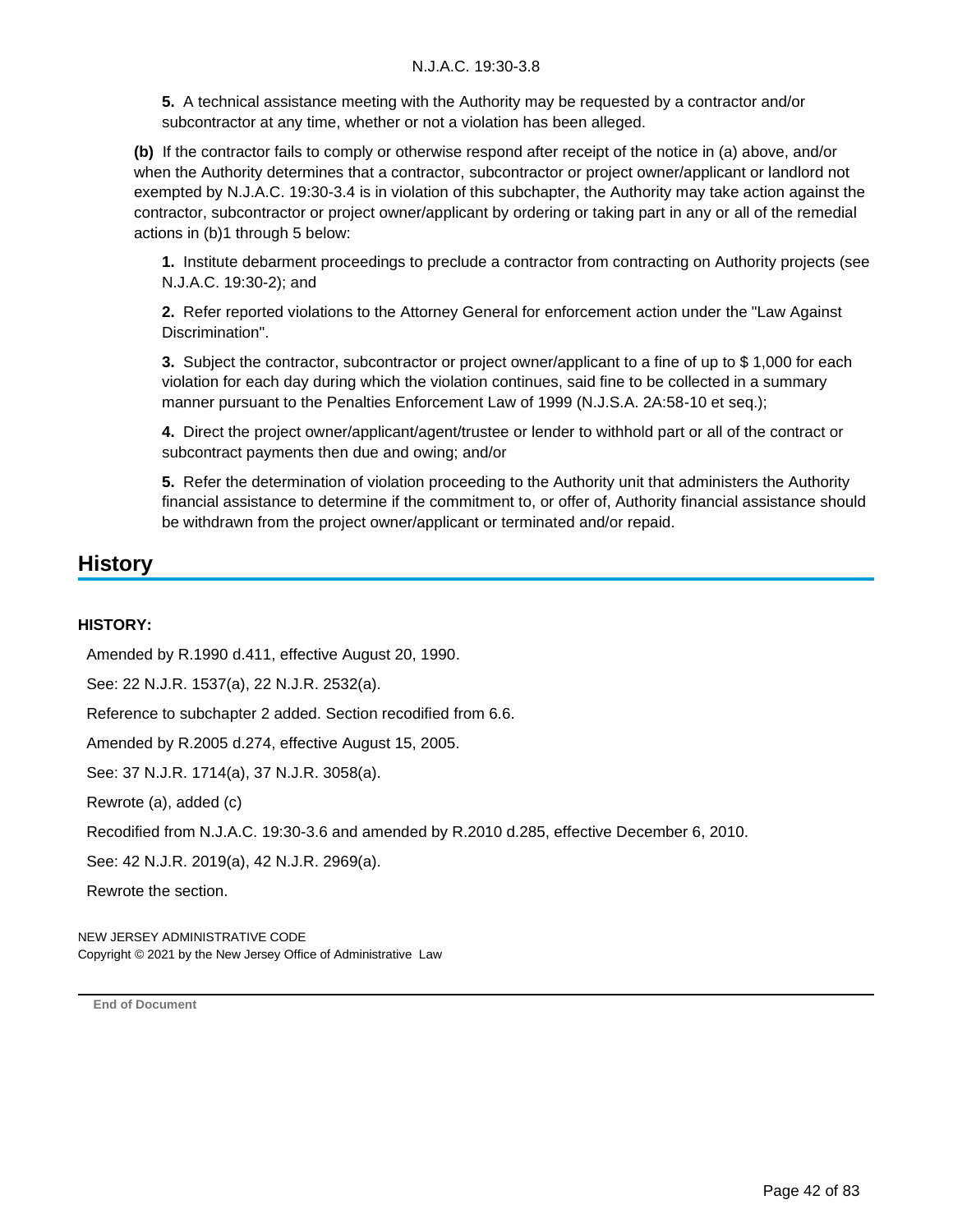

This file includes all Regulations adopted and published through the New Jersey Register, Vol. 53 No. 23, December 6, 2021

### *NJ - New Jersey Administrative Code* **>** *TITLE 19. OTHER AGENCIES* **>** *NEW JERSEY ECONOMIC DEVELOPMENT AUTHORITY* **>** *CHAPTER 30. ADMINISTRATIVE RULES* **>**  *SUBCHAPTER 3. AFFIRMATIVE ACTION IN AUTHORITY-FINANCED CONSTRUCTION PROJECTS*

## **§ 19:30-3.9 Chief Executive Officer to enforce regulations**

The Chief Executive Officer may require applicants for Authority financial assistance to make such additional representations to the Authority and to enter into such covenants and agreements with the Authority as are necessary to carry out the purposes of this subchapter, including requiring such applicant to require by contract any landlord not exempted by N.J.A.C. 19:30-3.4 to comply with this subchapter. The Chief Executive Officer shall take such steps as are necessary to ensure compliance with this subchapter.

## **History**

#### **HISTORY:**

Amended by R.1990 d.411, effective August 20, 1990.

See: 22 N.J.R. 1537(a), 22 N.J.R. 2532(a).

Text allowing exemptions deleted at (b). Section recodified from 6.7.

Amended by R.2005 d.274, effective August 15, 2005.

See: 37 N.J.R. 1714(a), 37 N.J.R 3058(a).

Substituted "Chief Executive Officer" for "Executive Director" throughout.

Recodified from N.J.A.C. 19:30-3.7 and amended by R.2010 d.285, effective December 6, 2010.

See: 42 N.J.R. 2019(a), 42 N.J.R. 2969(a).

 Inserted "financial" and ", including requiring such applicant to require by contract any landlord not exempted by N.J.A.C. 19:30-3.4 to comply with this subchapter".

NEW JERSEY ADMINISTRATIVE CODE Copyright © 2021 by the New Jersey Office of Administrative Law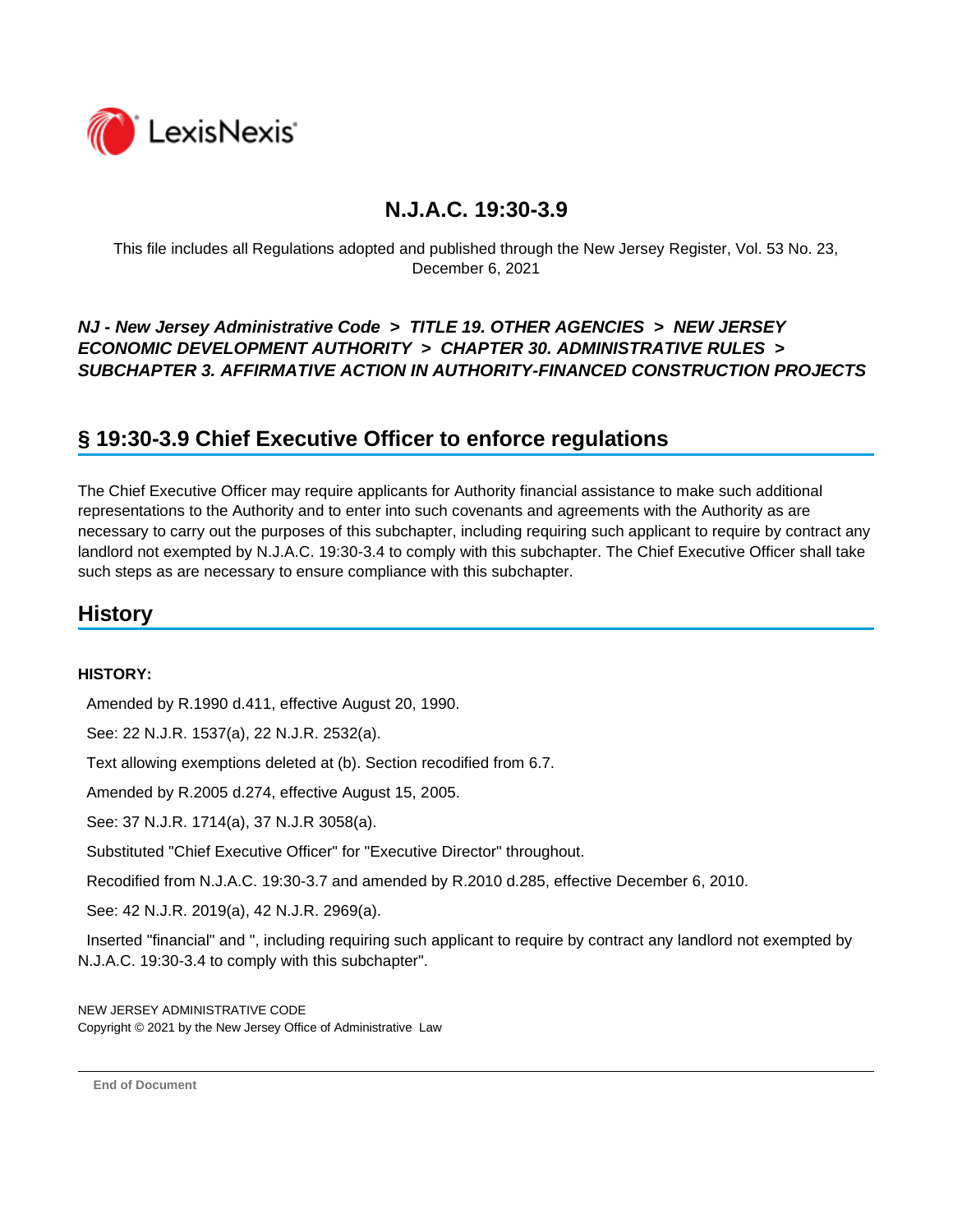

This file includes all Regulations adopted and published through the New Jersey Register, Vol. 53 No. 23, December 6, 2021

### *NJ - New Jersey Administrative Code* **>** *TITLE 19. OTHER AGENCIES* **>** *NEW JERSEY ECONOMIC DEVELOPMENT AUTHORITY* **>** *CHAPTER 30. ADMINISTRATIVE RULES* **>**  *SUBCHAPTER 4. PAYMENT OF PREVAILING WAGES IN AUTHORITY PROJECTS*

# **§ 19:30-4.1 Definitions**

The following words and terms, when used in this subchapter, shall have the following meanings, unless the context clearly indicates otherwise.

 "Authority financial assistance" means any loan, loan guarantee, grant, incentive, tax exemption or other financial assistance that is approved, funded, authorized, administered or provided by the Authority to any entity and is provided before, during or after completion of a project, including but not limited to, all Authority financial assistance received by the entity pursuant to the Business Employment Incentive Program Act, P.L. 1999, c. 26 (N.J.S.A. 34:1B-124 et seq.), that enables the entity to engage in a construction contract.

 "Construction contract" means any contract, subcontract or agreement, whether written or oral, for construction, reconstruction, demolition, alteration, repair work, maintenance work, or construction related to installation of equipment, undertaken in connection with Authority financial assistance or any of its projects, those projects which it undertakes pursuant to P.L. 2002, c. 43 or undertaken to fulfill any condition of receiving Authority financial assistance and paid for in whole or in part with funds received through Authority financial assistance, including the performance of any contract to construct, renovate or otherwise prepare a facility for operations which are necessary for the receipt of Authority financial assistance unless specifically exempted by N.J.A.C. 19:30-4.2.

"Construction project" or "project" means a project that has received final approval from the Authority.

 "Contractor" means any party who enters into a construction contract with the project owner/applicant, or any party to whom funds will be disbursed for payment of construction work, including any subcontractor of the contractor.

 "Prevailing wage rate" means the prevailing wage rate established by the Commissioner of New Jersey Department of Labor and Workforce Development from time to time in accordance with the provisions of N.J.S.A. 34:11-56.25 et seq. for the locality in which the project is located.

## **History**

#### **HISTORY:**

Amended by R.1990 d.411, effective August 20, 1990.

See: 22 N.J.R. 1537(a), 22 N.J.R. 2532(a).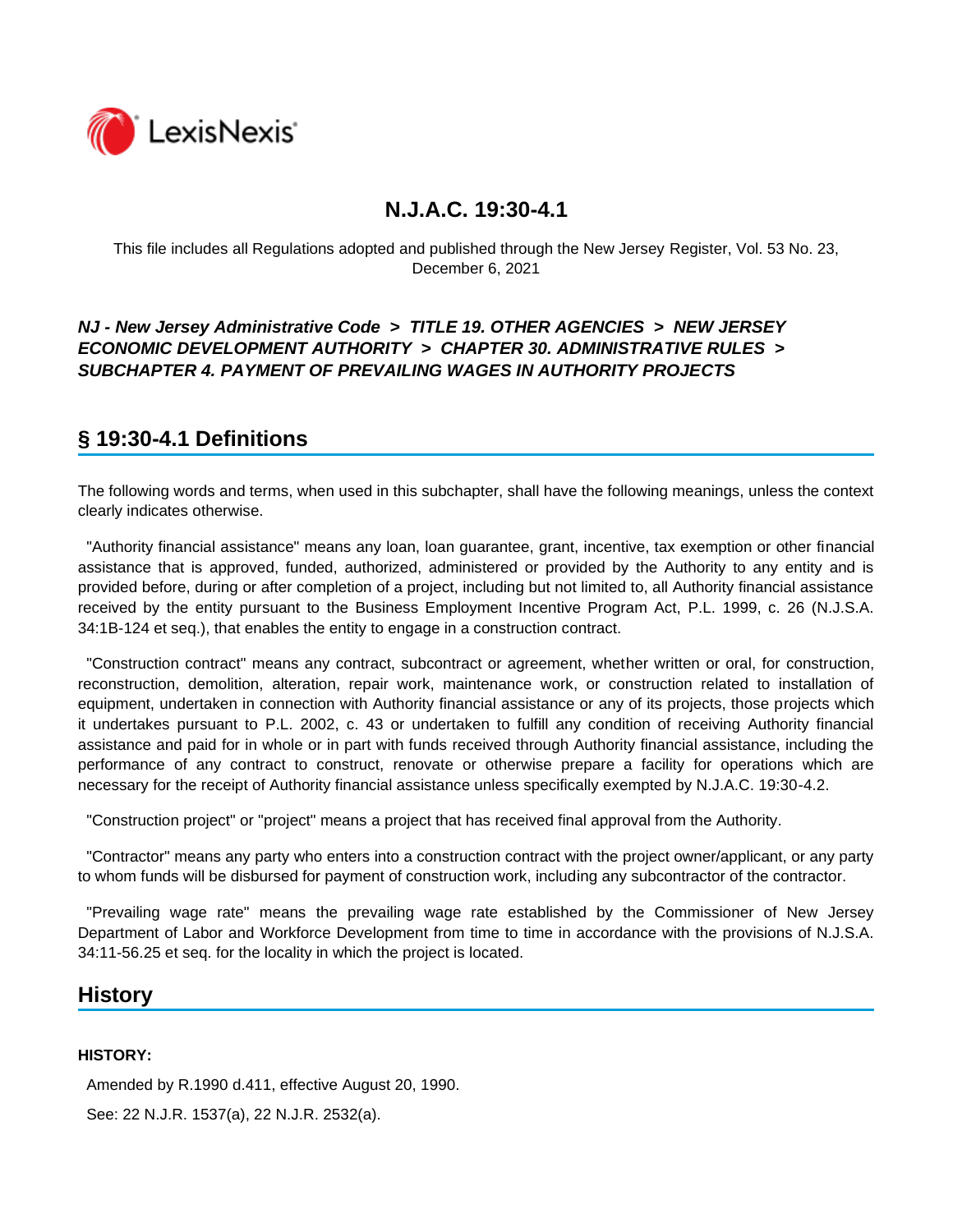Definitions of Authority and Executive Director deleted; construction contract includes installation of equipment and any agreement, whether oral or written. Section recodified from 3.1.

Amended by R.2000 d.482, effective December 4, 2000.

See: 32 N.J.R. 3555(a), 32 N.J.R. 4275(b).

In "Construction contract", substituted "receiving" for "that has received final approval for".

Amended by R.2005 d.274, effective August 15, 2005.

See: 37 N.J.R. 1714(a), 37 N.J.R. 3058(a).

Added "and Workforce Development" following "Department of Labor" to "Prevailing wage rate" definition.

Amended by R.2010 d.285, effective December 6, 2010.

See: 42 N.J.R. 2019(a), 42 N.J.R. 2969(a).

 Section was "Definition". Added definitions "Authority financial assistance", "Construction project" and "Contractor"; rewrote definition "Construction contract"; and in definition "Prevailing wage rate", updated the N.J.S.A. reference.

NEW JERSEY ADMINISTRATIVE CODE Copyright © 2021 by the New Jersey Office of Administrative Law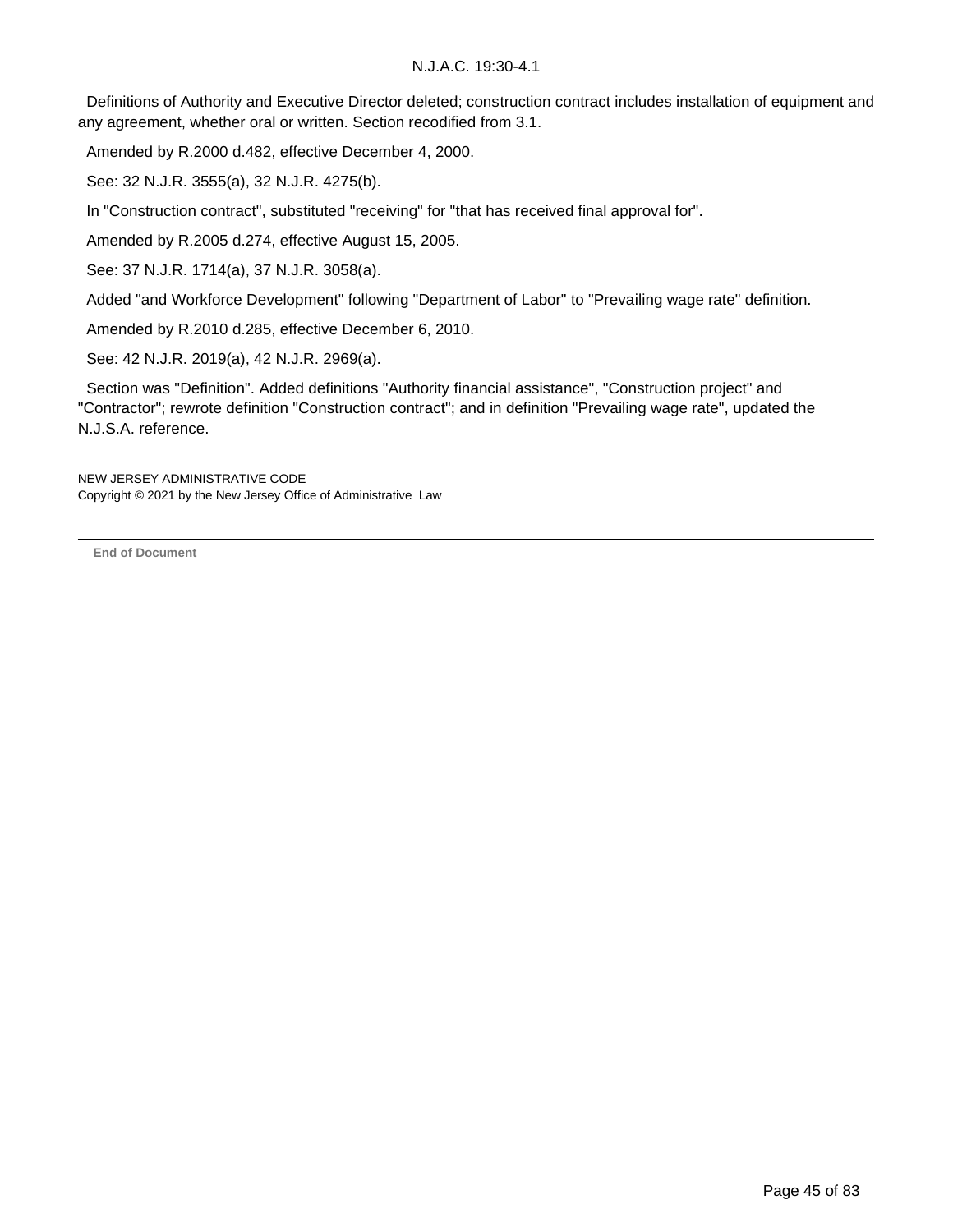

This file includes all Regulations adopted and published through the New Jersey Register, Vol. 53 No. 23, December 6, 2021

### *NJ - New Jersey Administrative Code* **>** *TITLE 19. OTHER AGENCIES* **>** *NEW JERSEY ECONOMIC DEVELOPMENT AUTHORITY* **>** *CHAPTER 30. ADMINISTRATIVE RULES* **>**  *SUBCHAPTER 4. PAYMENT OF PREVAILING WAGES IN AUTHORITY PROJECTS*

## **§ 19:30-4.2 Payments of prevailing wages in projects receiving assistance**

**(a)** Not less than the prevailing wage rate shall be paid to workers employed in the performance of any construction contract, including contracts for millwork fabrication, undertaken in connection with Authority financial assistance or any of its projects, those projects which it undertakes pursuant to P.L. 2002, c. 43 (N.J.S.A. 52:27BBB-1 et seq.), or undertaken to fulfill any condition of receiving Authority financial assistance, including the performance of any contract to construct, renovate, or otherwise prepare a facility for operations which are necessary for the receipt of Authority financial assistance, unless the work performed under the contract is:

- **1.** Performed on a facility owned by a landlord of the entity receiving the assistance;
- **2.** The landlord is a party to a construction contract(s); and

**3.** Less than 55 percent of the facility is leased by the entity at the time of the contract and under any agreement to subsequently lease the facility.

**(b)** In accordance with P.L. 2007, c. 245 (N.J.S.A. 34:1B-5.1), nothing in this subchapter shall be construed as requiring the payment of prevailing wage for construction commencing more than two years after an entity has executed with the Authority a commitment letter regarding Authority financial assistance and the first payment or other provision of the assistance is received.

### **History**

#### **HISTORY:**

Amended by R.1990 d.411, effective August 20, 1990.

See: 22 N.J.R. 1537(a), 22 N.J.R. 2532(a).

Stylistic changes. Section recodified from 3.2.

Repeal and New Rule, R.2010 d.285, effective December 6, 2010.

See: 42 N.J.R. 2019(a), 42 N.J.R. 2969(a).

Section was "Payments of prevailing wages in projects receiving assistance".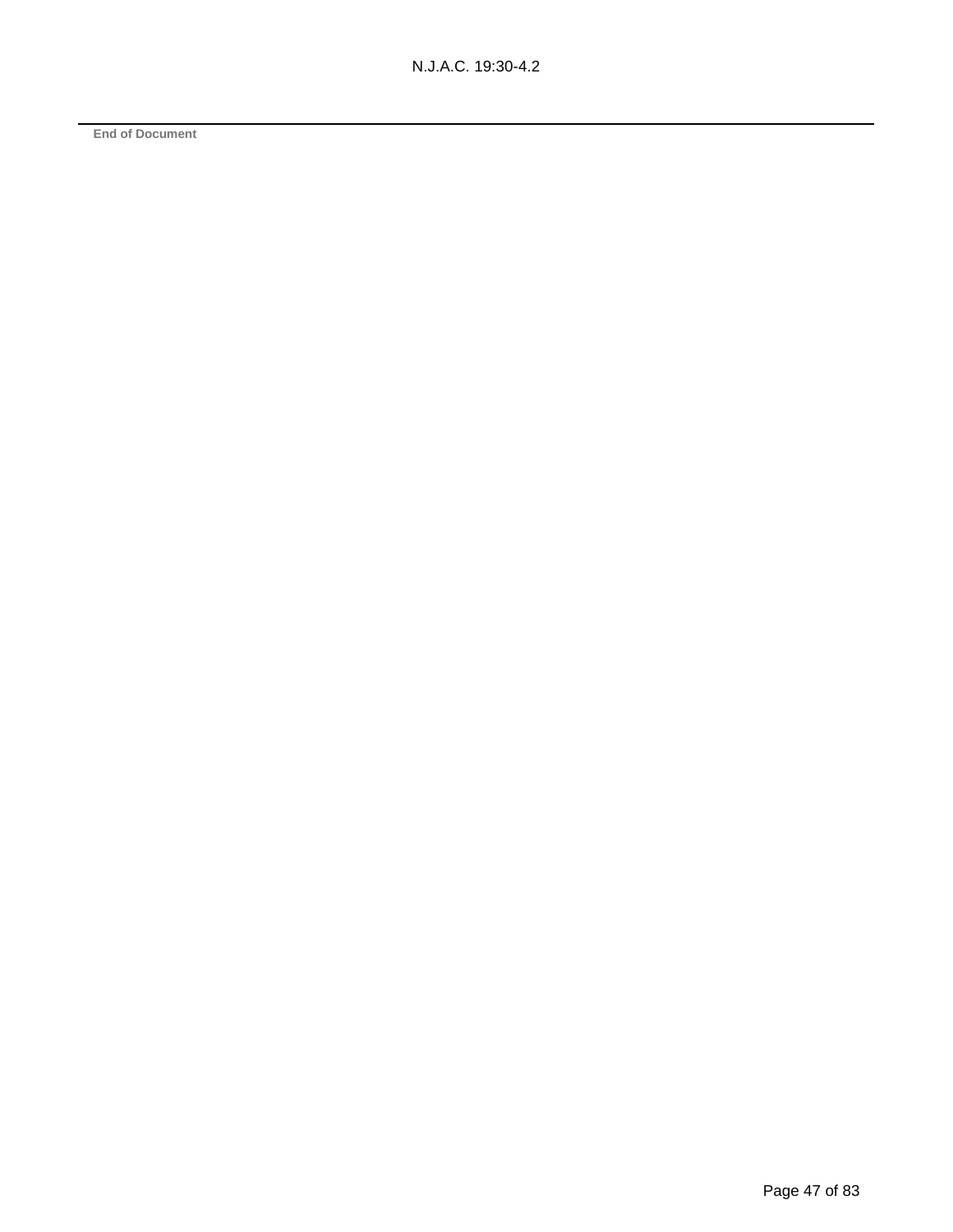

This file includes all Regulations adopted and published through the New Jersey Register, Vol. 53 No. 23, December 6, 2021

### *NJ - New Jersey Administrative Code* **>** *TITLE 19. OTHER AGENCIES* **>** *NEW JERSEY ECONOMIC DEVELOPMENT AUTHORITY* **>** *CHAPTER 30. ADMINISTRATIVE RULES* **>**  *SUBCHAPTER 4. PAYMENT OF PREVAILING WAGES IN AUTHORITY PROJECTS*

## **§ 19:30-4.3 Assurances required**

**(a)** Recipients of Authority financial assistance for construction contracts shall deliver an NJEDA affirmative action completion certificate to the Authority (or designated agent for the Authority), upon completion of the contract, signed by an authorized representative of the recipient, representing and confirming that:

**1.** It has complied and has caused its landlord, if applicable, contractors and subcontractors to comply with the requirements of N.J.A.C. 19:30-4.2; or

**2.** It has not entered into any construction contracts subject to the provisions of N.J.A.C. 19:30-4.2(a) and its landlord has not entered in any contracts pursuant to N.J.A.C. 19:30-4.2(a).

### **History**

#### **HISTORY:**

Amended by R.1990 d.411, effective August 20, 1990.

See: 22 N.J.R. 1537(a), 22 N.J.R. 2532(a).

Correction of citation. Section recodified from 3.3.

Amended by R.2010 d.285, effective December 6, 2010.

See: 42 N.J.R. 2019(a), 42 N.J.R. 2969(a).

 In the introductory paragraph of (a), inserted "Authority financial", substituted "an NJEDA affirmative action completion" for "a" and substituted "contract" for "project"; in (a)1, inserted "landlord, if applicable", and deleted "and attaching true copies of all such construction contracts with contractors and subcontractors" following "19:30-4.2"; and in (a)2, inserted "(a) and its landlord has not entered in any contracts pursuant to N.J.A.C. 19:30-4.2(a)".

NEW JERSEY ADMINISTRATIVE CODE Copyright © 2021 by the New Jersey Office of Administrative Law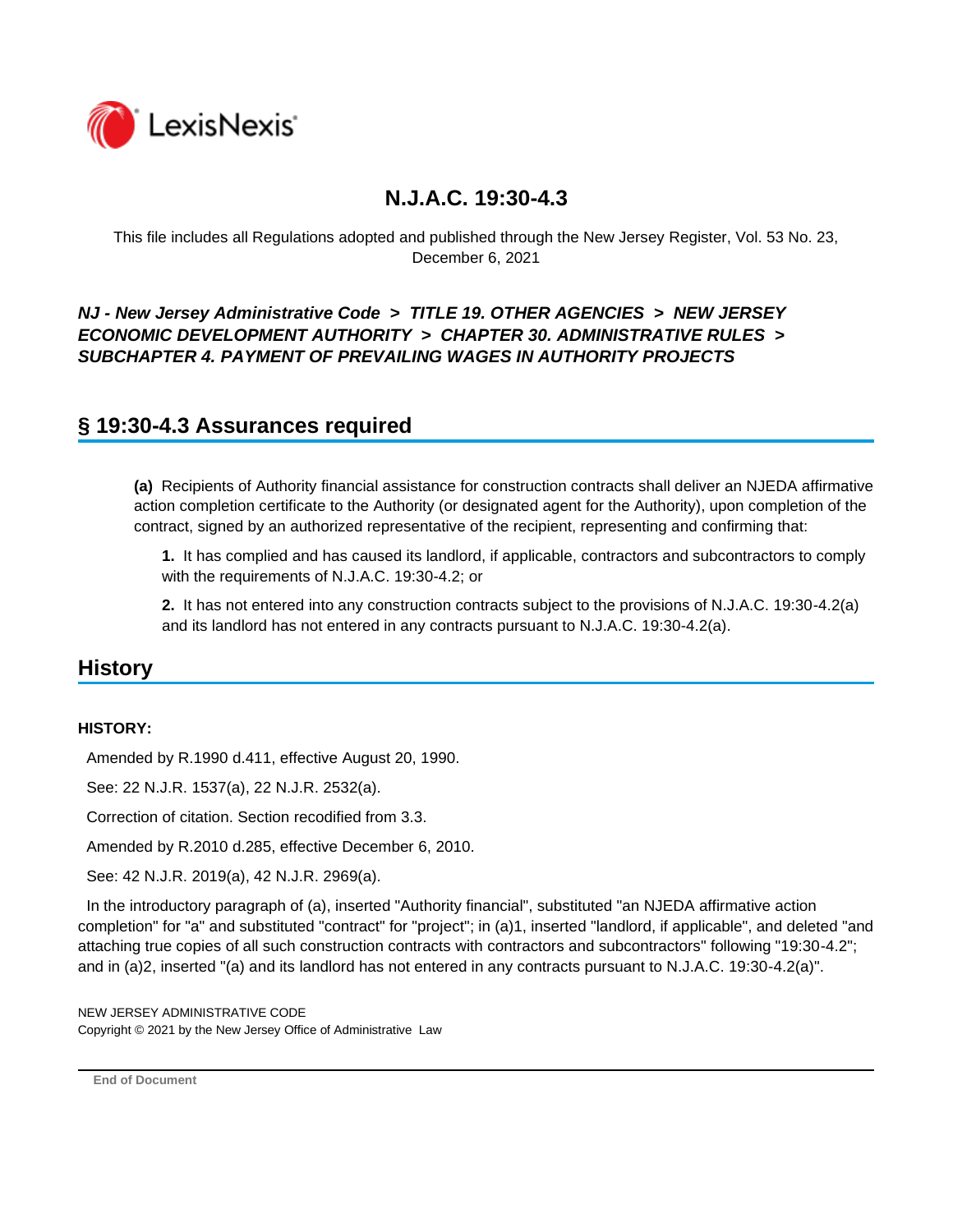

This file includes all Regulations adopted and published through the New Jersey Register, Vol. 53 No. 23, December 6, 2021

*NJ - New Jersey Administrative Code* **>** *TITLE 19. OTHER AGENCIES* **>** *NEW JERSEY ECONOMIC DEVELOPMENT AUTHORITY* **>** *CHAPTER 30. ADMINISTRATIVE RULES* **>**  *SUBCHAPTER 4. PAYMENT OF PREVAILING WAGES IN AUTHORITY PROJECTS*

## **§ 19:30-4.4 Contract provisions required**

- **(a)** All construction contracts in the amount of \$ 2,000 or more shall require that:
	- **1.** Prime contractors maintain and submit certified payroll records to the Authority; or
	- **2.** Contractors and subcontractors:

**i.** Permit the Authority, or its designated agent, complete access to payroll records and other records for purposes of determining compliance with the provisions of this subchapter; and

**ii.** Keep accurate records showing the name, craft or trade, and actual hourly rate of wages paid to each worker employed in connection with the performance of the contract and to preserve such records for two years from the date of payment.

### **History**

#### **HISTORY:**

Amended by R.1990 d.411, effective August 20, 1990.

See: 22 N.J.R. 1537(a), 22 N.J.R. 2532(a).

Stylistic change. Section recodified from 3.4.

Amended by R.2010 d.285, effective December 6, 2010.

See: 42 N.J.R. 2019(a), 42 N.J.R. 2969(a).

Rewrote the section.

NEW JERSEY ADMINISTRATIVE CODE Copyright © 2021 by the New Jersey Office of Administrative Law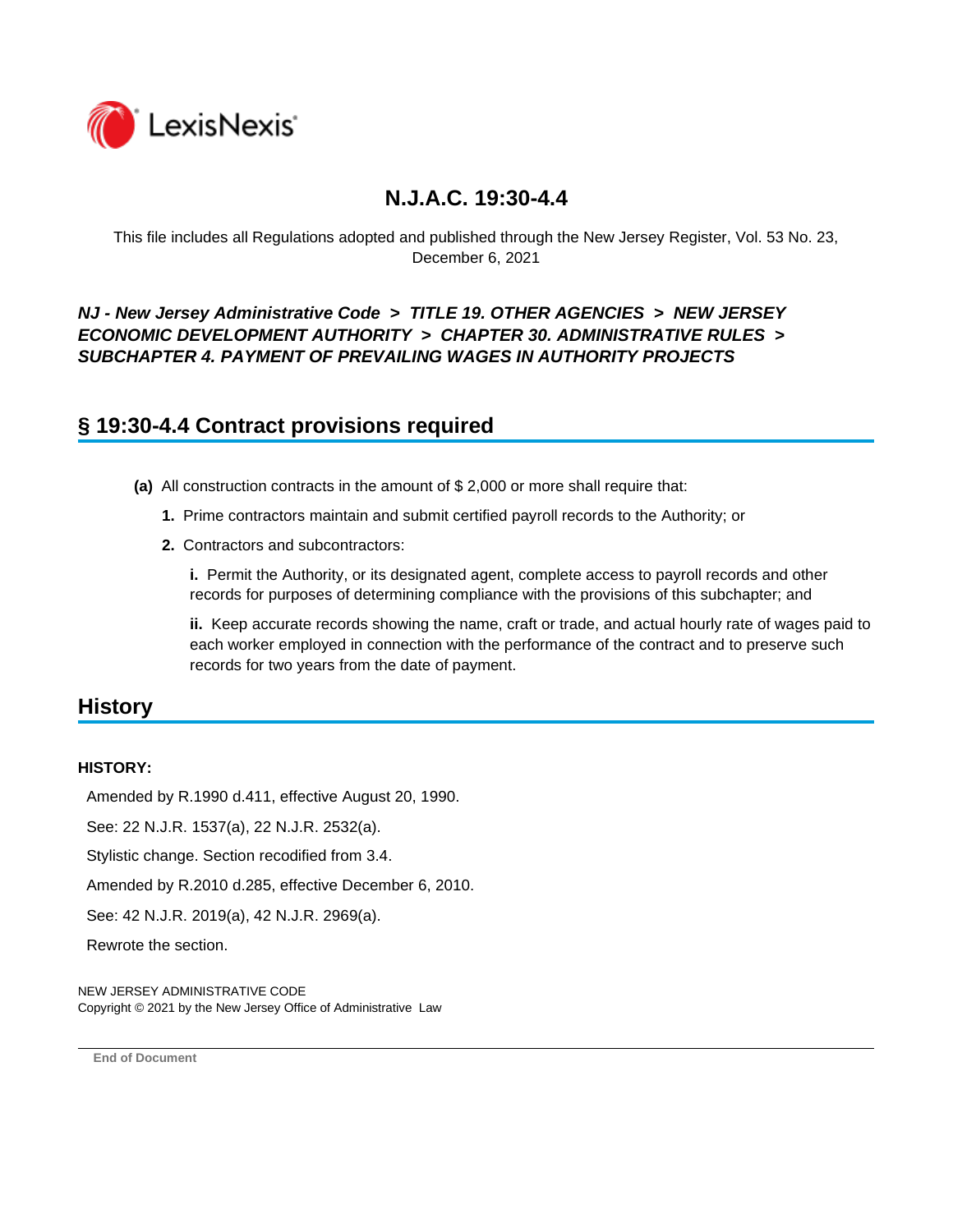

This file includes all Regulations adopted and published through the New Jersey Register, Vol. 53 No. 23, December 6, 2021

*NJ - New Jersey Administrative Code* **>** *TITLE 19. OTHER AGENCIES* **>** *NEW JERSEY ECONOMIC DEVELOPMENT AUTHORITY* **>** *CHAPTER 30. ADMINISTRATIVE RULES* **>**  *SUBCHAPTER 4. PAYMENT OF PREVAILING WAGES IN AUTHORITY PROJECTS*

# **§ 19:30-4.5 Violation**

A violation of the provisions of this subchapter shall be deemed a violation of N.J.S.A. 34:11-56.25 et seq. and N.J.A.C. 12:60-5.1, and the Internal Process Management unit in the EDA shall refer the determination of violation proceeding to the Authority unit that administers the Authority financial assistance to determine if the commitment to, or offer of, Authority financial assistance should be withdrawn, terminated and/or repaid.

## **History**

#### **HISTORY:**

Repeal and New Rule R.1990 d.411, effective August 20, 1990.

See: 22 N.J.R. 1537(a), 22 N.J.R. 2532(a).

Section 3.5, Executive Director to enforce compliance, was repealed and recodified from 4.5.

Amended by R.2010 d.285, effective December 6, 2010.

See: 42 N.J.R. 2019(a), 42 N.J.R. 2969(a).

Rewrote the section.

NEW JERSEY ADMINISTRATIVE CODE Copyright © 2021 by the New Jersey Office of Administrative Law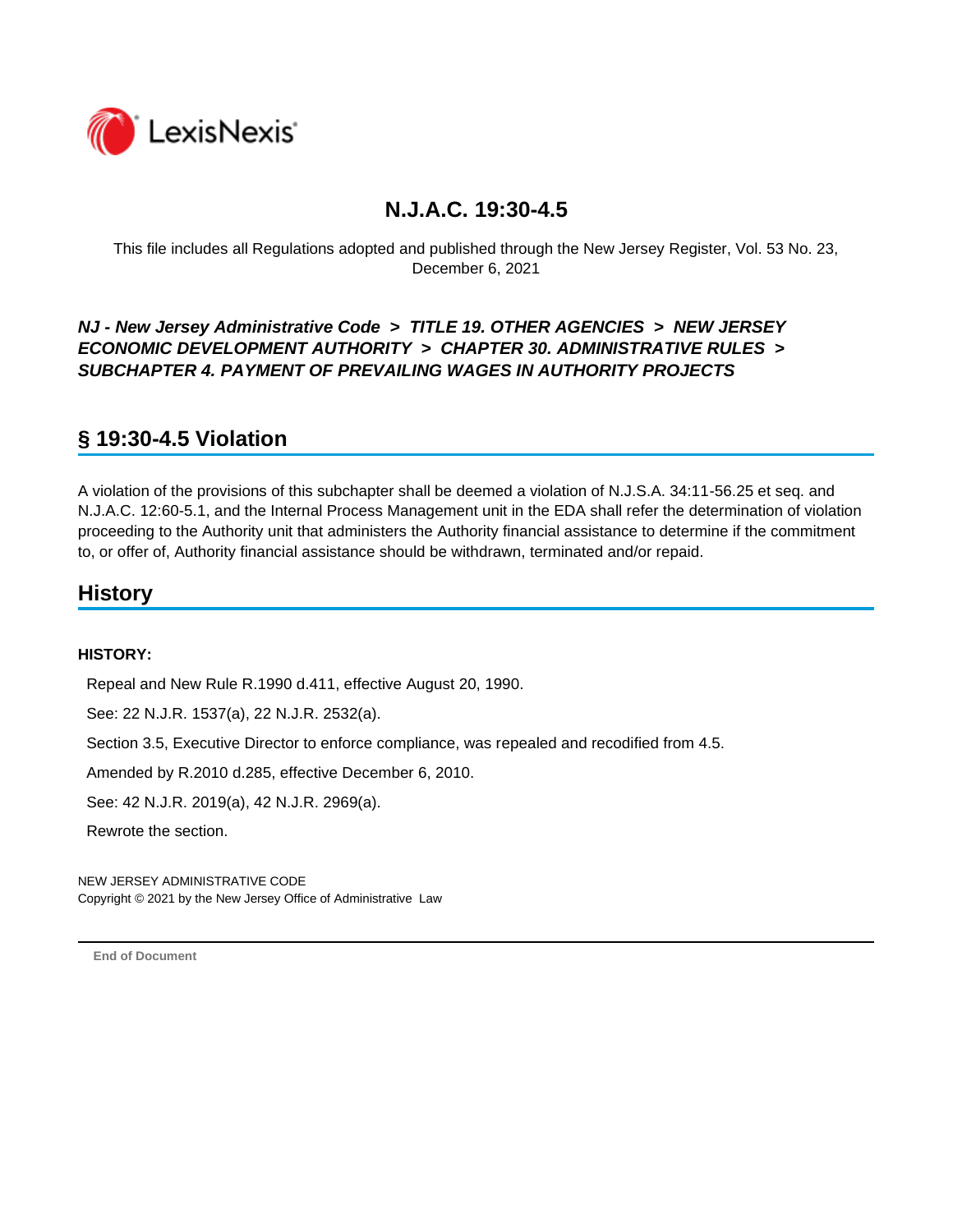

This file includes all Regulations adopted and published through the New Jersey Register, Vol. 53 No. 23, December 6, 2021

*NJ - New Jersey Administrative Code* **>** *TITLE 19. OTHER AGENCIES* **>** *NEW JERSEY ECONOMIC DEVELOPMENT AUTHORITY* **>** *CHAPTER 30. ADMINISTRATIVE RULES* **>**  *SUBCHAPTER 4. PAYMENT OF PREVAILING WAGES IN AUTHORITY PROJECTS*

**§ 19:30-4.6 (Reserved)**

### **History**

#### **HISTORY:**

Repealed by R.1990 d.411, effective August 20, 1990.

See: 22 New Jersey Register 1537(a), 22 New Jersey Register 2532(a).

Section was 3.6, Effective date.

NEW JERSEY ADMINISTRATIVE CODE Copyright © 2021 by the New Jersey Office of Administrative Law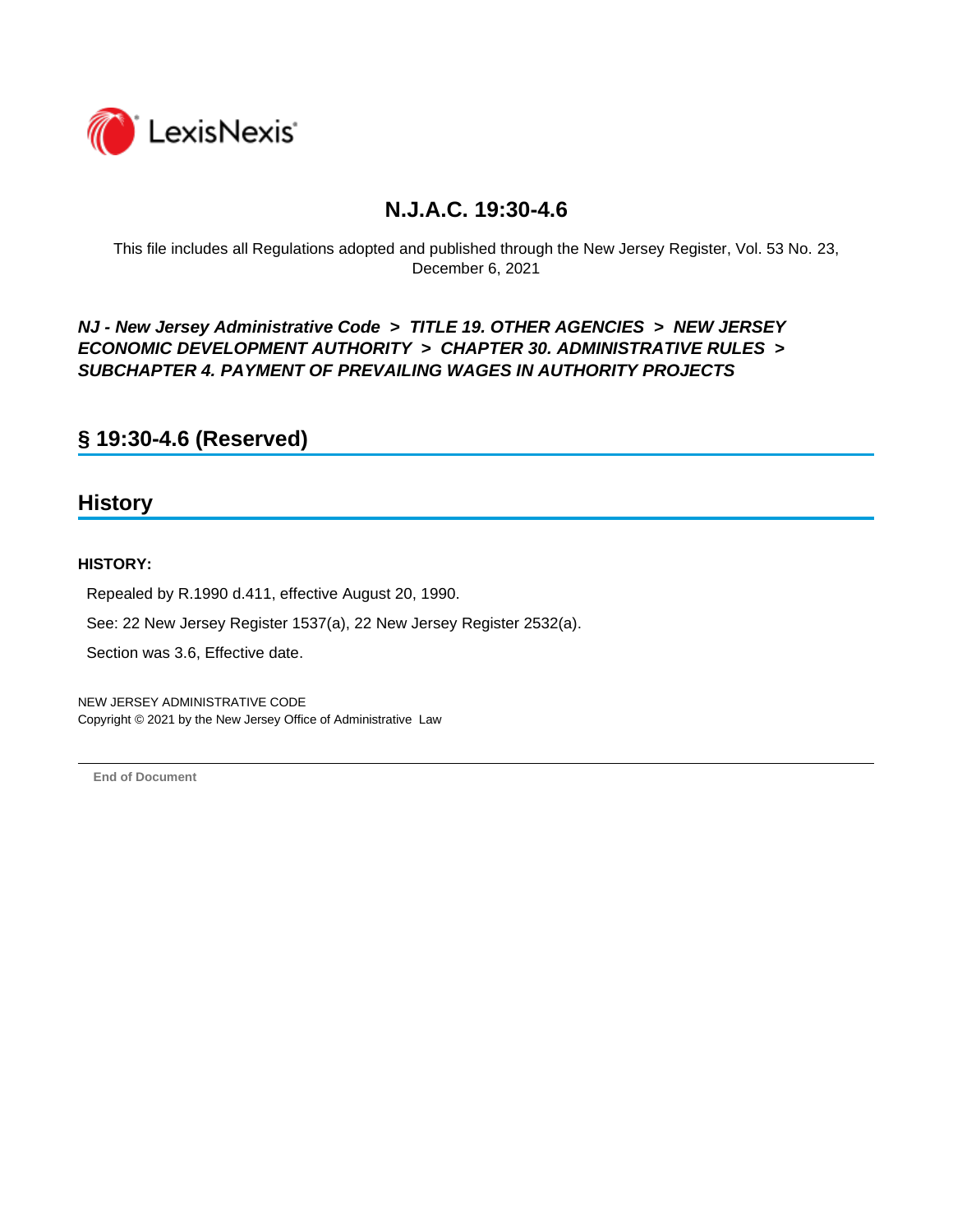

This file includes all Regulations adopted and published through the New Jersey Register, Vol. 53 No. 23, December 6, 2021

*NJ - New Jersey Administrative Code* **>** *TITLE 19. OTHER AGENCIES* **>** *NEW JERSEY ECONOMIC DEVELOPMENT AUTHORITY* **>** *CHAPTER 30. ADMINISTRATIVE RULES* **>**  *SUBCHAPTER 5. TARGETING OF AUTHORITY ASSISTANCE*

## **§ 19:30-5.1 Priority consideration of projects in economically distressed localities**

**(a)** Subject to Federal tax law compliance and certain other legal restraints, any project located anywhere in the State of New Jersey may qualify for assistance from the Authority if it meets certain economic needs. Nevertheless, the Authority recognizes the special needs of certain municipalities and, accordingly, affords them priority consideration in offering its assistance. Such municipalities are eligible locations for a period of one year or longer.

**(b)** Qualification under this subchapter is not tantamount to project approval; it merely identifies certain municipalities for priority consideration. Projects must meet eligibility standards set forth in N.J.A.C. 19:31.

## **History**

#### **HISTORY:**

Amended by R.1995 d.435, effective August 21, 1995.

See: 27 New Jersey Register 2377(a), 27 New Jersey Register 3216(a).

NEW JERSEY ADMINISTRATIVE CODE Copyright © 2021 by the New Jersey Office of Administrative Law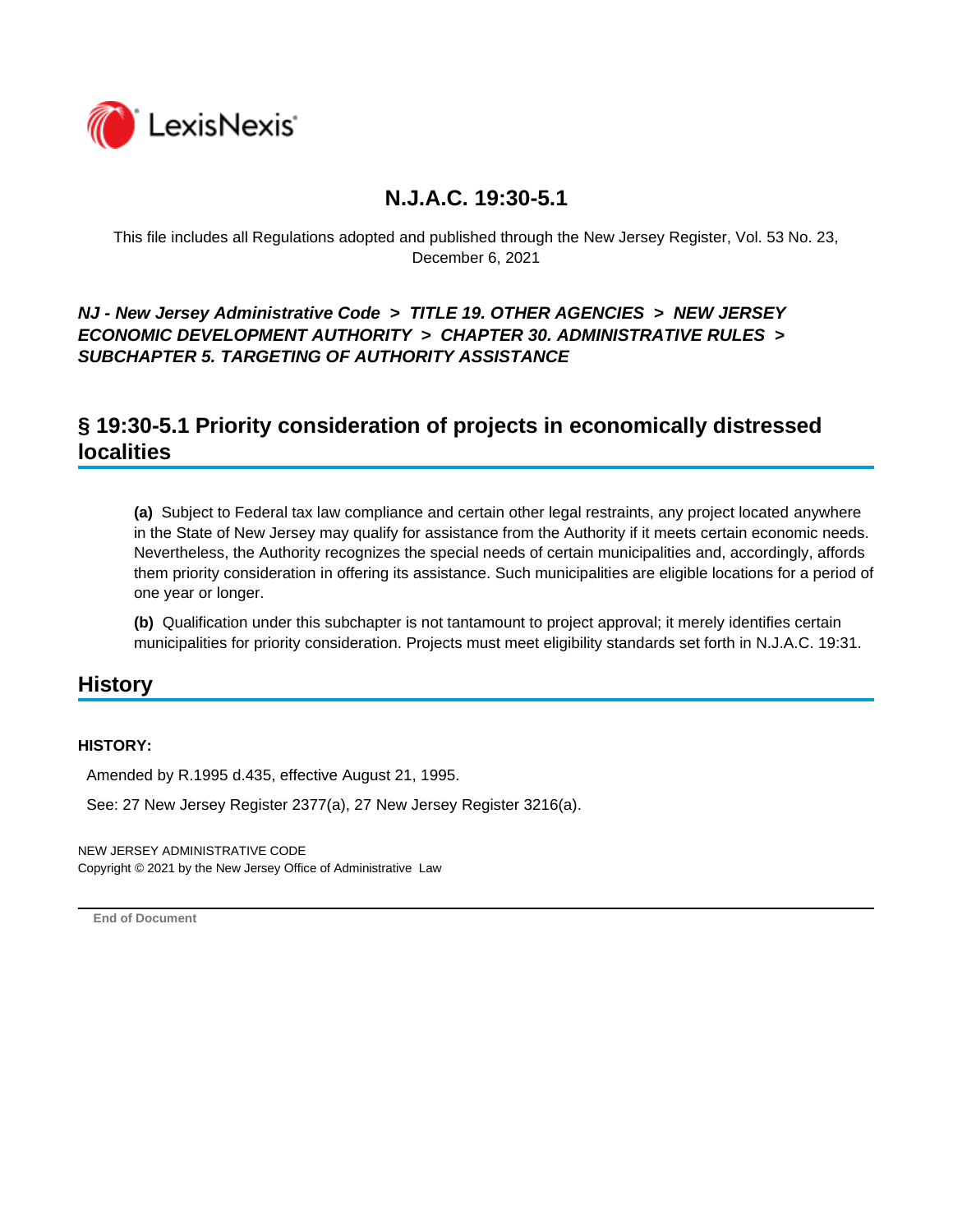

This file includes all Regulations adopted and published through the New Jersey Register, Vol. 53 No. 23, December 6, 2021

### *NJ - New Jersey Administrative Code* **>** *TITLE 19. OTHER AGENCIES* **>** *NEW JERSEY ECONOMIC DEVELOPMENT AUTHORITY* **>** *CHAPTER 30. ADMINISTRATIVE RULES* **>**  *SUBCHAPTER 5. TARGETING OF AUTHORITY ASSISTANCE*

## **§ 19:30-5.2 Municipalities eligible for priority consideration**

**(a)** Municipalities meeting either of the following criteria are considered eligible locations:

**1.** Constituting a "qualifying municipality" as defined in N.J.S.A. 52:27D-178, which designates certain municipalities as "New Jersey Urban Aid Municipalities" based on a formula including, but not limited to:

**i.** At least one publicly financed dwelling unit for low income families in municipalities with populations in excess of 15,000;

**ii.** The number of children receiving "Aid to Dependent Children" exceeds 250;

**iii.** The municipality's equalized tax rate exceeds the State equalized tax rate; and

**iv.** The municipality's equalized valuation per capita is less than the State equalized valuation per capita.

**2.** Eligibility under the Authority's formula requires that a municipality meet three of the four following standards:

- **i.** Unemployment rate above the State average;
- **ii.** Per capita income lower than the State average;
- **iii.** Ratables per capita less than the State average;
- **iv.** A total number of unemployed persons of 1,000 or more.

**(b)** A municipality shall remain on the list of eligible locations for a period of one year after the municipality ceases to meet the criteria in (a)1 and 2 above.

### **History**

#### **HISTORY:**

Amended by R.1995 d.435, effective August 21, 1995.

See: 27 New Jersey Register 2377(a), 27 New Jersey Register 3216(a).

NEW JERSEY ADMINISTRATIVE CODE Copyright © 2021 by the New Jersey Office of Administrative Law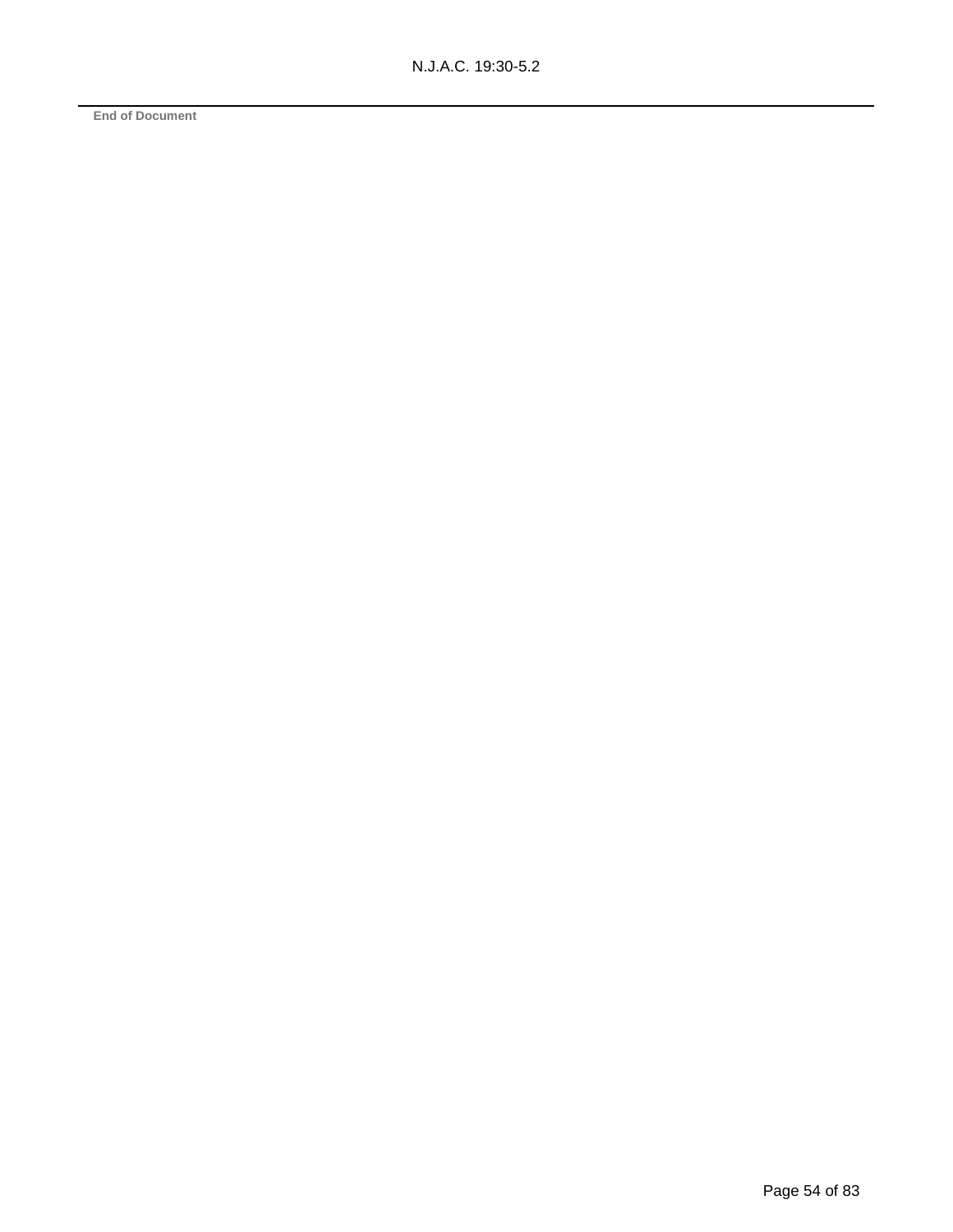

This file includes all Regulations adopted and published through the New Jersey Register, Vol. 53 No. 23, December 6, 2021

### *NJ - New Jersey Administrative Code* **>** *TITLE 19. OTHER AGENCIES* **>** *NEW JERSEY ECONOMIC DEVELOPMENT AUTHORITY* **>** *CHAPTER 30. ADMINISTRATIVE RULES* **>**  *SUBCHAPTER 5. TARGETING OF AUTHORITY ASSISTANCE*

## **§ 19:30-5.3. Special eligibility list**

The Chief Executive Officer shall, from time to time, establish a list of municipalities and activities by Standard Industrial Classification Number, eligible for Authority assistance, not withstanding the requirements of N.J.A.C. 19:30-5.2 and 19:31, based on the Authority's objectives as indicated in N.J.A.C. 19:30-1.1.

### **History**

#### **HISTORY:**

Amended by R.2005 d.274, effective August 15, 2005.

See: 37 New Jersey Register 1714(a), 37 New Jersey Register 3058(a).

Substituted "Chief Executive Officer" for "Executive Director".

NEW JERSEY ADMINISTRATIVE CODE Copyright © 2021 by the New Jersey Office of Administrative Law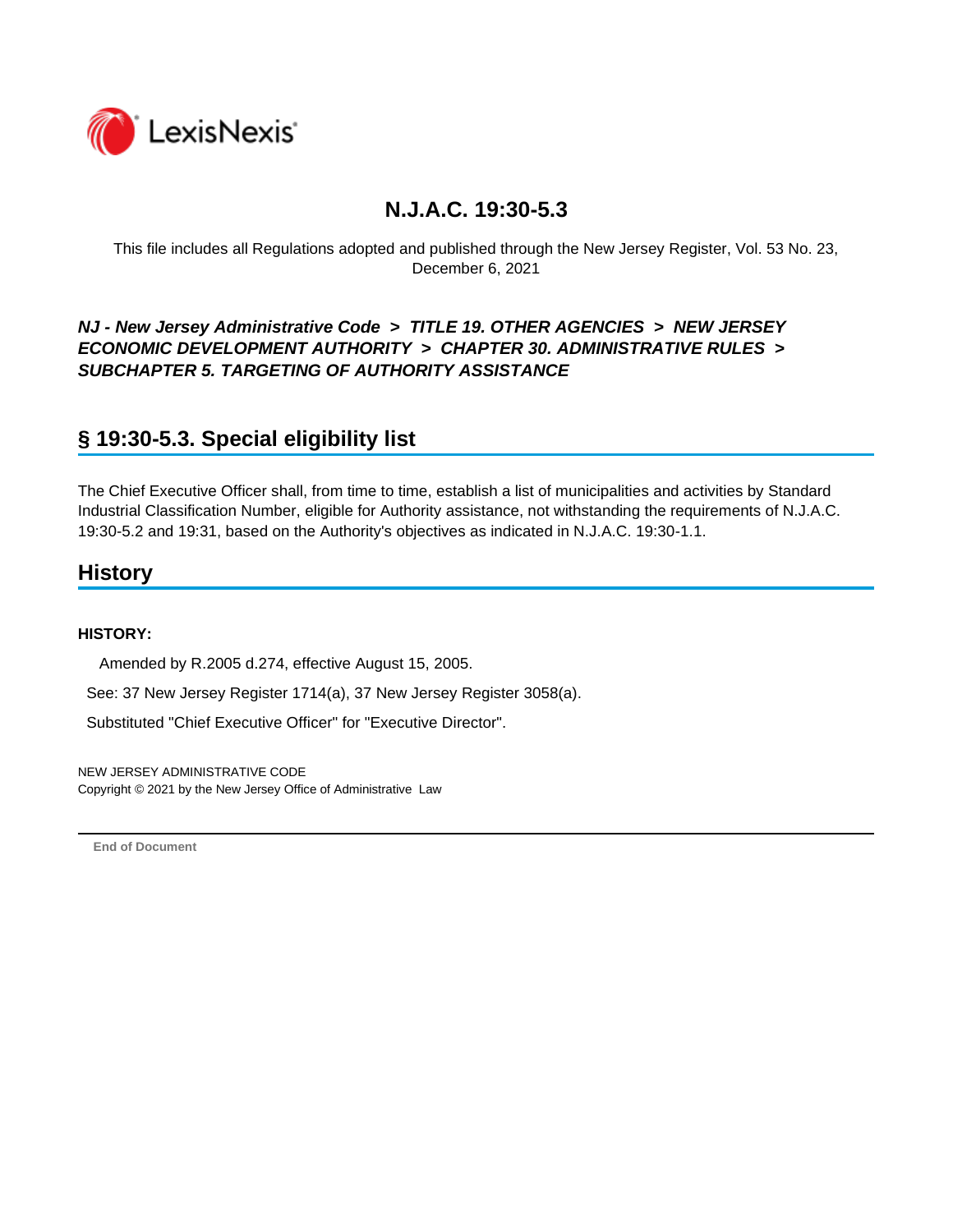

This file includes all Regulations adopted and published through the New Jersey Register, Vol. 53 No. 23, December 6, 2021

### *NJ - New Jersey Administrative Code* **>** *TITLE 19. OTHER AGENCIES* **>** *NEW JERSEY ECONOMIC DEVELOPMENT AUTHORITY* **>** *CHAPTER 30. ADMINISTRATIVE RULES* **>**  *SUBCHAPTER 6. FEES*

## **§ 19:30-6.1 Application fee**

**(a)** Except as set forth in (c) and (d) below, a non-refundable fee of \$ 1,000 shall accompany every application for Authority assistance, except for:

**1.** An application under the Edison Innovation Angel Growth Fund, the Edison Innovation VC Growth Fund, and the Edison Innovation Growth Stars Fund, for which the fee is \$ 2,500;

**2.** An application submitted by a higher education institution pursuant to P.L. 2009, c. 90 for which the fee is .125 percent of the total project cost or \$ 15,000, whichever is greater;

**3.** An application for assistance under the Small Business Fund and N.J.S.A. 34:1B-47 et seq., for which the fee is \$ 300.00;

**4.** An application for assistance under the Real Estate Impact Fund, for which the fee is \$ 2,500; and

**5.** An application for assistance under the Brownfields Loan Program, for which the fee is \$ 2,500.

**(b)** The non-refundable application fee of \$ 1,000 for a guarantee of a bond issued by the Authority is in addition to the bond application fee.

**(c)** For applicants filing concurrent applications for Authority assistance for multiple products of equivalent type, for example all loans, the application fee for the subsequent application shall be reduced by 50 percent.

**(d)** For applicants filing application(s) for Authority assistance within 12 months of closing a previous financing, a non-refundable application fee in an amount equaling 50 percent of the regular application fee shall be paid.

**(e)** In addition to the application fee at (a) above, an applicant shall pay to the Authority the full amount of direct costs of due diligence, including, but not limited to, debarment/disqualification reviews, or other analyses by a third-party retained by the Authority, if the Authority deems such retention to be necessary.

### **History**

#### **HISTORY:**

Amended by R.1987 d.318, effective August 3, 1987.

See: 19 N.J.R. 922(a), 19 N.J.R. 1456(b).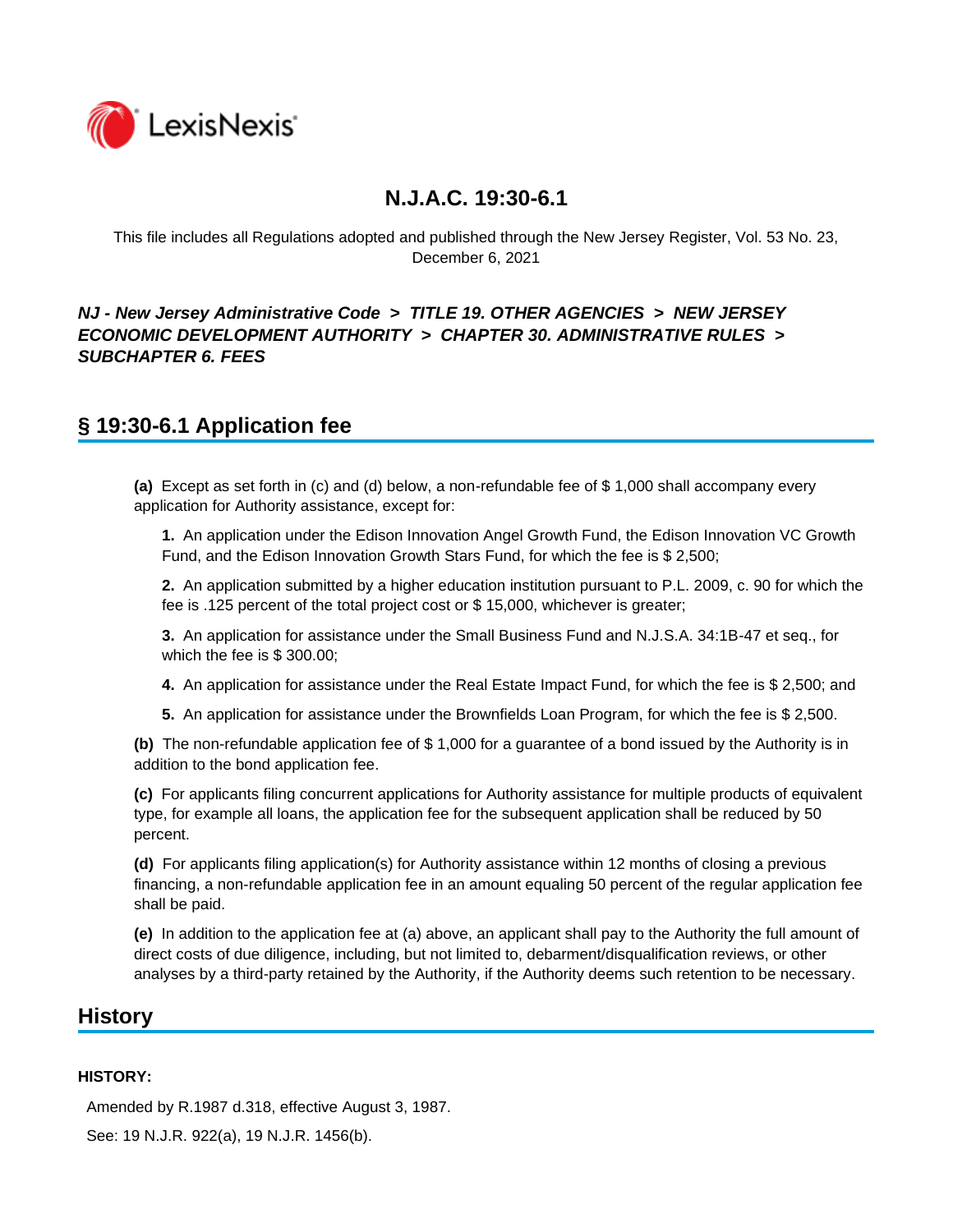Changed non-refundable fee of \$ 250.00 to \$ 500.00. Added text "except for an . . ."

Amended by R.1990 d.411, effective August 20, 1990.

See: 22 N.J.R. 1537(a), 22 N.J.R. 2532(a).

Exception for Trade Adjustment Assistance Center added. Section recodified from 2.1.

Amended by R.2005 d.274, effective August 15, 2005.

See: 37 N.J.R. 1714(a), 37 N.J.R. 3058(a).

Rewrote the section.

Amended by R.2009 d.38, effective January 20, 2009.

See: 40 N.J.R. 5954(a), 41 N.J.R. 638(a).

Inserted designation (a); rewrote (a); and added (b) and (c).

Amended by R.2010 d.078, effective June 7, 2010.

See: 41 N.J.R. 4428(a), 42 N.J.R. 1081(a).

 In (a), inserted "and except for an application submitted by a higher education institution pursuant to P.L. 2009, c. 90 for which the fee is .125 percent of the total project cost or \$ 15,000, whichever is greater".

Amended by R.2010 d.285, effective December 6, 2010.

See: 42 N.J.R. 2019(a), 42 N.J.R. 2969(a).

Rewrote the section.

Amended by R.2011 d.195, effective July 18, 2011.

See: 43 N.J.R. 955(a), 43 N.J.R. 1602(b).

 In (a)1, substituted "Edison Innovation Angel Growth Fund, the Edison Innovation VC Growth Fund, and the Edison Innovation Growth Stars Fund" for "Edison Innovation Growth Fund", and deleted ".25 percent of the loan amount, not to exceed" following "is".

Amended by R.2015 d.014, effective January 20, 2015.

See: 46 N.J.R. 1593(a), 47 N.J.R. 277(b).

Deleted (a)3, and recodified former (a)4 as (a)3.

Amended by R.2015 d.018, effective January 20, 2015.

See: 46 N.J.R. 2107(a), 47 N.J.R. 298(a).

In (a)3, substituted "; and" for a period; and added (a)4.

Amended by R.2019 d.111, effective October 7, 2019.

See: 51 N.J.R. 820(a), 51 N.J.R. 1537(a).

 In (a)3, deleted "and" from the end; in (a)4, substituted "third-party" for "third party", and "; and" for a period; and added (a)5.

Amended by R.2020 d.122, effective November 16, 2020.

See: 52 N.J.R. 1612(a), 52 N.J.R. 2064(a).

In (a)4 and (a)5, deleted the second clause of the sentence; and added (e).

Copyright © 2021 by the New Jersey Office of Administrative LawNEW JERSEY ADMINISTRATIVE CODE Copyright by the New Jersey Office of Administrative Law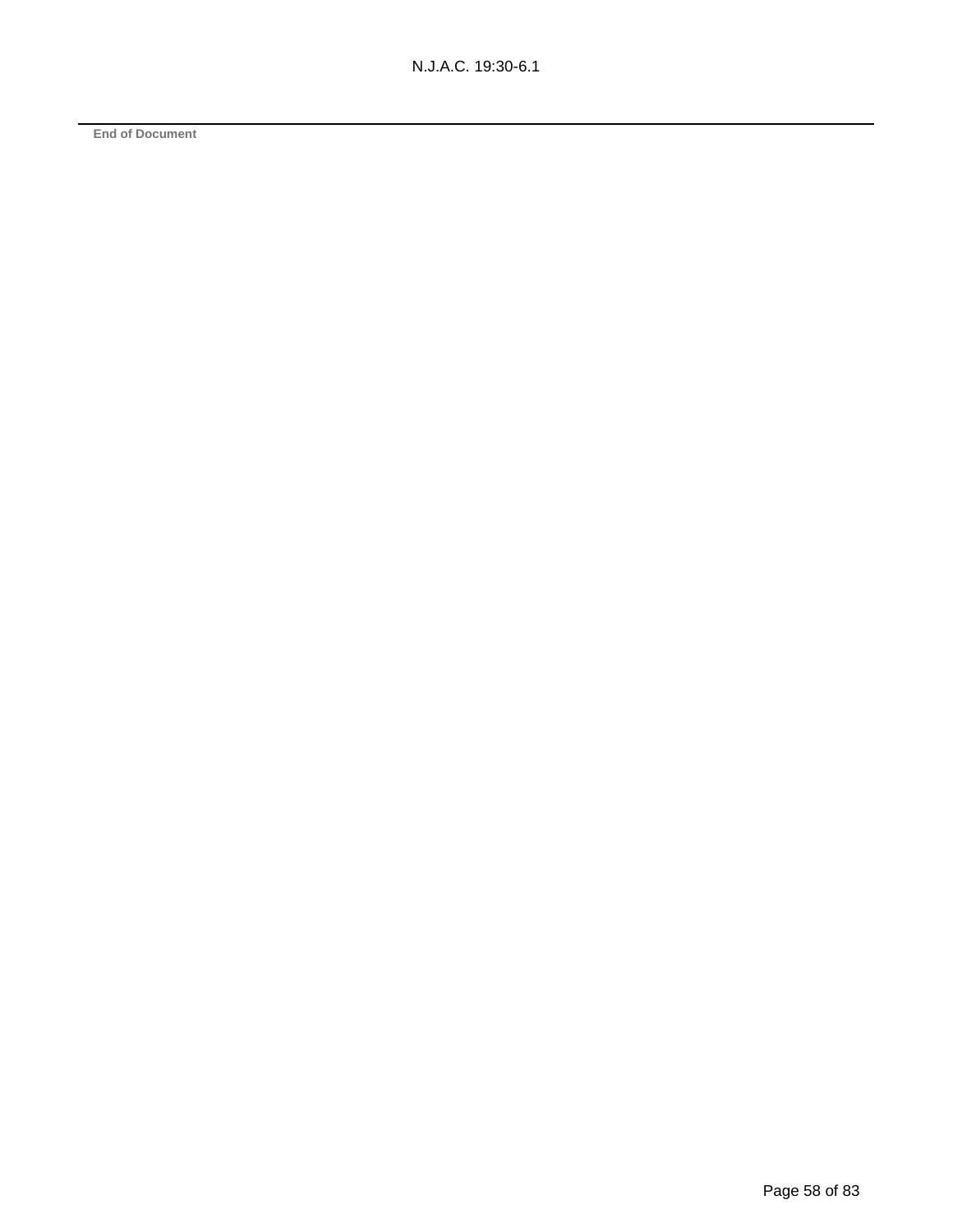

This file includes all Regulations adopted and published through the New Jersey Register, Vol. 53 No. 23, December 6, 2021

### *NJ - New Jersey Administrative Code* **>** *TITLE 19. OTHER AGENCIES* **>** *NEW JERSEY ECONOMIC DEVELOPMENT AUTHORITY* **>** *CHAPTER 30. ADMINISTRATIVE RULES* **>**  *SUBCHAPTER 6. FEES*

## **§ 19:30-6.2 Commitment fees**

**(a)** A non-refundable commitment fee of .875 percent of a direct loan amount is charged with the acceptance by an applicant of a direct loan commitment from the Authority, except for any other financing under the Premier Lenders Program, wherein a non-refundable commitment fee of \$ 750.00 shall be charged with the acceptance by an applicant.

**(b)** A non-refundable fee of .75 percent of the loan amount is charged with the acceptance by an applicant of a direct loan commitment under the Edison Innovation Angel Growth Fund, the Edison Innovation VC Growth Fund, and the Edison Innovation Growth Stars Fund.

**(c)** A non-refundable fee of .5 percent of the loan or guarantee amount is charged with the acceptance by an applicant of a direct loan or guarantee commitment under the Small Business Fund.

**(d)** A non-refundable fee of one-half of one percent of the total amount of a direct loan or \$ 100.00, whichever is greater, is charged upon the signing of a commitment letter for a direct loan through funding provided under N.J.S.A. 34:1B-47 et seq.

**(e)** A non-refundable commitment fee of .875 percent of the loan amount is charged with the acceptance by an applicant of any direct loan commitment other than as described in (a), (b), (c), (d) or (e) above.

**(f)** A non-refundable extension fee of \$ 750.00, per extension requested by the borrower, shall be charged for the granting of an extension of the commitment letter beyond the original expiration date.

### **History**

#### **HISTORY:**

Recodified by R.1990 d.411, effective August 20, 1990.

See: 22 N.J.R. 1537(a), 22 N.J.R. 2532(a).

Section was 2.2.

Amended by R.1995 d.435, effective August 21, 1995.

See: 27 N.J.R. 2377(a), 27 N.J.R. 3216(a).

Raised commitment fee and added direct participation commitment in (a); added (d) regarding extension fee.

Amended by R.2005 d.274, effective August 15, 2005.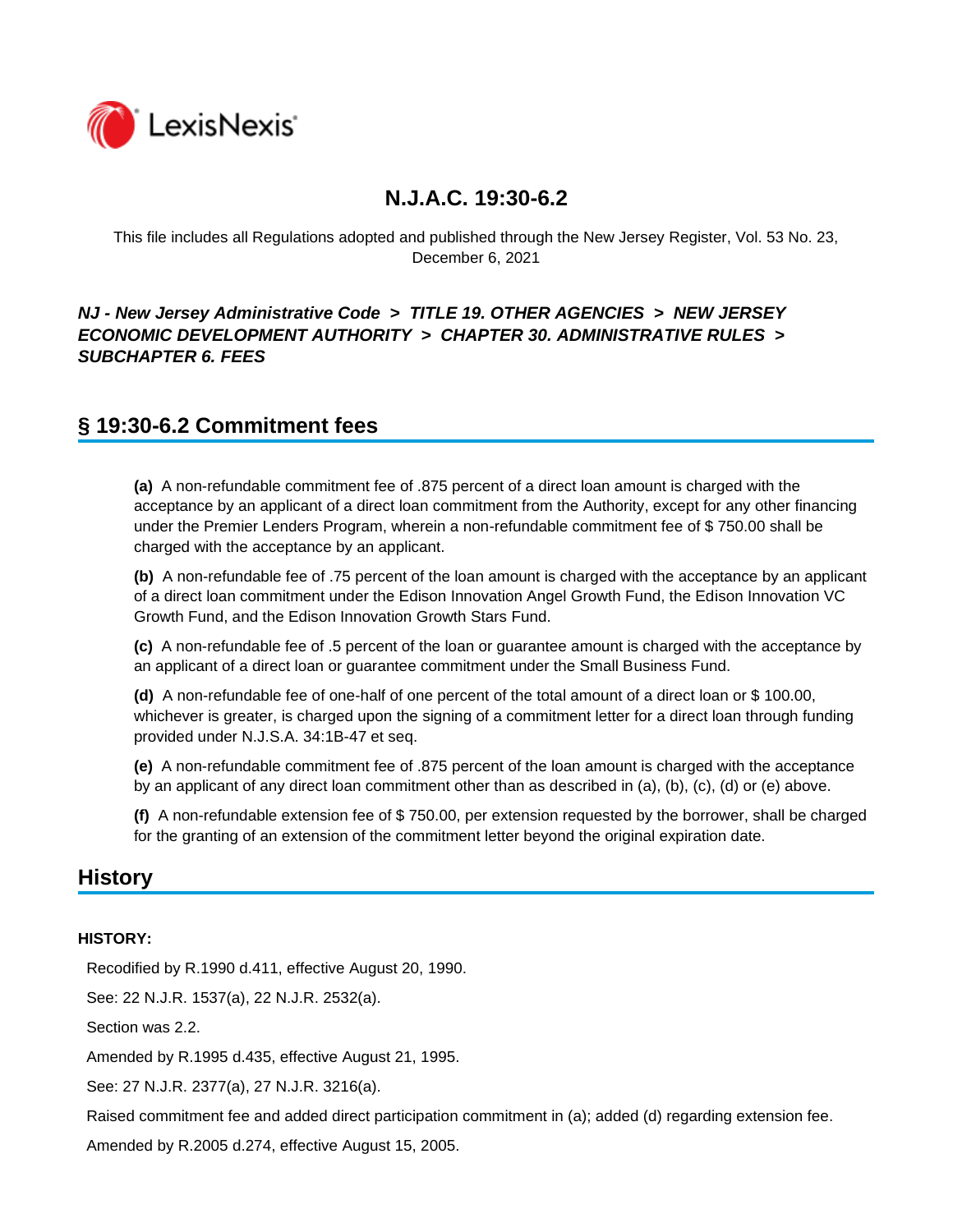See: 37 N.J.R. 1714(a), 37 N.J.R. 3058(a).

 In (a), deleted "loan" preceding "guarantee"; in (b), substituted "Downtown Beautification" for "Urban Centers Small Loan".

Amended by R.2009 d.38, effective January 20, 2009.

See: 40 N.J.R. 5954(a), 41 N.J.R. 638(a).

 Rewrote (a) and (b); and in (c), substituted ".875 percent" for "\$ 500.00, or one-half of one percent,", deleted ", whichever is greater," following "amount", and inserted "(a) or".

Amended by R.2010 d.285, effective December 6, 2010.

See: 42 N.J.R. 2019(a), 42 N.J.R. 2969(a).

 Added new (c) through (e); recodified former (c) and (d) as (f) and (g); and in (f), substituted ", (b), (c), (d) or (e)" for "or (b)".

Amended by R.2011 d.195, effective July 18, 2011.

See: 43 N.J.R. 955(a), 43 N.J.R. 1602(b).

 In (b), substituted "Edison Innovation Angel Growth Fund, the Edison Innovation VC Growth Fund, and the Edison Innovation Growth Stars Fund" for "Edison Innovation Growth Fund", and deleted the last two sentences.

Amended by R.2012 d.101, effective May 21, 2012.

See: 44 N.J.R. 433(a), 44 N.J.R. 1644(a).

Rewrote (a).

Amended by R.2015 d.014, effective January 20, 2015.

See: 46 N.J.R. 1593(a), 47 N.J.R. 277(b).

Deleted former (c), and recodified former (d) through (g) as (c) through (f).

NEW JERSEY ADMINISTRATIVE CODE Copyright © 2021 by the New Jersey Office of Administrative Law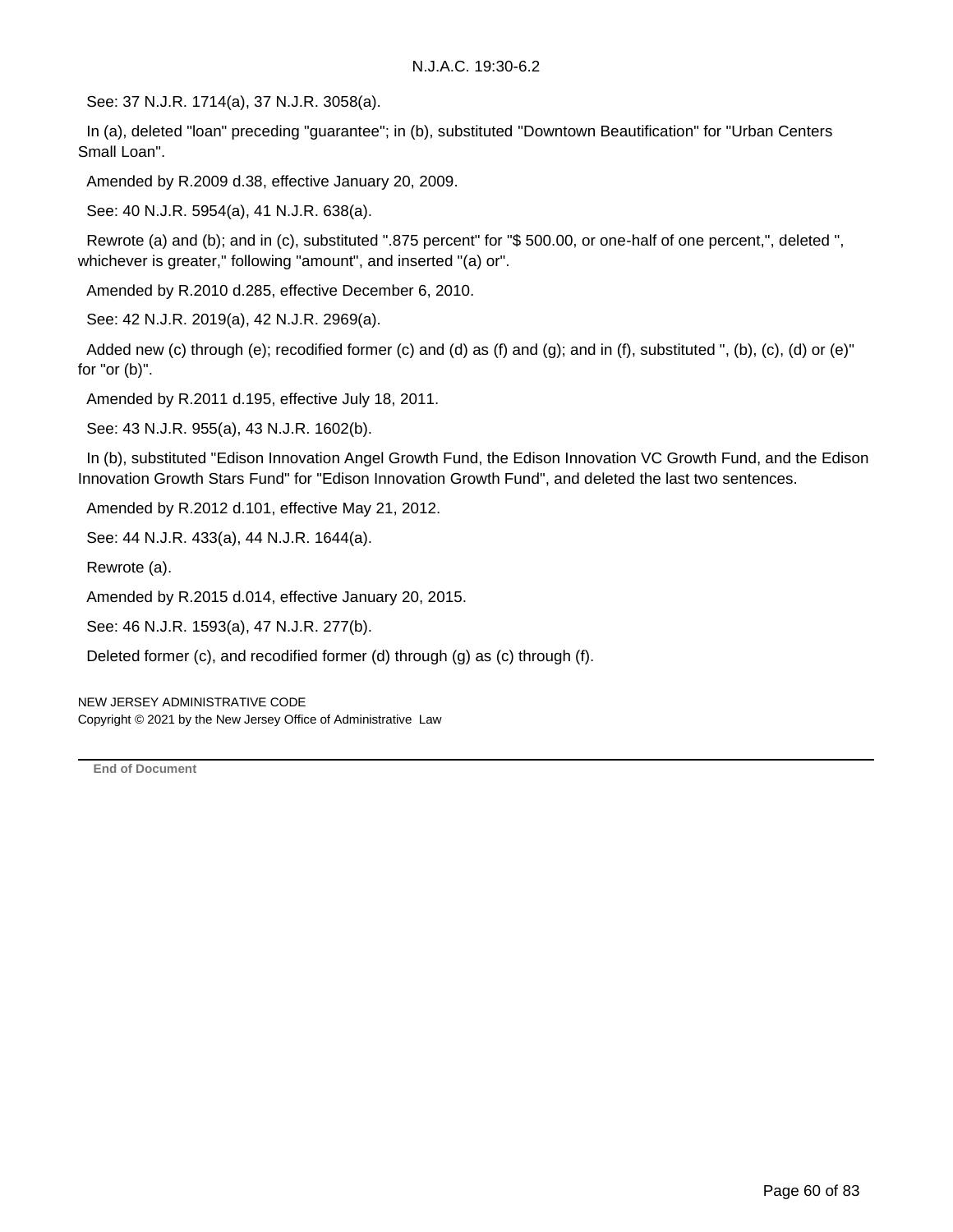

This file includes all Regulations adopted and published through the New Jersey Register, Vol. 53 No. 23, December 6, 2021

### *NJ - New Jersey Administrative Code* **>** *TITLE 19. OTHER AGENCIES* **>** *NEW JERSEY ECONOMIC DEVELOPMENT AUTHORITY* **>** *CHAPTER 30. ADMINISTRATIVE RULES* **>**  *SUBCHAPTER 6. FEES*

## **§ 19:30-6.3 Closing fees**

**(a)** Except as set forth in (a)1 below, for Authority-issued bonds, the fee to be paid at closing is one-half of one percent of the amount of the bond issue up to and including \$ 15,000,000; three-eighths of one percent of the amount in excess of the next \$ 10,000,000; and one-half of one percent of the bond amount in excess of \$ 25,000,000.

**1.** The fee to be paid at closing for Authority-issued bonds which benefit not-for-profit corporations, as defined by the Internal Revenue Code, and governmental bodies shall be one-half of one percent of the amount of the bond issue, up to and including \$ 10,000,000 and one-quarter of one percent of the amount in excess of \$ 10,000,000.

**2.** The fee to be paid at closing for Authority-issued empowerment zone bonds which benefit a project located either in a Federal empowerment zone or enterprise zone community as those terms are defined by the Internal Revenue Code, shall be one-half of the standard bond closing fee as set forth in (a) above.

**3.** In all instances, except for conduit bond transactions that support multi-jurisdictional, interstate projects, the fees due and payable for conduit bond transactions shall not exceed \$ 300,000.

**(b)** For guaranteed Authority-issued bonds or pari passu guaranteed financing under the Premier Lenders Program, the guarantee fee, to be paid at closing, shall not exceed 50 basis points as determined by the initial amount of the guaranteed portion of the financing in order that the fee percentage will correspond to the percentage guarantee required (for example, a 25 percent guarantee would incur a guarantee fee of 25 basis points, a 50 percent guarantee would incur a guarantee fee of 50 basis points) multiplied by the dollar amount of the guarantee and by the number of years the guarantee is to be in effect. For a guarantee where the Authority's interest is subordinated, the fee to be paid at closing shall be as set forth in this subsection plus 25 basis points. This fee is in addition to the fee described in (a) above if the Authority's guarantee relates to repayment of a bond issued by the Authority.

**(c)** For guarantees issued under N.J.A.C. 19:31-2.1(b)3, the residual risk guarantee fee to be paid at closing is one-quarter of one percent of the initial amount of the residual risk Authority's exposure in the financing multiplied by the number of years the guarantee is to be in effect.

**(d)** For direct loans from the Authority, the fee, to be paid at closing, is .875 percent of the loan amount. For direct loans under the Edison Innovation Angel Growth Fund, the Edison Innovation VC Growth Fund, and the Edison Innovation Growth Stars Fund, the fee to be paid at closing is .75 percent of the loan amount. For direct loans under the Small Business Fund, the fee to be paid at closing is .5 percent of the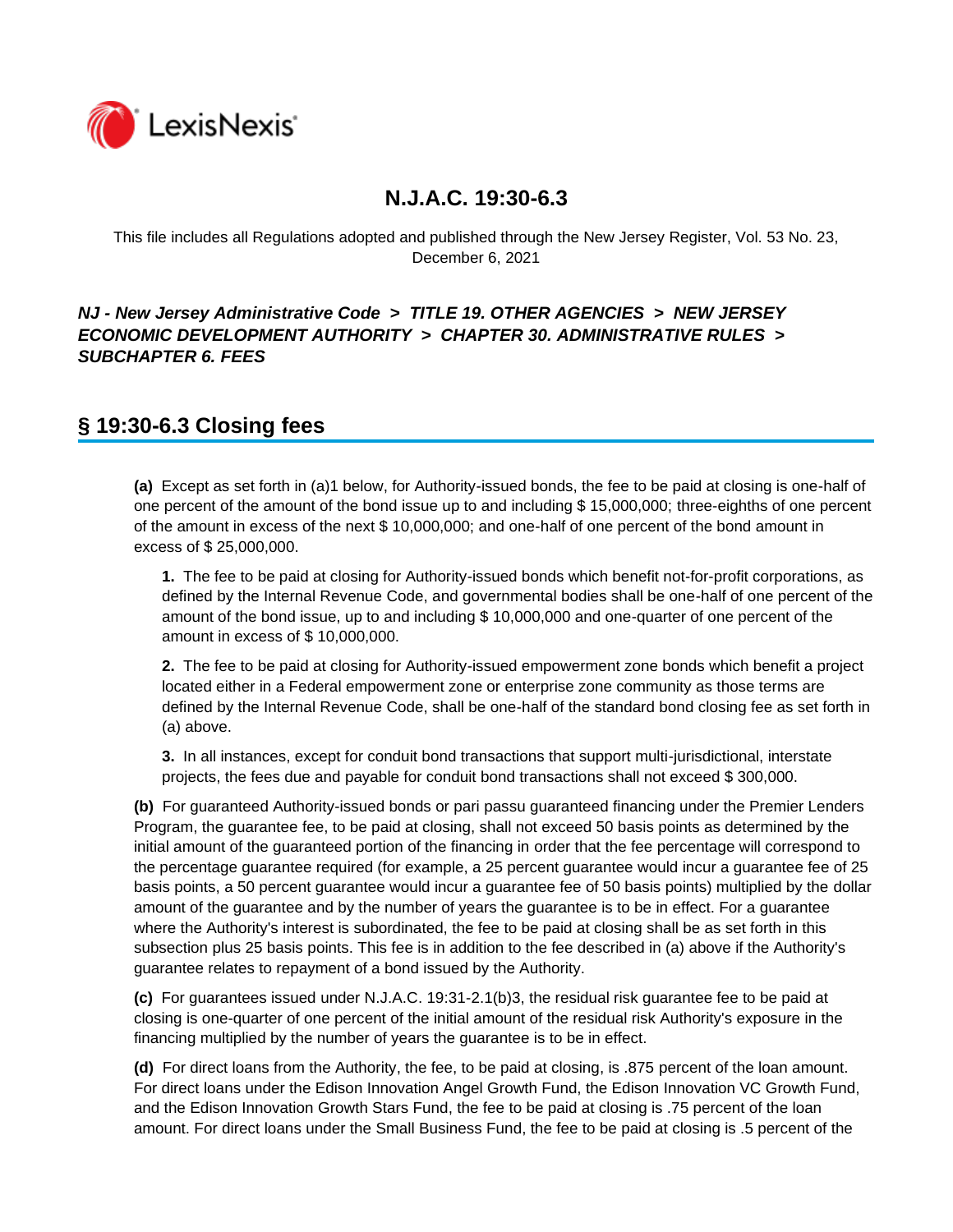loan amount. For direct loans under N.J.S.A. 34:1B-47 et seq., the fee to be paid at closing is one-half of one percent of the total amount of the direct loan.

**(e)** For Authority issued taxable bonds, the fee to be paid at closing is one-half of the closing fee set forth in (a) above.

**(f)** For structured finance lease transactions whether or not the Authority has exposure, the lease origination fee will be one tenth of the sales tax savings achieved at lease signing.

### **History**

#### **HISTORY:**

Amended by R.1987 d.318, effective August 3, 1987.

See: 19 N.J.R. 922(a), 19 N.J.R. 1456(b).

Raised "one-tenth" to "one-quarter".

Recodified by R.1990 d.411, effective August 20, 1990.

See: 22 N.J.R. 1537(a), 22 N.J.R. 2532(a).

Section was 2.3.

Amended by R.1995 d.435, effective August 21, 1995.

See: 27 N.J.R. 2377(a), 27 N.J.R. 3216(a).

Amended fees.

Amended by R.1997 d.270, effective July 7, 1997.

See: 29 N.J.R. 1485(b), 29 N.J.R. 2844(b).

 In (b), substituted "guaranteed conventional financing other than Authority issued bonds" for "conventional loans"; and added (d).

Amended by R.1999 d.77, effective March 1, 1999.

See: 31 N.J.R. 33(b), 31 N.J.R. 671(a).

In (a), inserted a reference to government bodies in 1, and added 2.

Amended by R.2000 d.297, effective July 17, 2000.

See: 32 N.J.R. 1705(a), 32 N.J.R. 2602(c).

Inserted a new  $(c)$ ; recodified former  $(c)$  and  $(d)$  as  $(d)$  and  $(e)$ ; and added a new  $(f)$ .

Amended by R.2002 d.223, effective July 15, 2002.

See: 34 N.J.R. 1247(a), 34 N.J.R. 2469(a).

In (a), inserted a new 2 and recodified former 2 as 3.

Amended by R.2005 d.274, effective August 15, 2005.

See: 37 N.J.R. 1714(a), 37 N.J.R. 3058(a).

Added (g).

Amended by R.2009 d.38, effective January 20, 2009.

See: 40 N.J.R. 5954(a), 41 N.J.R. 638(a).

In (b), substituted ".875 percent" for "one-half of one percent"; rewrote (d); and deleted (g).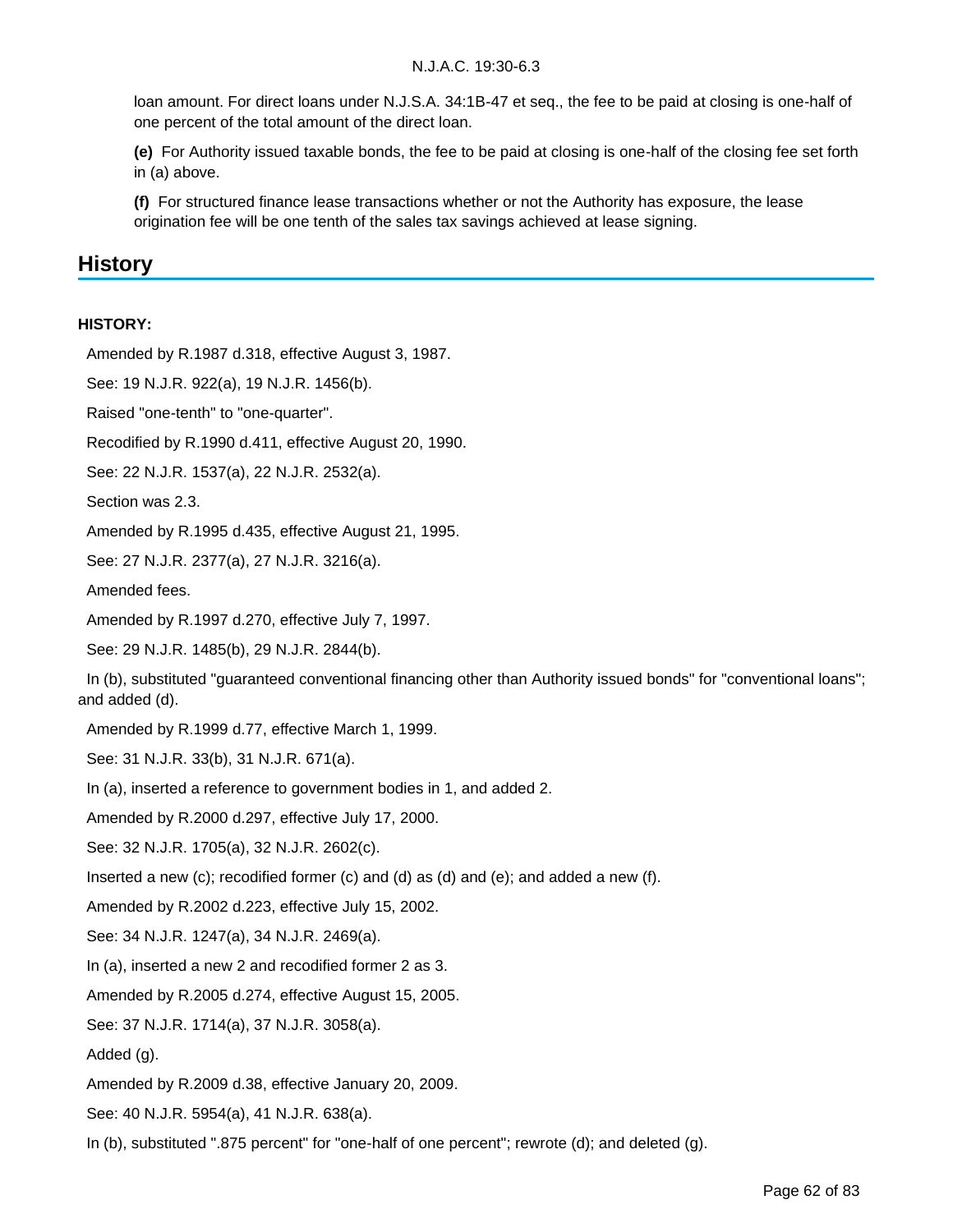Amended by R.2010 d.285, effective December 6, 2010.

See: 42 N.J.R. 2019(a), 42 N.J.R. 2969(a).

In (d), inserted the last two sentences; and added (g) through (i).

Amended by R.2011 d.195, effective July 18, 2011.

See: 43 N.J.R. 955(a), 43 N.J.R. 1602(b).

 In (d), substituted "Edison Innovation Angel Growth Fund, the Edison Innovation VC Growth Fund, and the Edison Innovation Growth Stars Fund" for "Edison Innovation Growth Fund", and deleted "; and, for the Edison Innovation Commercialization Fund, the fee to be paid at closing is .5 percent of the loan amount" following ".75 percent of the loan amount".

Amended by R.2012 d.101, effective May 21, 2012.

See: 44 N.J.R. 433(a), 44 N.J.R. 1644(a).

 Rewrote (b); and in (d), deleted "other than loans under the Statewide Loan Pool, Preferred Lender Program and the New Jersey Business Growth Fund," preceding the first occurrence of "the fee".

Amended by R.2013 d.082, effective June 3, 2013.

See: 45 N.J.R. 457(a), 45 N.J.R. 1413(b).

In (b), inserted "pari passu", "dollar amount of the guarantee and by the", and the next-to-last sentence.

Amended by R.2013 d.085, effective June 17, 2013.

See: 45 N.J.R. 631(a), 45 N.J.R. 1564(a).

In (a)3, inserted ", except for conduit bond transactions that support multi-jurisdictional, interstate projects,".

Amended by R.2015 d.014, effective January 20, 2015.

See: 46 N.J.R. 1593(a), 47 N.J.R. 277(b).

Deleted (g) through (i).

NEW JERSEY ADMINISTRATIVE CODE Copyright © 2021 by the New Jersey Office of Administrative Law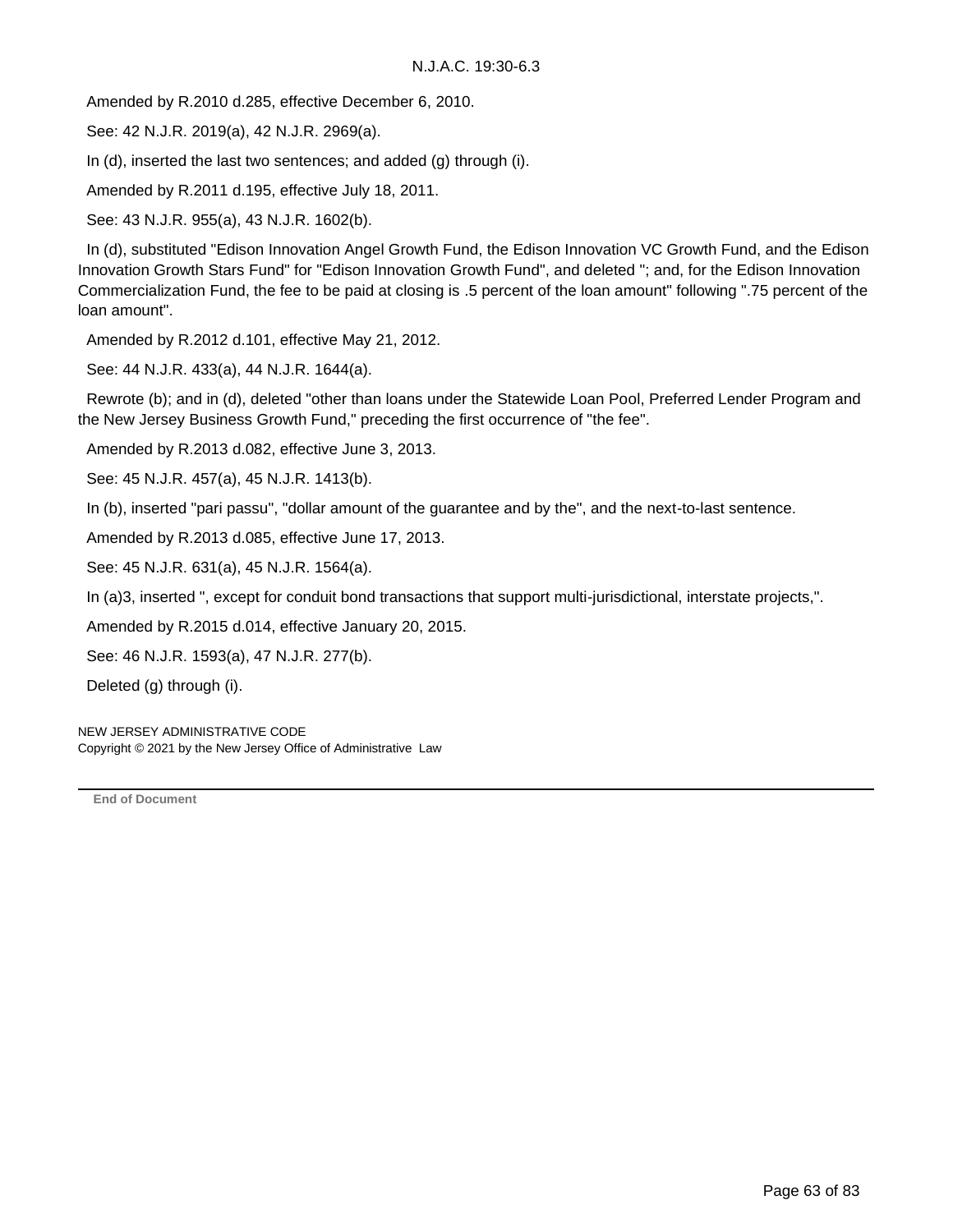

This file includes all Regulations adopted and published through the New Jersey Register, Vol. 53 No. 23, December 6, 2021

### *NJ - New Jersey Administrative Code* **>** *TITLE 19. OTHER AGENCIES* **>** *NEW JERSEY ECONOMIC DEVELOPMENT AUTHORITY* **>** *CHAPTER 30. ADMINISTRATIVE RULES* **>**  *SUBCHAPTER 6. FEES*

## **§ 19:30-6.4 Post-closing fees**

**(a)** The fees in this section are due and payable upon closing of the bond amendment, approval of change of ownership, or signing of modification consent, waiver, or similar documents.

**1.** For refunding bonds issued to refinance or change the terms of outstanding Authority bonds, an amount equal to one-half of the closing fee (see N.J.A.C. 19:30-6.3(a)) shall be charged. Notwithstanding the foregoing, a single modification that does not involve a new purchaser will be charged the fee required under (a)5 below.

**2.** For combination refunding and new money bonds, an amount equal to one-half of the closing fee (see N.J.A.C. 19:30-6.3(a)) shall be charged on the refunding portion and the closing fee (see N.J.A.C. 19:30-6.3(a)) shall be charged on the new money portion.

**3.** For change of ownership of 50 percent or more of the project property or ownership interest in the borrower to an unrelated entity, or to a related entity not previously approved by the Authority for the project, a \$ 1,500 fee shall be charged.

**4.** For change of ownership of the project property or ownership interest in the borrower to a previously Authority-approved related entity, or for the transfer of less than 50 percent of the project property or ownership interest in the borrower to an unrelated entity (excluding a limited partner, or a shareholder holding or about to hold an ownership interest in the borrower of 10 percent or less), a \$750.00 fee shall be charged.

**5.** For changing project location or description, or changing loan document provisions on bondfinanced projects, a \$ 1,500 fee shall be charged.

**6.** For review and execution of a document or the preparation of documents, or granting a consent or waiver related to an Authority-assisted project, a fee of \$ 250.00 shall be charged. For direct loans, a standard documentation fee of \$ 500.00 shall be charged except for direct loans under the Small Business Fund or N.J.S.A. 34:1B-47 et seq., for which the fee shall be \$ 300.00; and for any negotiations pertaining to Authority documentation, legal costs of the Authority shall be borne by the borrower.

**7.** For executing (up to 10 bonds) or authorizing issuance of substitute bonds, a fee of \$ 100.00 per project, per occurrence shall be charged.

**8.** For modifying or restructuring payment terms for a direct loan or loan guarantee project a fee of \$ 1,000 shall be charged.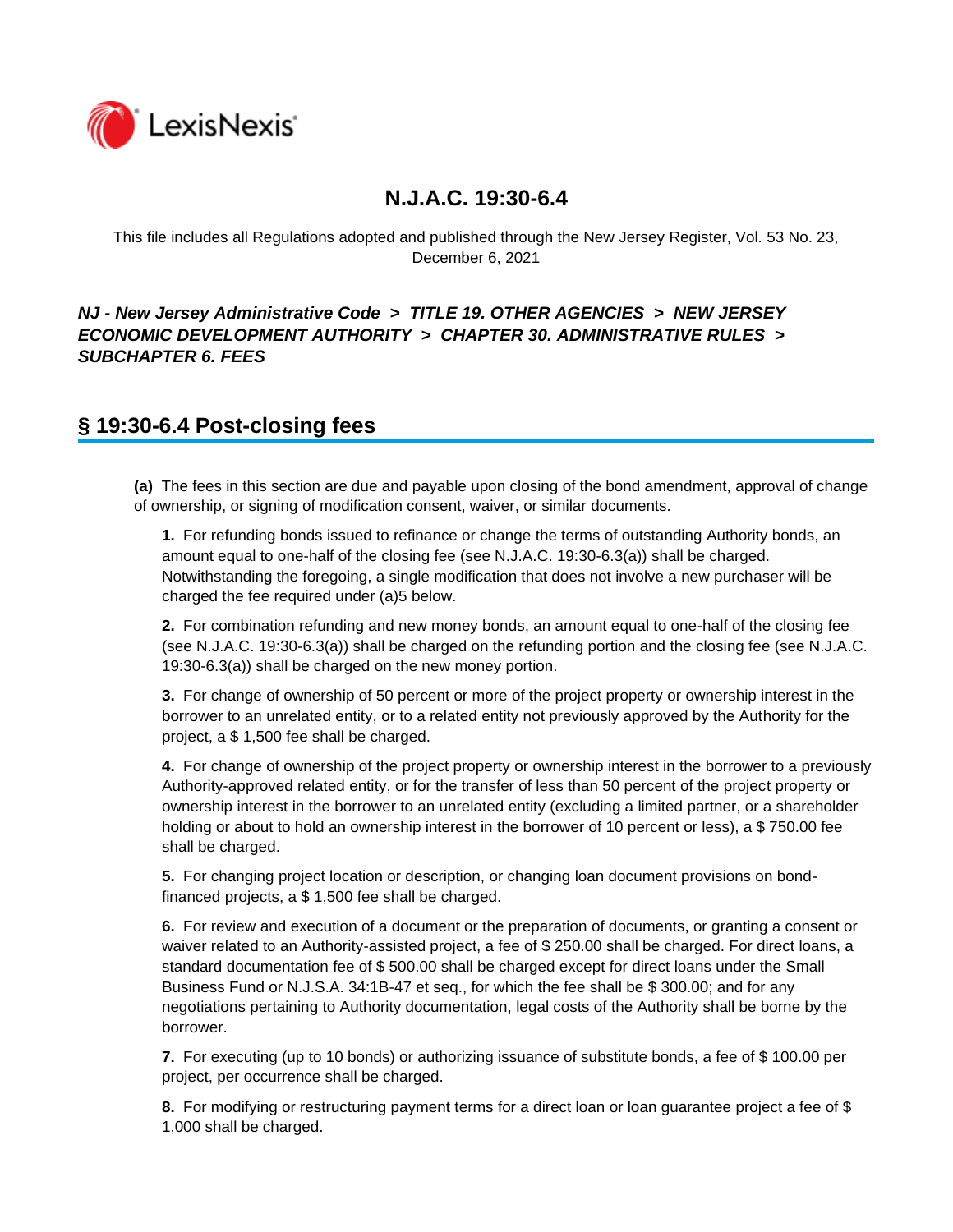**9.** For each request for any administrative changes, additions, or modifications to the reimbursement under the Brownfields and Contaminated Site Remediation Program, a non-refundable fee of \$ 2,500 shall be paid for projects with an approved maximum aggregate reimbursement of \$ 5,000,000 or less and a non-refundable fee of \$ 5,000 shall be paid for projects with an approved maximum aggregate reimbursement in excess of \$ 5,000,000; and for any major changes, additions, or modifications to the reimbursement under Brownfields and Contaminated Site Remediation Program, such as those requiring extensive staff time and Board approval, a non-refundable fee of \$ 7,500 shall be paid for projects with an approved maximum aggregate reimbursement of \$ 5,000,000 or less and a nonrefundable fee of \$ 25,000 shall be paid for projects with an approved maximum aggregate reimbursement in excess of \$ 5,000,000.

**10.** For due diligence, including, but not limited to, debarment/disqualification reviews, or other analyses by a third-party retained by the Authority, if the Authority deems such retention to be necessary, the full amount of direct costs shall be charged.

**(b)** When a transaction does not by its terms fall into one of the above categories, the Authority in its discretion shall determine the appropriate category based on the substance of the transaction. The categorization of the transaction on U.S. Department of the Treasury, Internal Revenue Service Form 8038 will be a significant factor in the determination of the fee.

**(c)** For those borrowers who choose not to participate in auto-debit transaction payments, a fee of .25 basis points will be added to the rate of interest charged on each applicable loan.

**(d)** Any payment made on a direct loan which is returned due to insufficient funds shall result in a charge of \$ 35.00.

## **History**

#### **HISTORY:**

Amended by R.1987 d.318, effective August 3, 1987.

See: 19 N.J.R. 922(a), 19 N.J.R. 1456(b).

Substantially amended.

Amended by R.1990 d.411, effective August 20, 1990.

See: 22 N.J.R. 1537(a), 22 N.J.R. 2532(a).

 Definitions for refunding bond, related and unrelated entities clarified; examples added at (a)5; scope broadened; limitation on execution of bonds. Section was recodified from 2.4.

Amended by R.1993 d.217, effective May 17, 1993.

See: 25 N.J.R. 916(a), 25 N.J.R. 1998(a).

Added new (a)8.

Amended by R.1995 d.435, effective August 21, 1995.

See: 27 N.J.R. 2377(a), 27 N.J.R. 3216(a).

Raised fees.

Amended by R.2003 d.453, effective November 17, 2003.

See: 35 N.J.R. 3746(a), 35 N.J.R. 5251(a).

In (a), added the second sentence in 1 and substituted "\$ 1,500" for "\$ 750.00" preceding "fee" in 5.

Amended by R.2010 d.178, effective August 16, 2010.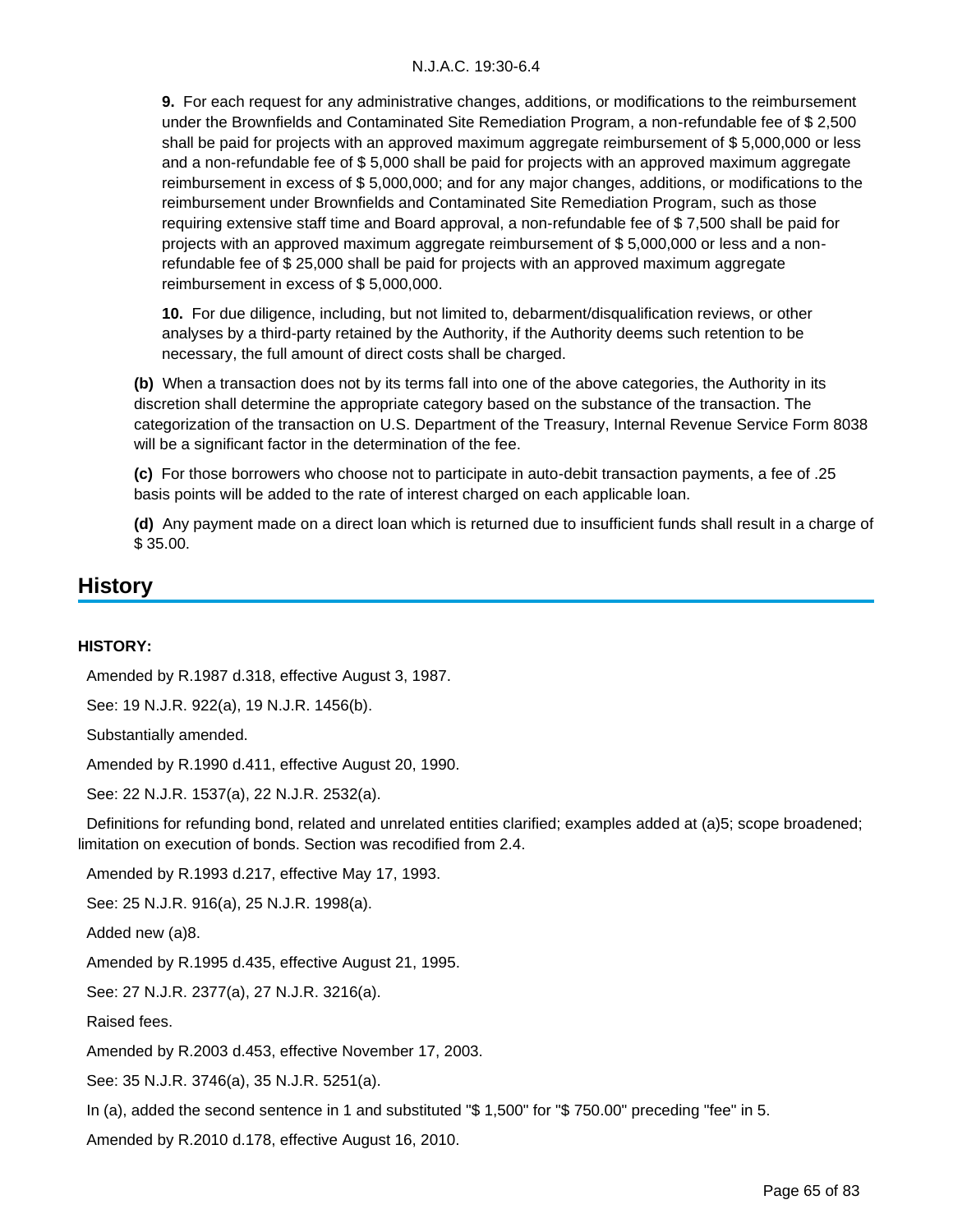See: 42 N.J.R. 904(a), 42 N.J.R. 1900(b).

Added (c) and (d).

Amended by R.2010 d.285, effective December 6, 2010.

See: 42 N.J.R. 2019(a), 42 N.J.R. 2969(a).

In (a)6, inserted the last sentence; and added (a)9.

Amended by R.2015 d.014, effective January 20, 2015.

See: 46 N.J.R. 1593(a), 47 N.J.R. 277(b).

Rewrote (a)9.

Amended by R.2020 d.122, effective November 16, 2020.

See: 52 N.J.R. 1612(a), 52 N.J.R. 2064(a).

Added (a)10.

NEW JERSEY ADMINISTRATIVE CODE

Copyright © 2021 by the New Jersey Office of Administrative LawNEW JERSEY ADMINISTRATIVE CODE Copyright by the New Jersey Office of Administrative Law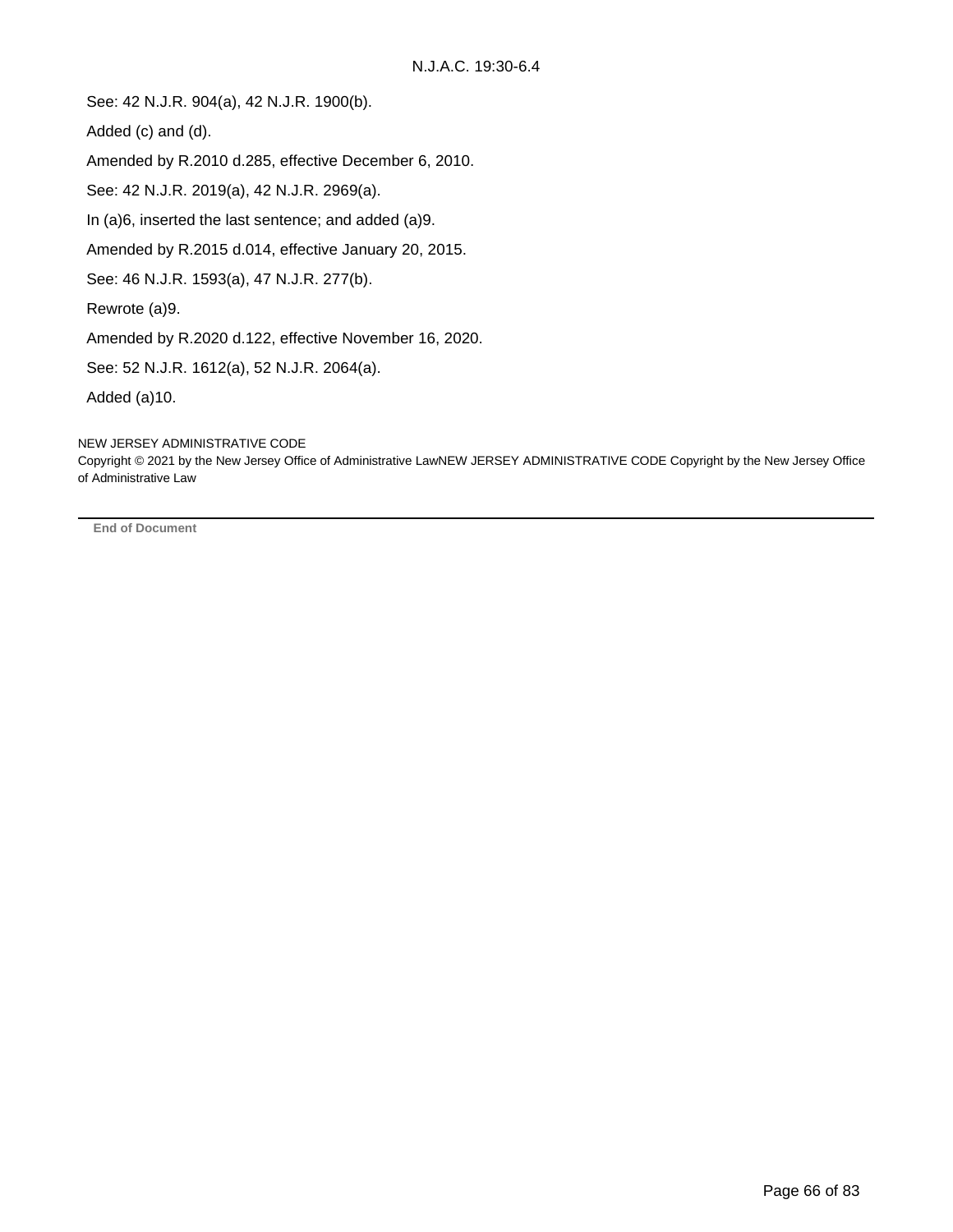

This file includes all Regulations adopted and published through the New Jersey Register, Vol. 53 No. 23, December 6, 2021

### *NJ - New Jersey Administrative Code* **>** *TITLE 19. OTHER AGENCIES* **>** *NEW JERSEY ECONOMIC DEVELOPMENT AUTHORITY* **>** *CHAPTER 30. ADMINISTRATIVE RULES* **>**  *SUBCHAPTER 6. FEES*

# **§ 19:30-6.5 Sign display**

Applicants requesting financial assistance from the Authority, where part of the project consists of construction or renovation will be provided a sign upon granting of approval by the Members, which is to be visibly erected at the project site indicating that the financing was made available through the Authority.

## **History**

#### **HISTORY:**

Amended by R.1990 d.411, effective August 20, 1990.

See: 22 New Jersey Register 1537(a), 22 New Jersey Register 2532(a).

Fee for sign increased from \$ 50.00 to \$ 75.00. Section was 2.5.

Amended by R.1995 d.435, effective August 21, 1995.

See: 27 New Jersey Register 2377(a), 27 New Jersey Register 3216(a).

Required project sign to be visibly erected at all construction or renovation sites.

NEW JERSEY ADMINISTRATIVE CODE Copyright © 2021 by the New Jersey Office of Administrative Law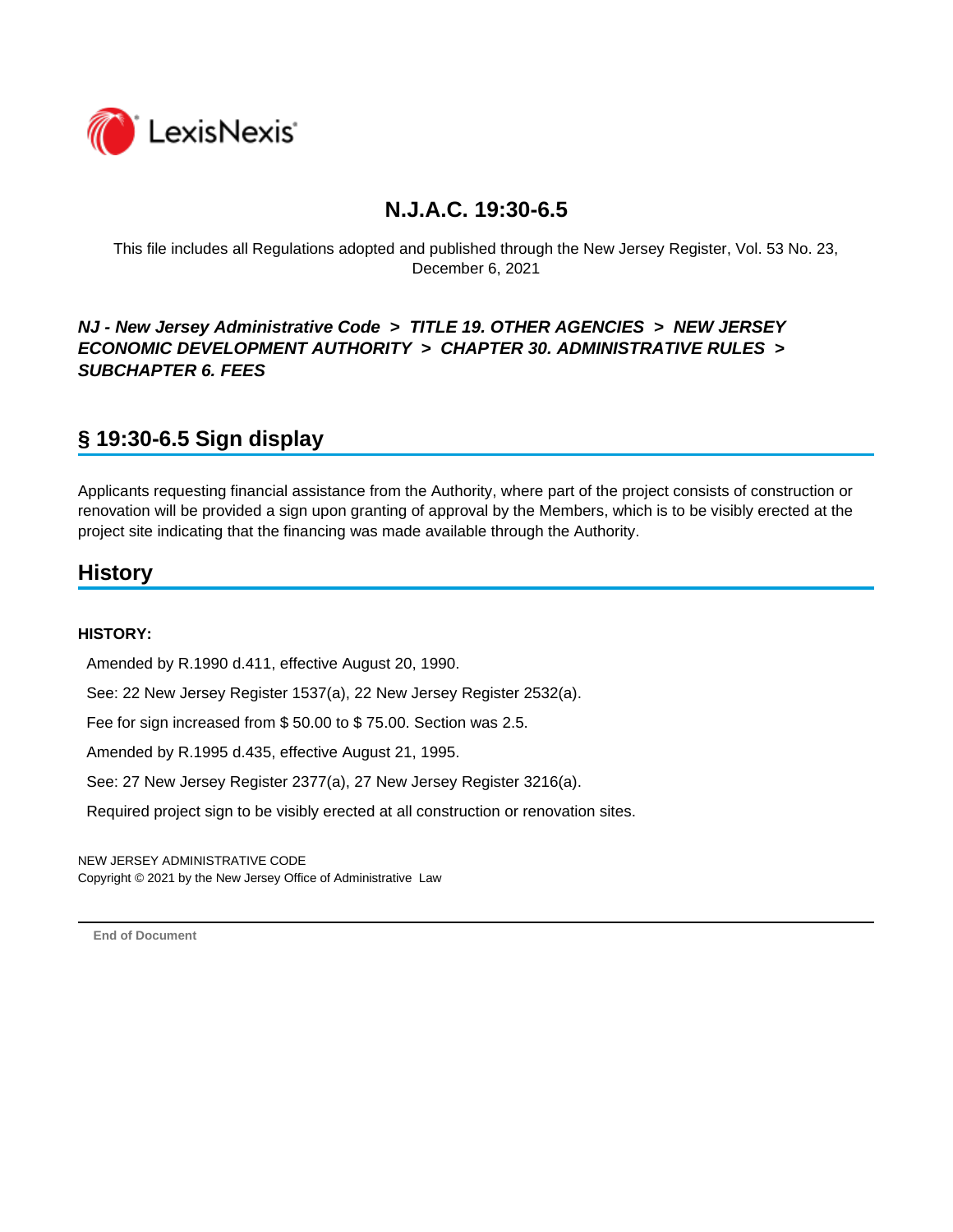

This file includes all Regulations adopted and published through the New Jersey Register, Vol. 53 No. 23, December 6, 2021

*NJ - New Jersey Administrative Code* **>** *TITLE 19. OTHER AGENCIES* **>** *NEW JERSEY ECONOMIC DEVELOPMENT AUTHORITY* **>** *CHAPTER 30. ADMINISTRATIVE RULES* **>**  *SUBCHAPTER 6. FEES*

## **§ 19:30-6.6 (Reserved)**

### **History**

#### **HISTORY:**

New Rule, R.1995 d.435, effective August 21, 1995.

See: 27 N.J.R. 2377(a), 27 N.J.R. 3216(a).

Amended by R.2005 d.274, effective August 15, 2005.

See: 37 N.J.R. 1714(a), 37 N.J.R. 3058(a).

Deleted "loan" preceding "guarantee" and added "under the Angel Investor Program" following "guarantee".

Repealed by R.2009 d.38, effective January 20, 2009.

See: 40 N.J.R. 5954(a), 41 N.J.R. 638(a).

Section was "Guarantee incentive fees".

NEW JERSEY ADMINISTRATIVE CODE Copyright © 2021 by the New Jersey Office of Administrative Law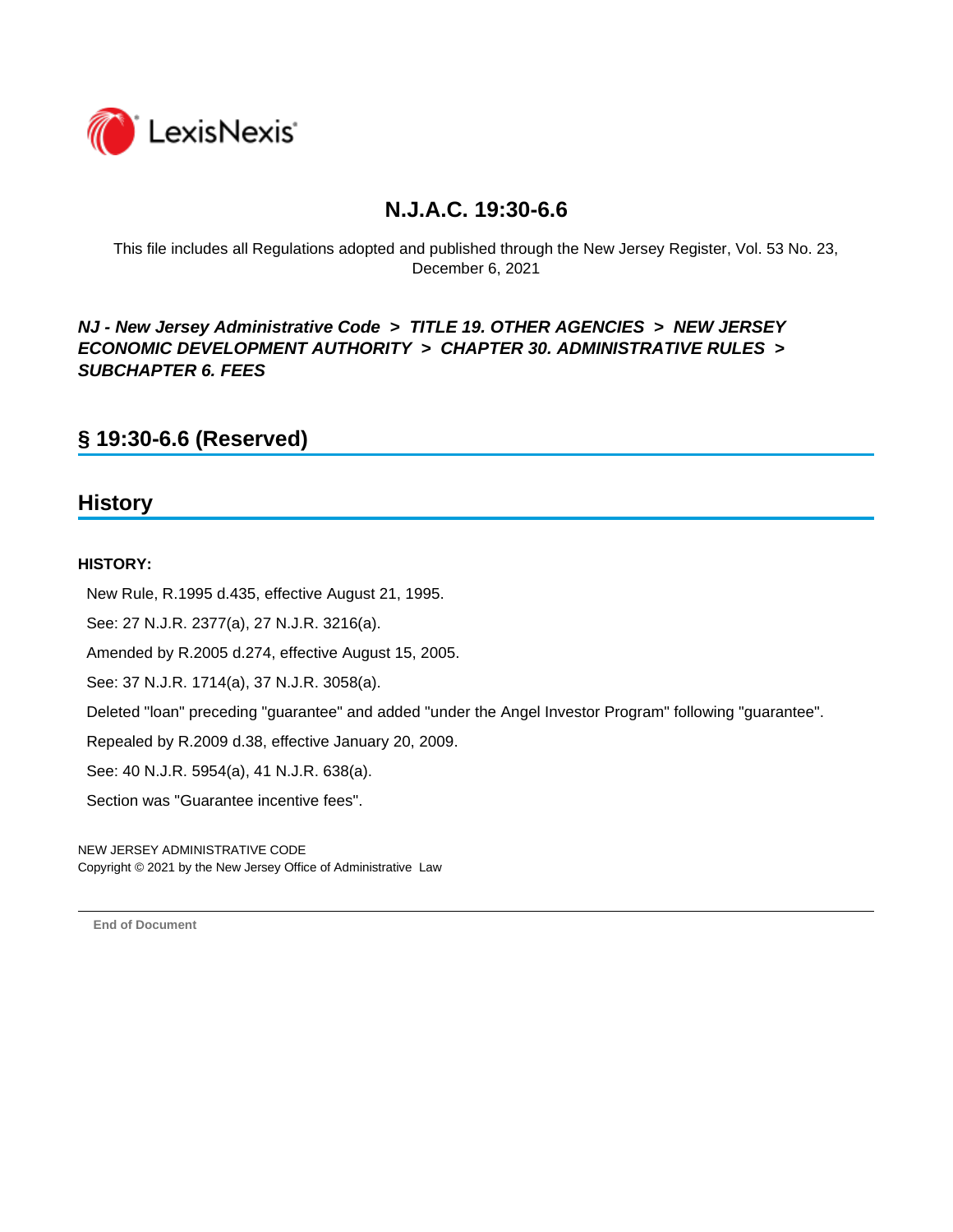

This file includes all Regulations adopted and published through the New Jersey Register, Vol. 53 No. 23, December 6, 2021

### *NJ - New Jersey Administrative Code* **>** *TITLE 19. OTHER AGENCIES* **>** *NEW JERSEY ECONOMIC DEVELOPMENT AUTHORITY* **>** *CHAPTER 30. ADMINISTRATIVE RULES* **>**  *SUBCHAPTER 6. FEES*

## **§ 19:30-6.7 Fee waiver**

The Chief Executive Officer may, with the approval of the members, waive certain fees upon demonstration by the applicant that the imposition of the fee would impose an undue financial hardship. The members may delegate to a Director, with the concurrence of the Chief Executive Officer, Chief Operating Officer, or Senior Vice President, authority to waive a loan commitment extension fee; and may delegate to a Director, authority to waive late fees when the cause for the late fee is beyond the control of the borrower. The Chief Executive Officer, with the approval of the members, may waive, postpone, or decrease bond application and closing fees for municipal governmental agency(s), State agency projects, or conduit bond transactions that support multi-jurisdictional, interstate projects. In the case of State agency projects, such waiver, postponement, or decrease shall be in accordance with the directives of the State Treasurer regarding the specific State agency projects.

## **History**

#### **HISTORY:**

 New Rule, R.1995 d.435, effective August 21, 1995. See: 27 N.J.R. 2377(a), 27 N.J.R. 3216(a). Amended by R.1999 d.77, effective March 1, 1999. See: 31 N.J.R. 33(b), 31 N.J.R. 671(a). Added a third sentence. Amended by R.2000 d.297, effective July 17, 2000. See: 32 N.J.R. 1705(a), 32 N.J.R. 2602(c). Rewrote section. Amended by R.2005 d.274, effective August 15, 2005. See: 37 N.J.R. 1714(a), 37 N.J.R. 3058(a). Substituted "Chief Executive Officer" for "Executive Director" throughout. Amended by R.2006 d.369, effective October 16, 2006. See: 38 N.J.R. 3001(a), 38 N.J.R. 4503(a).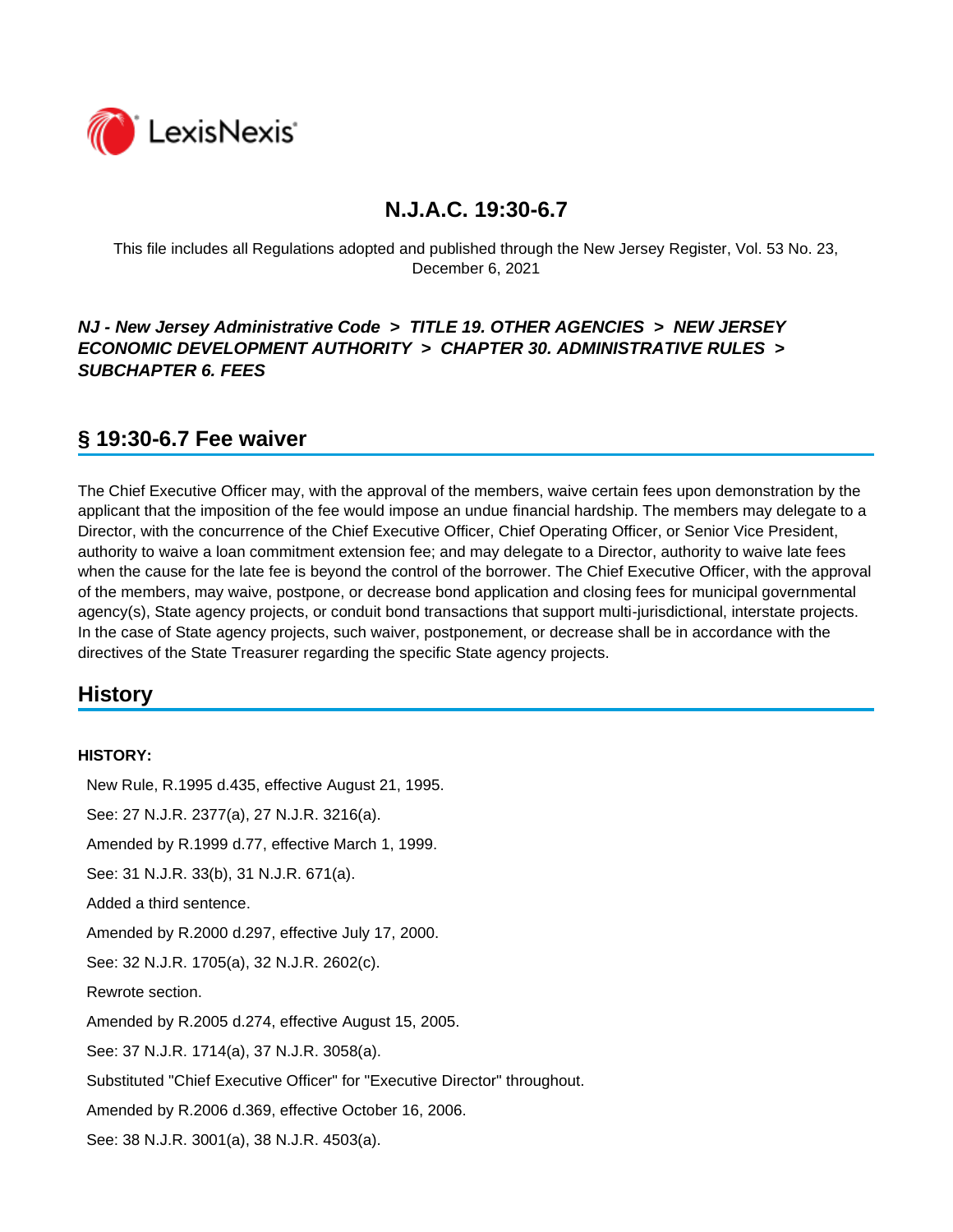Rewrote the second sentence.

Amended by R.2010 d.178, effective August 16, 2010.

See: 42 N.J.R. 904(a), 42 N.J.R. 1900(b).

Deleted "as described in this subchapter," following "certain fees".

Amended by R.2010 d.285, effective December 6, 2010.

See: 42 N.J.R. 2019(a), 42 N.J.R. 2969(a).

Inserted "extension".

Amended by R.2013 d.085, effective June 17, 2013.

See: 45 N.J.R. 631(a), 45 N.J.R. 1564(a).

 Inserted a comma preceding "or Senior Vice President" and following "postpone" and "postponement", substituted a comma for "or" preceding the first occurrence of "State", and inserted ", or conduit bond transactions that support multi-jurisdictional, interstate projects".

NEW JERSEY ADMINISTRATIVE CODE Copyright © 2021 by the New Jersey Office of Administrative Law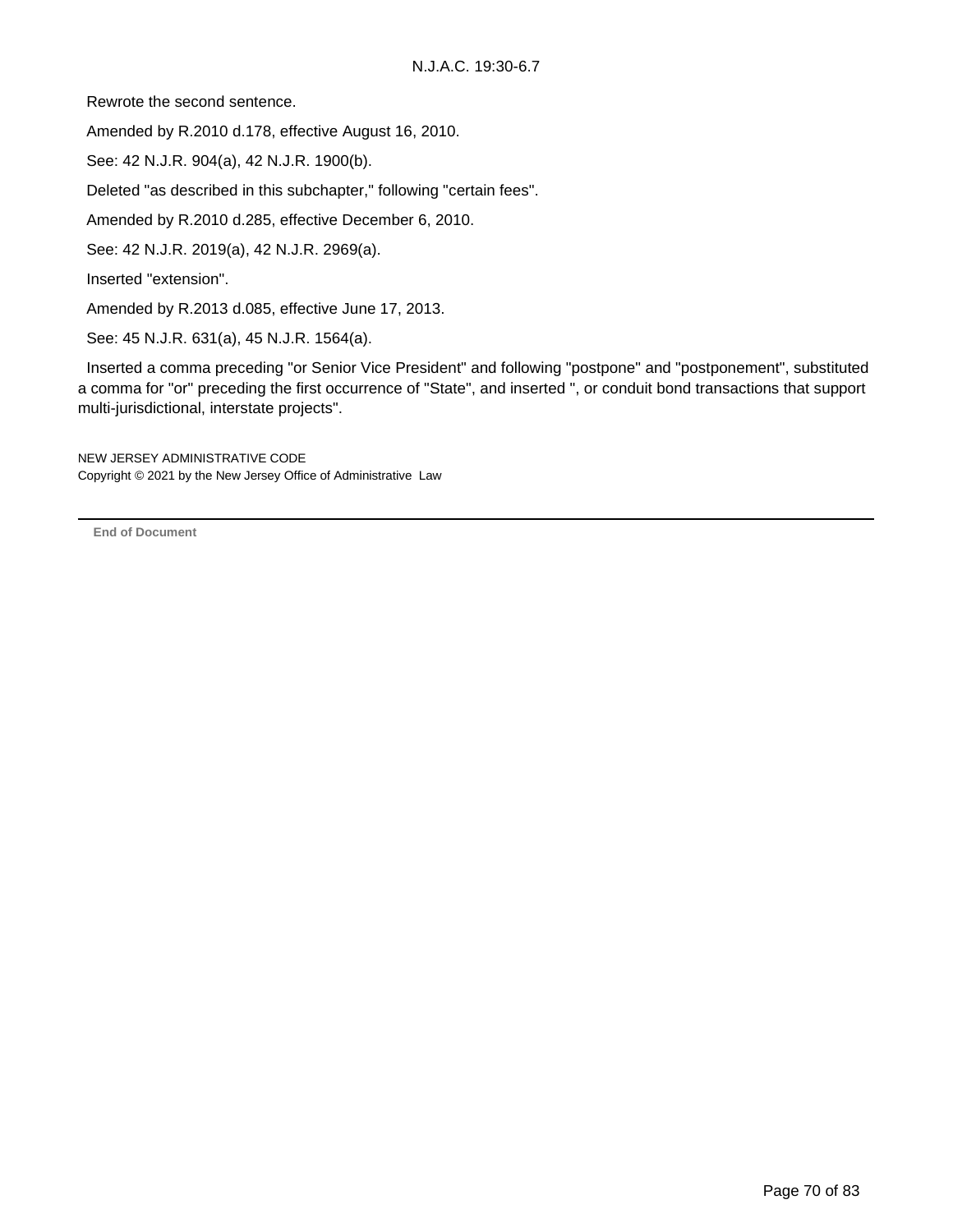

This file includes all Regulations adopted and published through the New Jersey Register, Vol. 53 No. 23, December 6, 2021

### *NJ - New Jersey Administrative Code* **>** *TITLE 19. OTHER AGENCIES* **>** *NEW JERSEY ECONOMIC DEVELOPMENT AUTHORITY* **>** *CHAPTER 30. ADMINISTRATIVE RULES* **>**  *SUBCHAPTER 7. DISABILITY DISCRIMINATION COMPLAINT PROCEDURE*

# **§ 19:30-7.1 Definitions**

The following words and terms, as used in this subchapter, shall have the following meanings, unless the context clearly indicates otherwise.

"ADA" means the Americans with Disabilities Act, 42 U.S.C. § 12101 et seq.

"Authority" means the New Jersey Economic Development Authority.

"Designated decision maker" means the Chief Executive Officer of the Authority or his or her designee.

 "Disability" means, with respect to an individual, a physical or mental impairment that substantially limits one or more of the major life activities of such individual; a record of such impairment; or being regarded as having such impairment.

## **History**

#### **HISTORY:**

Amended by R.1995 d.435, effective August 21, 1995.

See: 27 N.J.R. 2377(a), 27 N.J.R. 3216(a).

Amended by R.2010 d.285, effective December 6, 2010.

See: 42 N.J.R. 2019(a), 42 N.J.R. 2969(a).

In definition "Designated decision maker", substituted "Chief Executive Officer" for "Executive Director".

NEW JERSEY ADMINISTRATIVE CODE Copyright © 2021 by the New Jersey Office of Administrative Law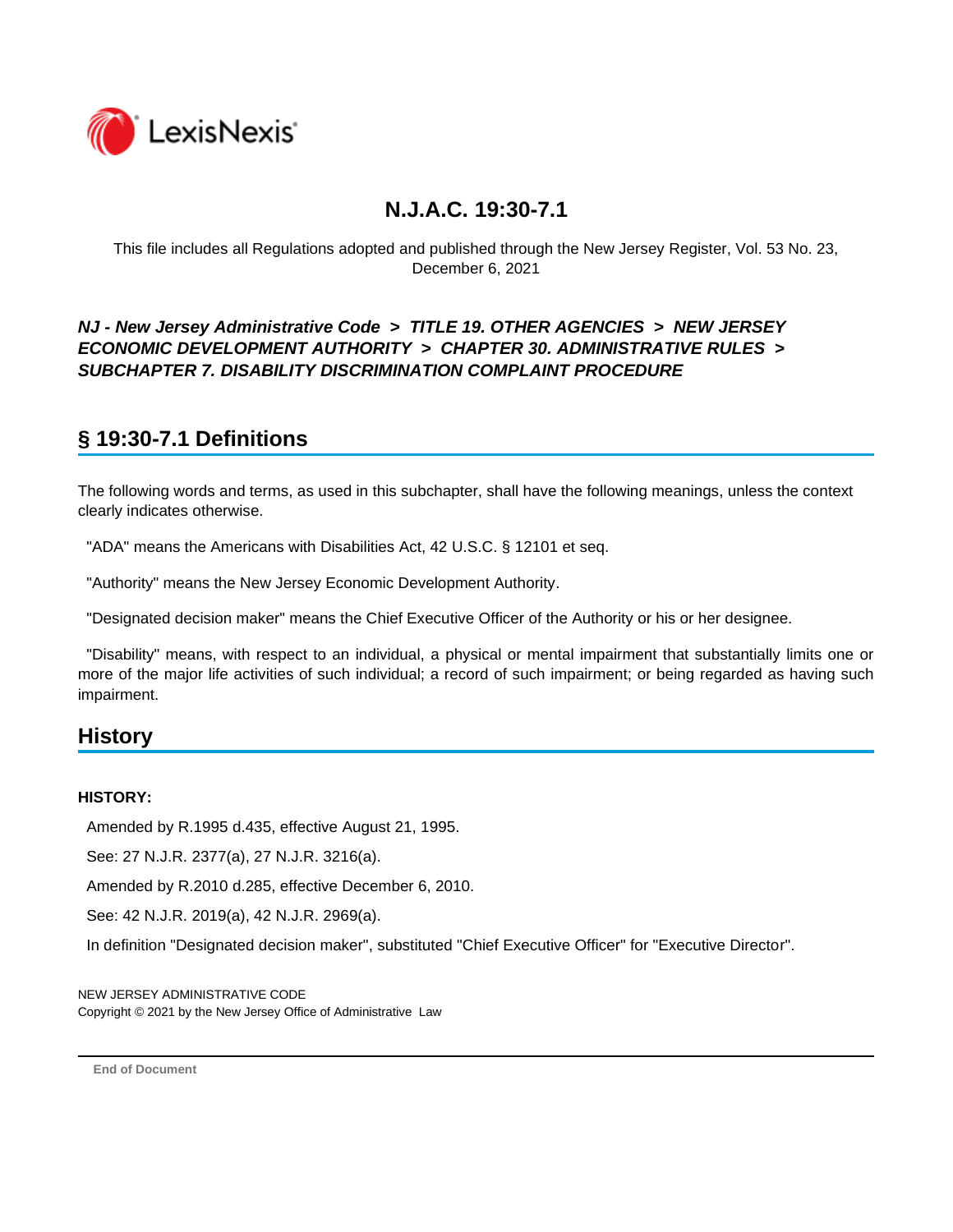

This file includes all Regulations adopted and published through the New Jersey Register, Vol. 53 No. 23, December 6, 2021

*NJ - New Jersey Administrative Code* **>** *TITLE 19. OTHER AGENCIES* **>** *NEW JERSEY ECONOMIC DEVELOPMENT AUTHORITY* **>** *CHAPTER 30. ADMINISTRATIVE RULES* **>**  *SUBCHAPTER 7. DISABILITY DISCRIMINATION COMPLAINT PROCEDURE*

## **§ 19:30-7.2 Purpose**

**(a)** These rules are adopted by the Authority in satisfaction of the requirements of the ADA and regulations promulgated pursuant thereto, 28 C.F.R. 35.107.

**(b)** The purpose of these rules is to establish a designated coordinator whose duties shall include assuring that the Authority complies with and carries out its responsibilities under the ADA. Those duties shall also include the investigation of any complaint filed with the Authority pursuant to N.J.A.C. 19:30-7.

### **History**

#### **HISTORY:**

Amended by R.1995 d.435, effective August 21, 1995.

See: 27 New Jersey Register 2377(a), 27 New Jersey Register 3216(a).

NEW JERSEY ADMINISTRATIVE CODE Copyright © 2021 by the New Jersey Office of Administrative Law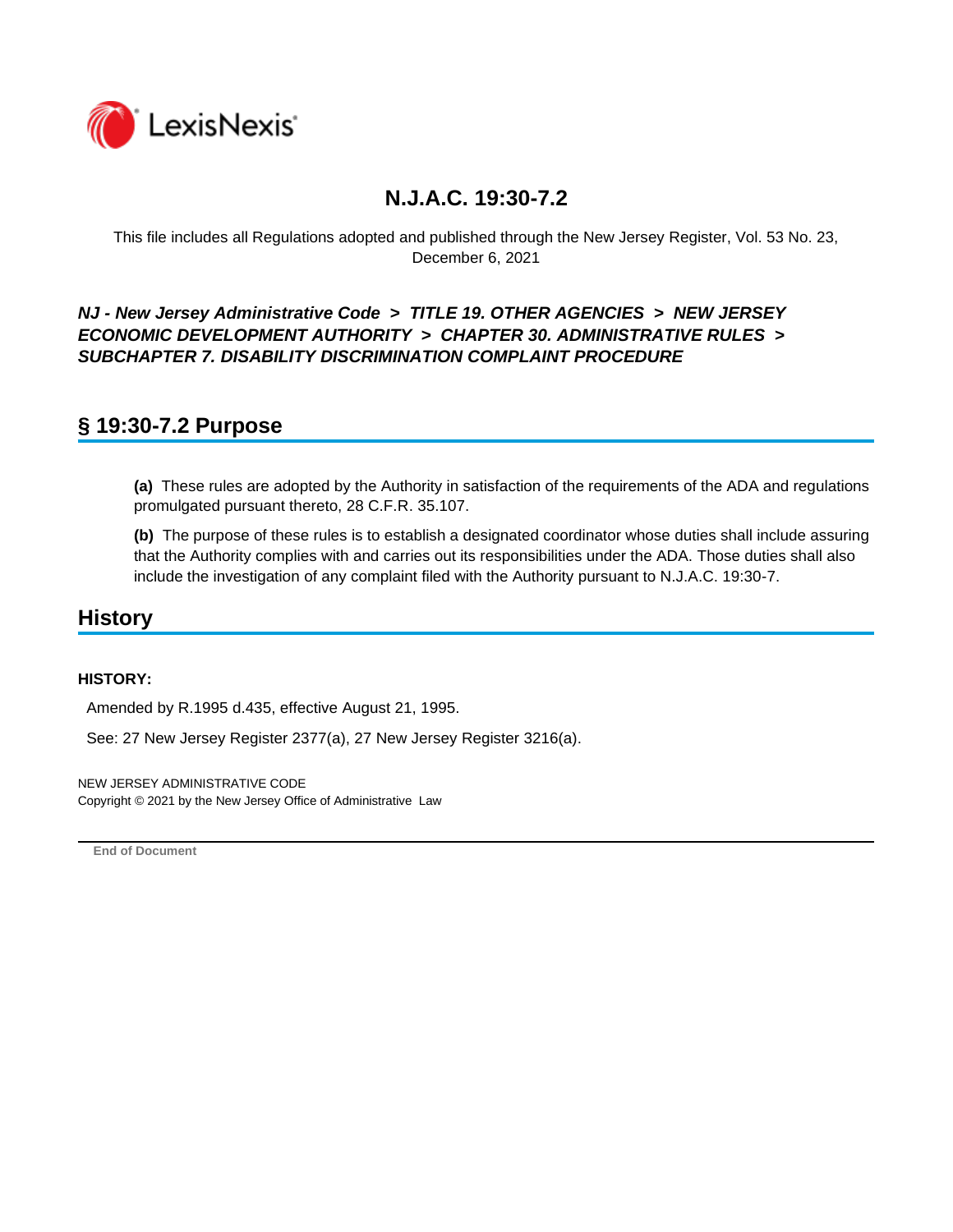

This file includes all Regulations adopted and published through the New Jersey Register, Vol. 53 No. 23, December 6, 2021

### *NJ - New Jersey Administrative Code* **>** *TITLE 19. OTHER AGENCIES* **>** *NEW JERSEY ECONOMIC DEVELOPMENT AUTHORITY* **>** *CHAPTER 30. ADMINISTRATIVE RULES* **>**  *SUBCHAPTER 7. DISABILITY DISCRIMINATION COMPLAINT PROCEDURE*

## **§ 19:30-7.3 Required ADA Notice**

In addition to any other advice, assistance or accommodation provided, a copy of the following notice shall be given to anyone who inquires regarding the Authority's compliance with the ADA or the availability of accommodation which would allow a qualified individual with a Disability to receive services or participate in a program or activity provided by the Authority.

#### AUTHORITY NOTICE OF ADA PROCEDURE

 The Authority has adopted an internal grievance procedure providing for prompt and equitable resolution of complaints alleging any action prohibited by the U.S. Department of Justice regulations implementing Title II of the Americans with Disabilities Act. Title II states, in part, that no otherwise qualified disabled individual shall, solely by reason of such disability, be excluded from participation in, be denied the benefits of or be subjected to discrimination in programs or activities sponsored by a public entity.

 Rules describing and governing the internal grievance procedure can be found in the New Jersey Administrative Code, N.J.A.C. 19:30-7. As those rules indicate, complaints should be addressed to the Authority's designated ADA Coordinator, who has been designated to coordinate ADA compliance efforts, at the following address:

#### ADA Coordinator

New Jersey Economic Development Authority

PO Box 990

Trenton, New Jersey 08625-0990

**1.** A complaint may be filed in writing or orally, by any individual (or that individual's authorized representative) who believes that s/he or a specific class of individuals has been subjected to discrimination on the basis of disability. The complaint should contain the name and address of the person filing the complaint and for whom the complaint is being filed, and briefly describe the alleged violation. A form for this purpose is available from the designated ADA coordinator.

**2.** A complaint should be filed promptly within 20 days from the date of the alleged violation. (Processing of allegations of discrimination which occurred before this grievance procedure was in place will be considered on a case-by-case basis.)

**3.** An investigation, as may be appropriate, will follow the filing of a complaint. The investigation will be conducted by the Authority's designated ADA Coordinator. The rules contemplate informal but thorough investigations, affording all interested persons and their representatives, if any, an opportunity to submit evidence relevant to a complaint.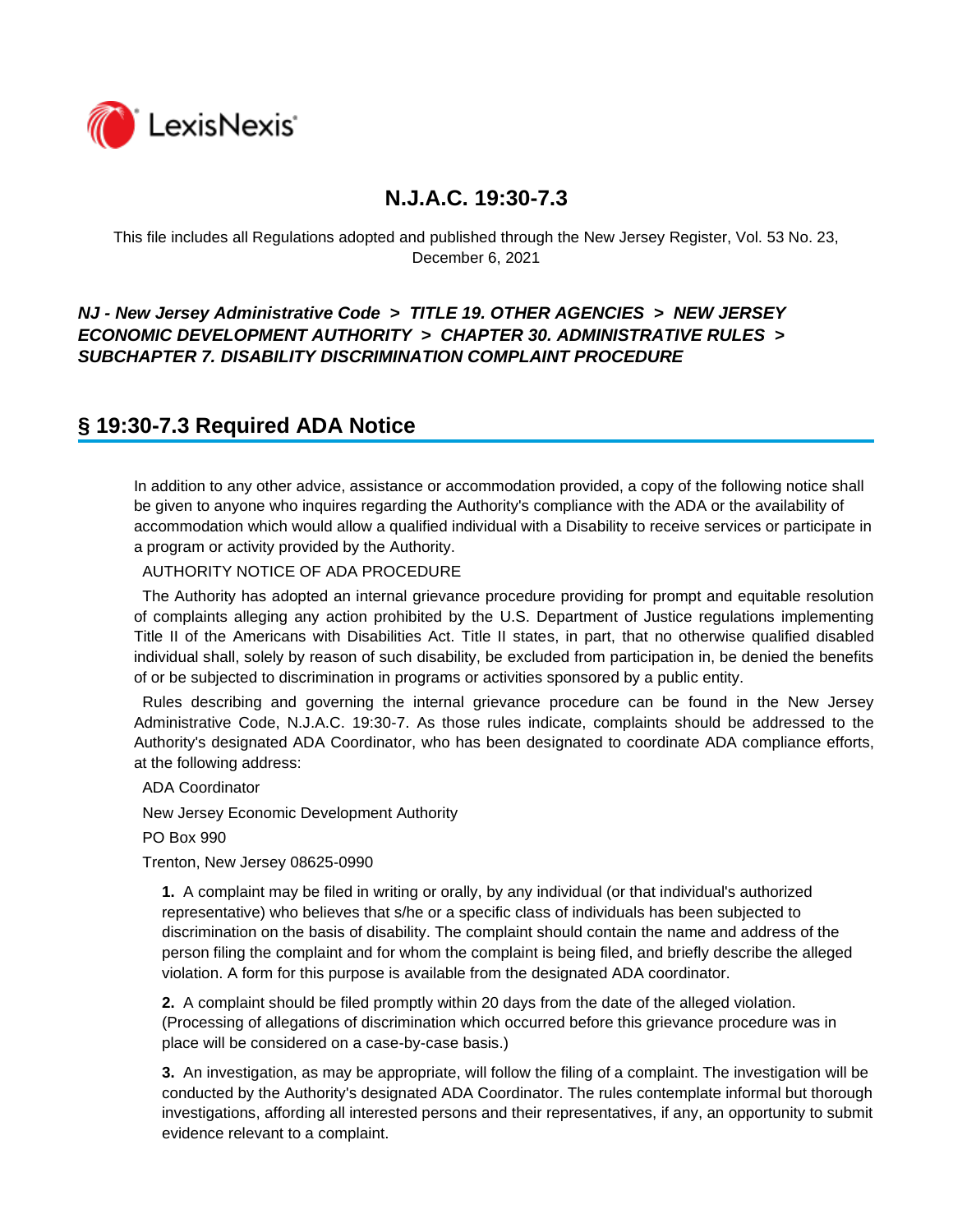**4.** In most cases a written determination as to the validity of the complaint and a description of the resolution, if any, will be issued by the Designated Decision Maker and a copy forwarded to the complainant no later than 45 days after its filing.

**5.** The ADA coordinator will maintain the files and records of the Authority relating to the complaints filed.

**6.** The right of a person to a prompt and equitable resolution of the complaint filed hereunder will not be impaired by the person's pursuit of other remedies such as the filing of an ADA complaint with the responsible Federal department or agency or the New Jersey Division on Civil Rights. Use of this grievance procedure is not a prerequisite to the pursuit of other remedies.

**7.** The rules will be construed to protect the substantive rights of complainant to meet appropriate due process standards and to assure that the Authority complies with the ADA and implementing Federal rules.

### **History**

#### **HISTORY:**

Amended by R.1995 d.435, effective August 21, 1995.

See: 27 New Jersey Register 2377(a), 27 New Jersey Register 3216(a).

NEW JERSEY ADMINISTRATIVE CODE Copyright © 2021 by the New Jersey Office of Administrative Law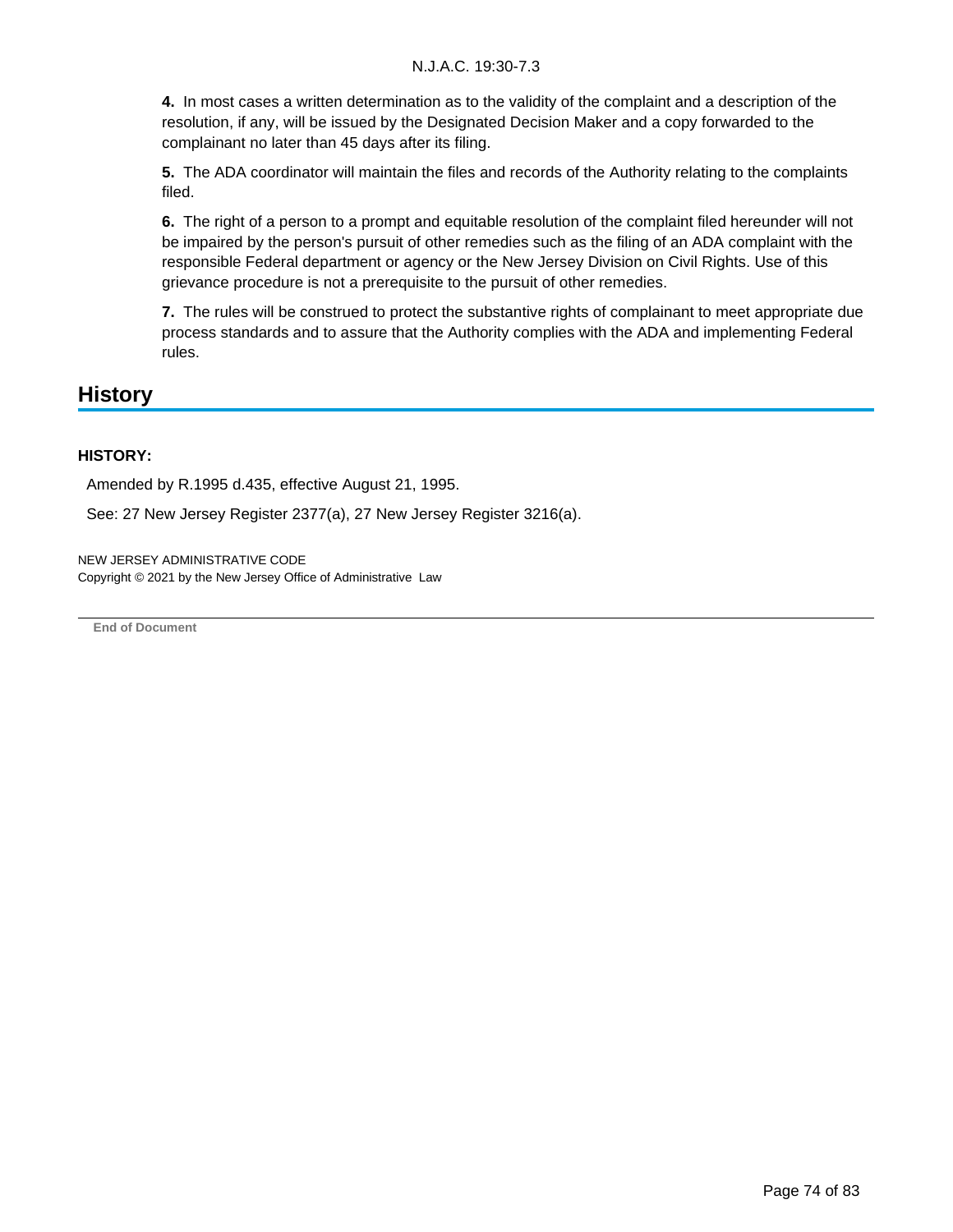

This file includes all Regulations adopted and published through the New Jersey Register, Vol. 53 No. 23, December 6, 2021

### *NJ - New Jersey Administrative Code* **>** *TITLE 19. OTHER AGENCIES* **>** *NEW JERSEY ECONOMIC DEVELOPMENT AUTHORITY* **>** *CHAPTER 30. ADMINISTRATIVE RULES* **>**  *SUBCHAPTER 7. DISABILITY DISCRIMINATION COMPLAINT PROCEDURE*

## **§ 19:30-7.4 Designated ADA coordinator**

**(a)** The designated coordinator of ADA compliance and complaint investigation for the Authority is: ADA Coordinator New Jersey Economic Development Authority PO Box 990 Trenton, New Jersey 08625-0990 (609) 292-1800

**(b)** All inquiries regarding the Authority's compliance with the ADA and the availability of accommodation which would allow a qualified individual with a disability to receive services or participate in a program or activity provided by the Authority should be directed to the designated coordinator identified in (a) above.

**(c)** All complaints alleging that the Authority has failed to comply with or has acted in a way that is prohibited by the ADA should be directed to the designated ADA coordinator identified in this section, in accordance with the procedures set forth in N.J.A.C. 19:30-7.5.

### **History**

#### **HISTORY:**

Amended by R.1995 d.435, effective August 21, 1995.

See: 27 New Jersey Register 2377(a), 27 New Jersey Register 3216(a).

Amended by R.2000 d.297, effective July 17, 2000.

See: 32 New Jersey Register 1705(a), 32 New Jersey Register 2602(c).

NEW JERSEY ADMINISTRATIVE CODE

Copyright © 2021 by the New Jersey Office of Administrative Law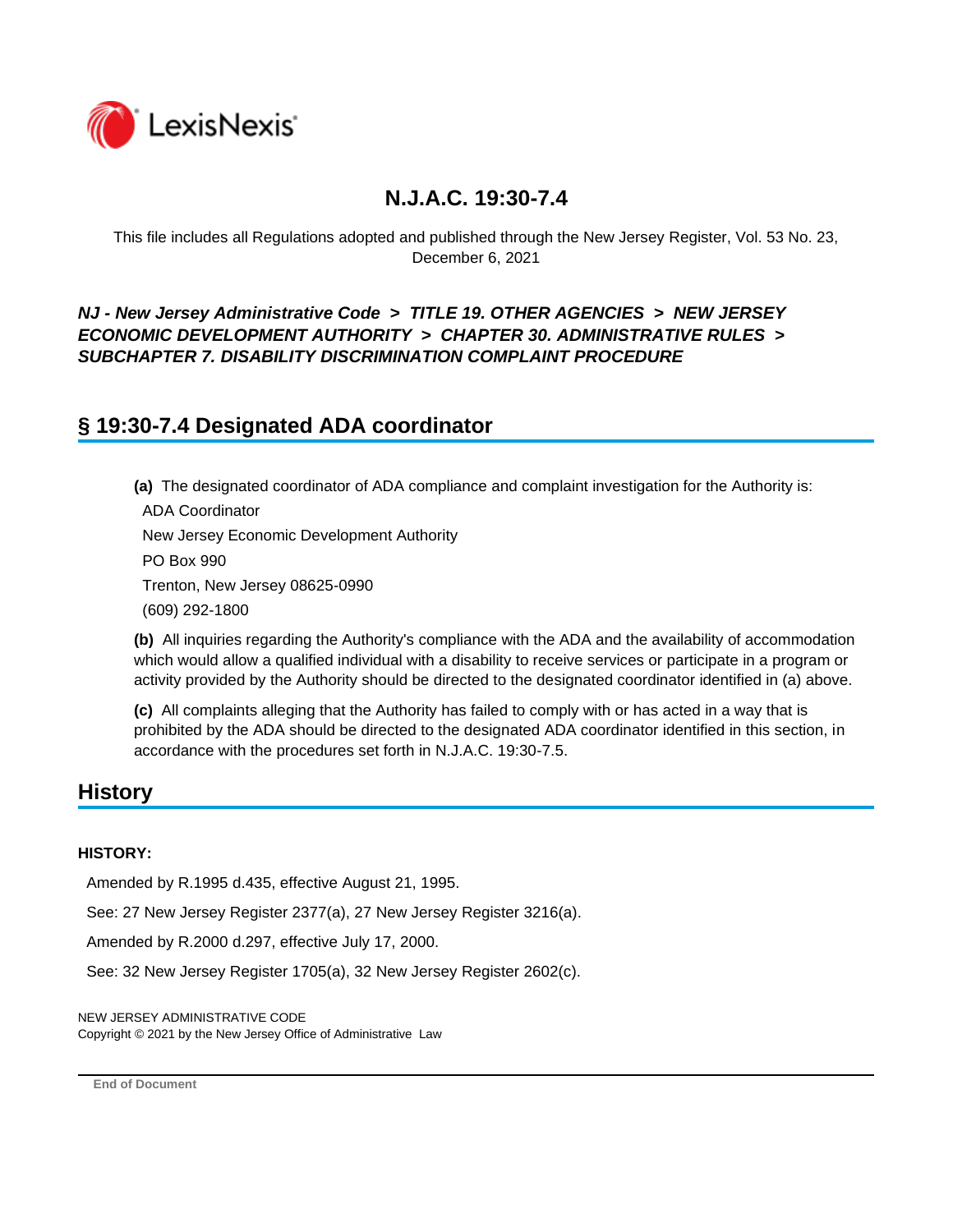

This file includes all Regulations adopted and published through the New Jersey Register, Vol. 53 No. 23, December 6, 2021

*NJ - New Jersey Administrative Code* **>** *TITLE 19. OTHER AGENCIES* **>** *NEW JERSEY ECONOMIC DEVELOPMENT AUTHORITY* **>** *CHAPTER 30. ADMINISTRATIVE RULES* **>**  *SUBCHAPTER 7. DISABILITY DISCRIMINATION COMPLAINT PROCEDURE*

# **§ 19:30-7.5 Complaint procedure**

A complaint alleging that the Authority has failed to comply with the ADA or has acted in a way that is prohibited by the ADA shall be submitted either in writing or orally to the designated ADA coordinator identified in N.J.A.C. 19:30- 7.4(a).

NEW JERSEY ADMINISTRATIVE CODE Copyright © 2021 by the New Jersey Office of Administrative Law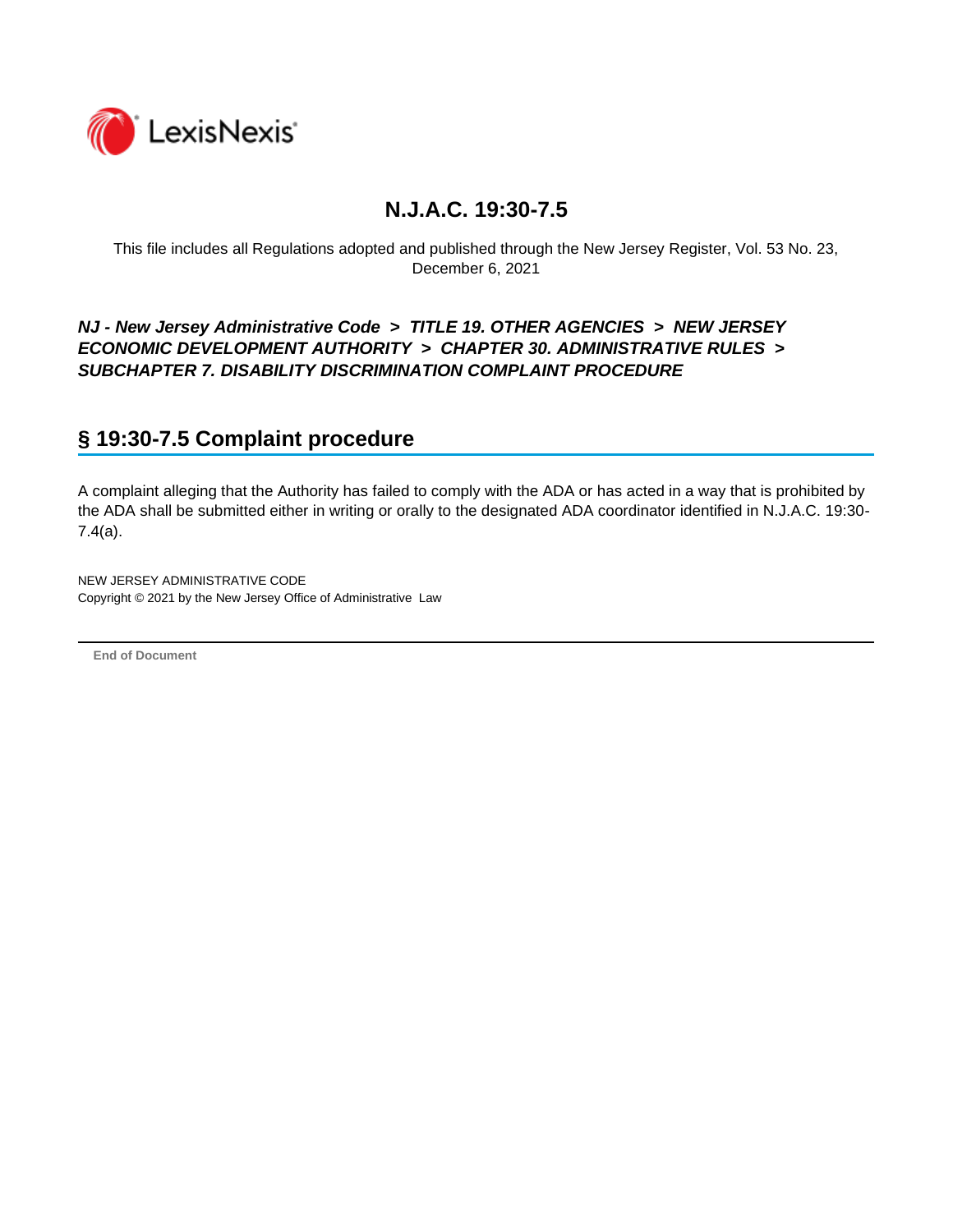

This file includes all Regulations adopted and published through the New Jersey Register, Vol. 53 No. 23, December 6, 2021

### *NJ - New Jersey Administrative Code* **>** *TITLE 19. OTHER AGENCIES* **>** *NEW JERSEY ECONOMIC DEVELOPMENT AUTHORITY* **>** *CHAPTER 30. ADMINISTRATIVE RULES* **>**  *SUBCHAPTER 7. DISABILITY DISCRIMINATION COMPLAINT PROCEDURE*

### **§ 19:30-7.6 Complaint contents**

**(a)** A complaint submitted pursuant to this subchapter may be submitted in or on the form set forth at N.J.A.C. 19:30-7.7.

**(b)** A complaint submitted pursuant to this subchapter shall include the following information:

**1.** The name of the complainant, and/or alternate contact person designated by the complainant to receive communication or provide information for the complainant;

**2.** The address and telephone number of the complainant or alternate contact person; and

**3.** A description of manner in which the ADA has not been complied with or has been violated, including times and locations of events and names of witnesses if appropriate.

NEW JERSEY ADMINISTRATIVE CODE Copyright © 2021 by the New Jersey Office of Administrative Law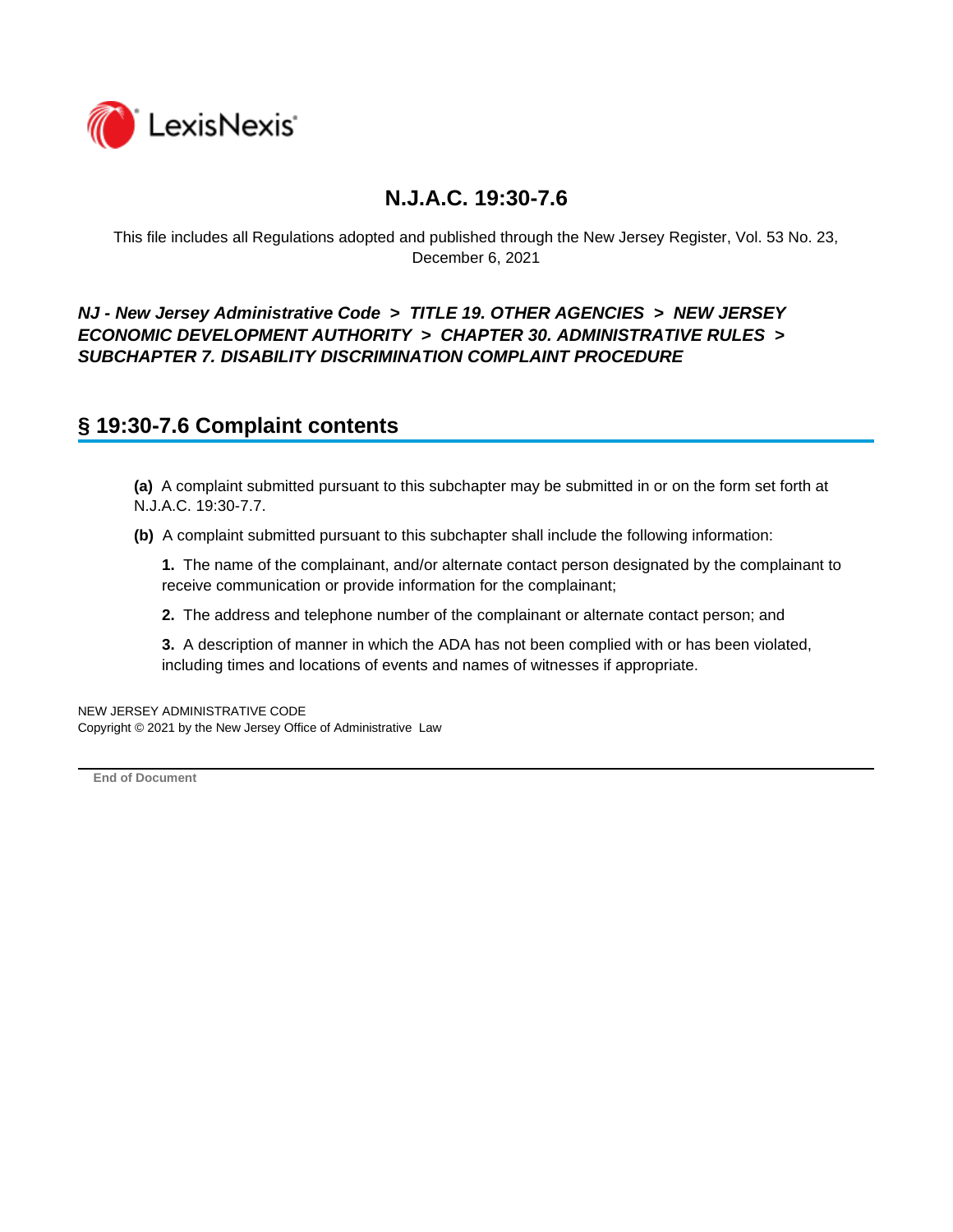

This file includes all Regulations adopted and published through the New Jersey Register, Vol. 53 No. 23, December 6, 2021

### *NJ - New Jersey Administrative Code* **>** *TITLE 19. OTHER AGENCIES* **>** *NEW JERSEY ECONOMIC DEVELOPMENT AUTHORITY* **>** *CHAPTER 30. ADMINISTRATIVE RULES* **>**  *SUBCHAPTER 7. DISABILITY DISCRIMINATION COMPLAINT PROCEDURE*

# **§ 19:30-7.7 Complaint form**

The following form may be utilized for the submission of a complaint pursuant to this subchapter:

| Americans with Disabilities Act Complaint Form                                  |
|---------------------------------------------------------------------------------|
| Date:                                                                           |
| Name of complainant:                                                            |
|                                                                                 |
| Address of complainant:                                                         |
|                                                                                 |
|                                                                                 |
| Telephone number of complainant:                                                |
|                                                                                 |
|                                                                                 |
| Disability of complainant:                                                      |
|                                                                                 |
|                                                                                 |
| Name, address and telephone number of alternate contact person (if applicable): |
|                                                                                 |
|                                                                                 |
|                                                                                 |

Incident or barrier:

 Please describe the particular way in which you believe you have been denied the benefits of any service, program or activity or have otherwise been subject to discrimination. Please specify dates, times and places of incidents, and names and/or positions of Authority employees involved, if any, as well as names, addresses and telephone numbers of any witnesses to any such incident.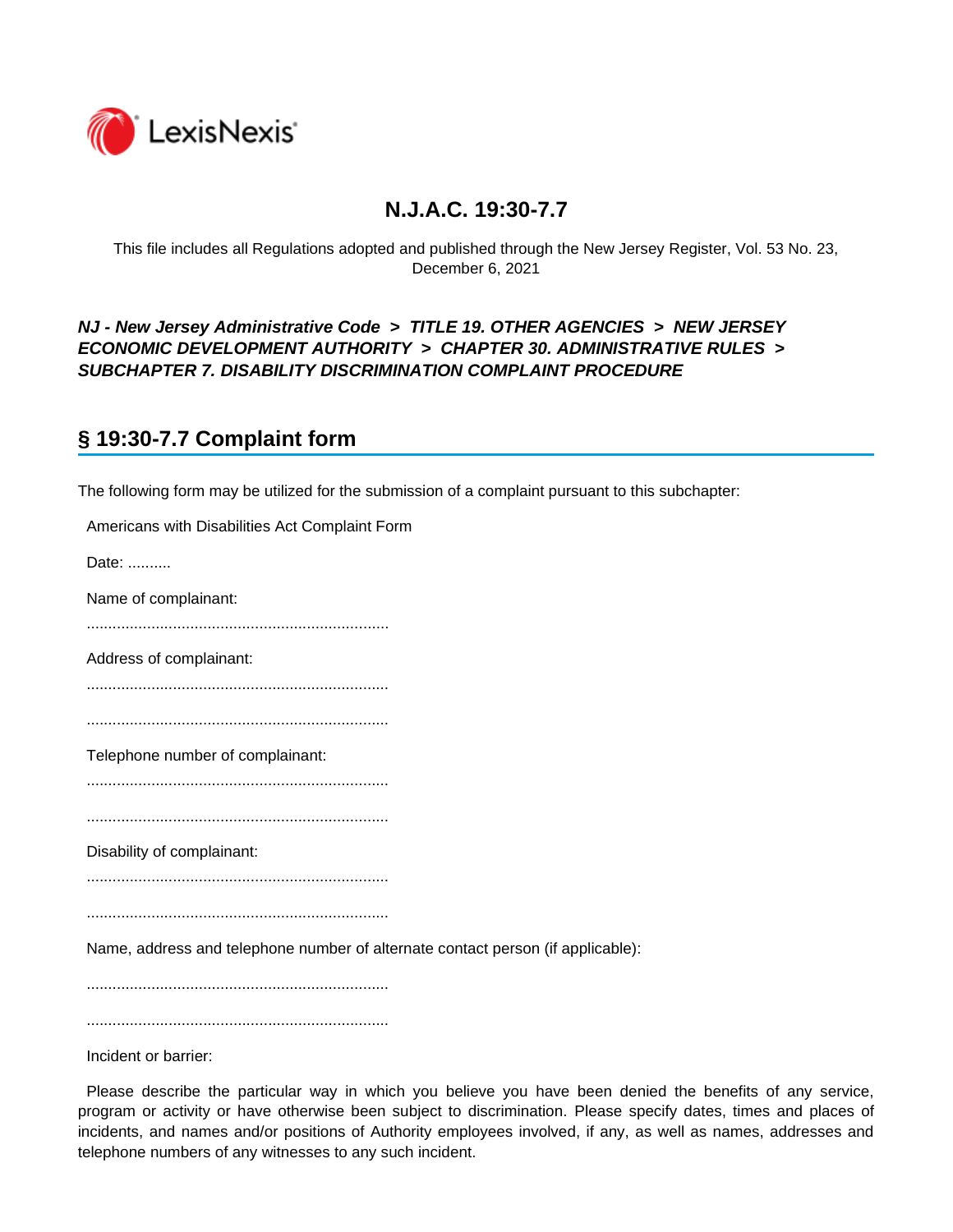...................................................................... ...................................................................... ...................................................................... ...................................................................... ...................................................................... ......................................................................

Proposed access or accommodation:

 If you wish to describe the way in which you feel access may be had to the benefits described above, or what accommodation could be provided to allow access.

 ...................................................................... ...................................................................... ......................................................................

 A copy of the above form may be obtained by contacting the designated ADA coordinator identified at N.J.A.C. 19:30-7.4(a).

NEW JERSEY ADMINISTRATIVE CODE Copyright © 2021 by the New Jersey Office of Administrative Law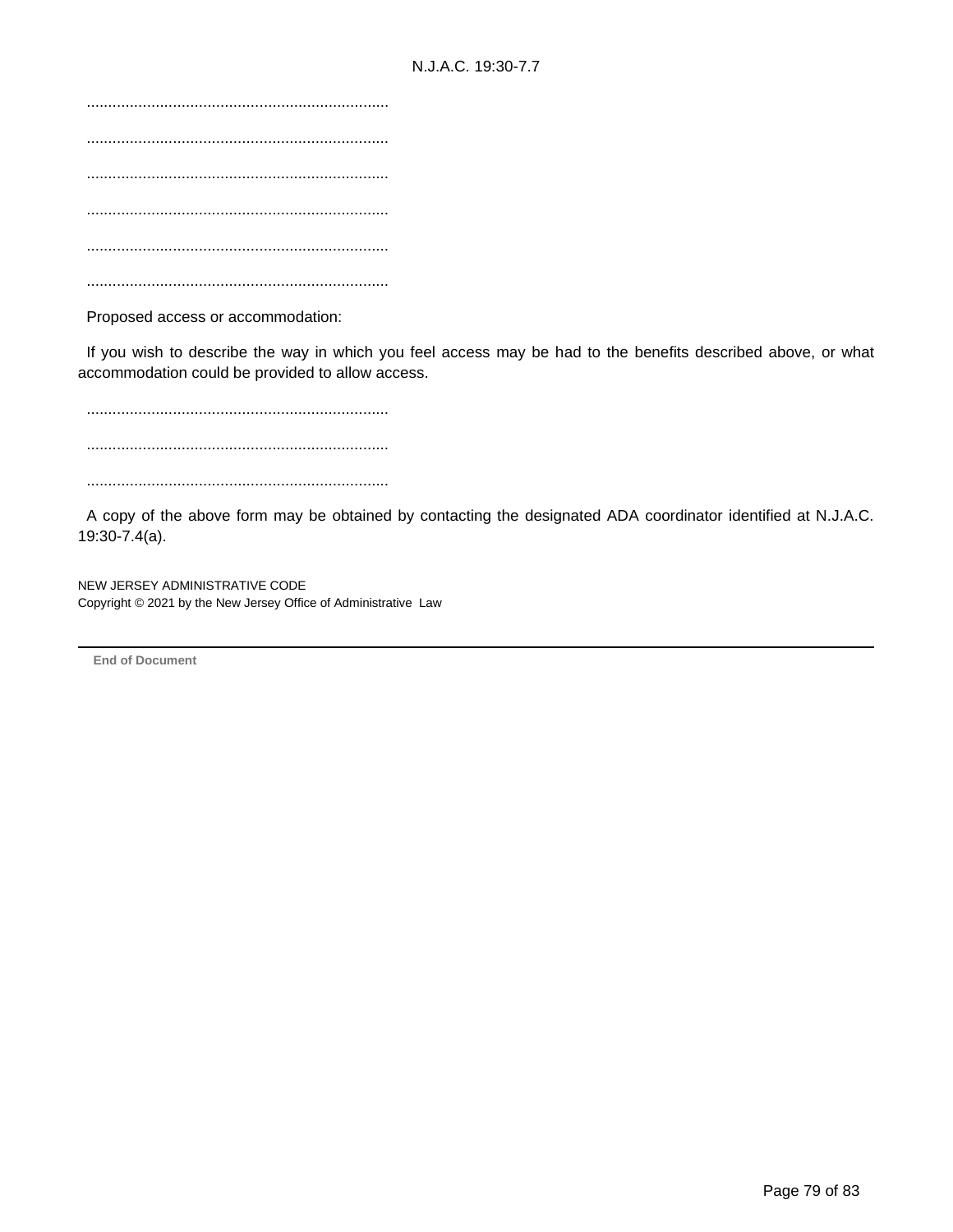

This file includes all Regulations adopted and published through the New Jersey Register, Vol. 53 No. 23, December 6, 2021

### *NJ - New Jersey Administrative Code* **>** *TITLE 19. OTHER AGENCIES* **>** *NEW JERSEY ECONOMIC DEVELOPMENT AUTHORITY* **>** *CHAPTER 30. ADMINISTRATIVE RULES* **>**  *SUBCHAPTER 7. DISABILITY DISCRIMINATION COMPLAINT PROCEDURE*

## **§ 19:30-7.8 Investigation**

**(a)** Upon receipt of a complaint submitted pursuant to this subchapter, the designated ADA coordinator will notify the complainant of the receipt of the complaint and the initiation of an investigation into the matter. The designated ADA coordinator will also indicate a date by which it is expected that the investigation will be completed, which date shall not be later than 45 days from the date of receipt of the complaint, unless a later date is agreed to by the complainant.

**(b)** Upon completion of the investigation, the designated ADA coordinator shall prepare a report for review by the Designated Decision Maker for the Authority. The Designated Decision Maker shall render a written decision within 45 days of receipt of the complaint, unless a later date is agreed to by the complainant, which decision shall be transmitted to the complainant and/or the alternate contact person if so designated by the complainant.

NEW JERSEY ADMINISTRATIVE CODE Copyright © 2021 by the New Jersey Office of Administrative Law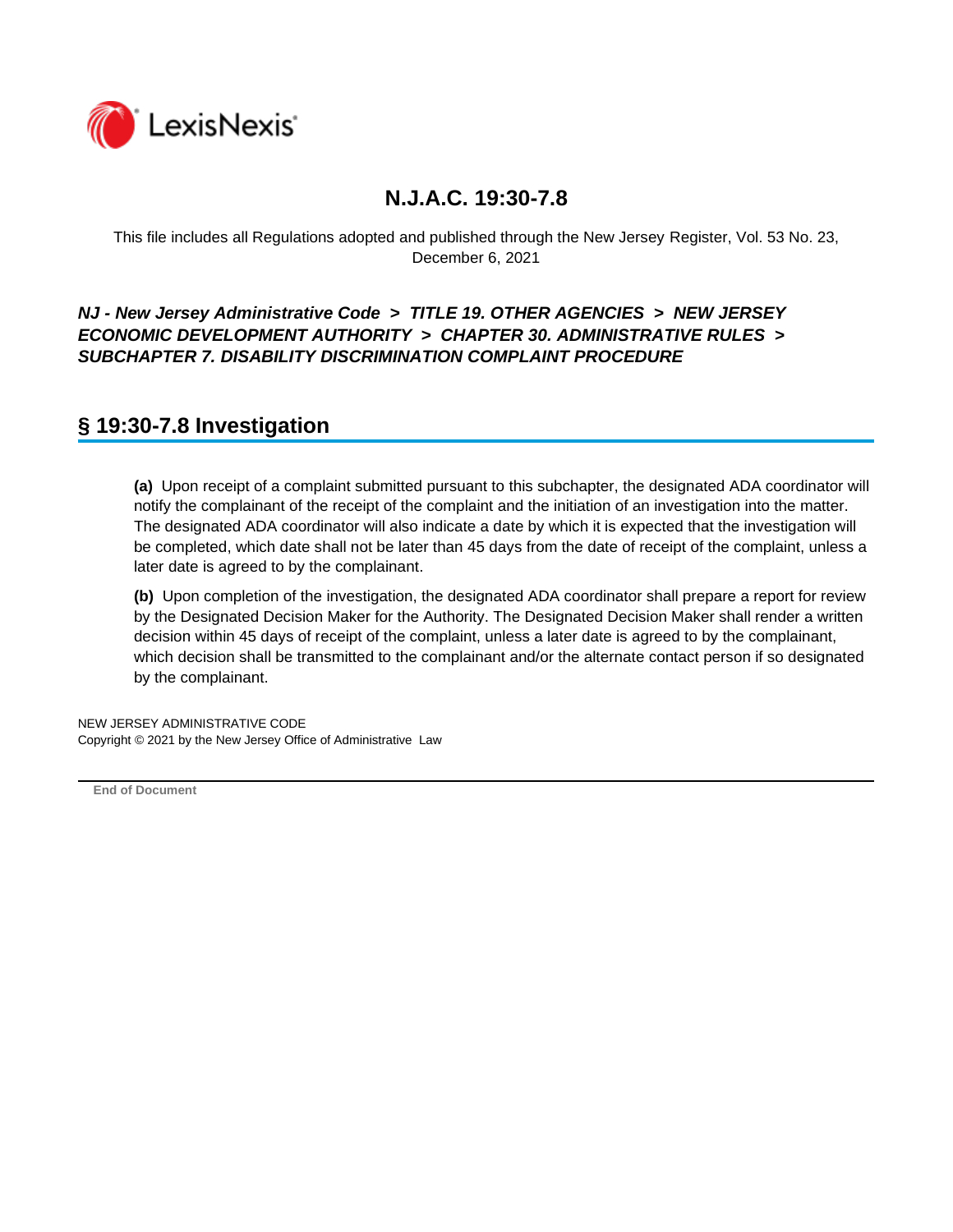

This file includes all Regulations adopted and published through the New Jersey Register, Vol. 53 No. 23, December 6, 2021

### *NJ - New Jersey Administrative Code* **>** *TITLE 19. OTHER AGENCIES* **>** *NEW JERSEY ECONOMIC DEVELOPMENT AUTHORITY* **>** *CHAPTER 30. ADMINISTRATIVE RULES* **>**  *SUBCHAPTER 8. PROFESSIONAL SERVICES CONTRACTS*

# **§ 19:30-8.1. Applicability**

The provisions of this subchapter shall apply only to contracts for architectural engineering and land surveying services that involve development and construction of projects which are in excess of \$25,000 and subject to the procurement provisions of N.J.S.A. 52:34-9.1 et seq. Nothing in this subchapter shall preclude the Authority from using procurement processes other than those prescribed herein if those processes have been approved by the Federal government or other State statute or if an emergency has been declared by the Chief Executive Officer of the New Jersey Economic Development Authority.

## **History**

#### **HISTORY:**

Amended by R.2005 d.274, effective August 15, 2005.

See: 37 New Jersey Register 1714(a), 37 New Jersey Register 3058(a).

Substituted "Chief Executive Officer" for "Executive Director".

NEW JERSEY ADMINISTRATIVE CODE Copyright © 2021 by the New Jersey Office of Administrative Law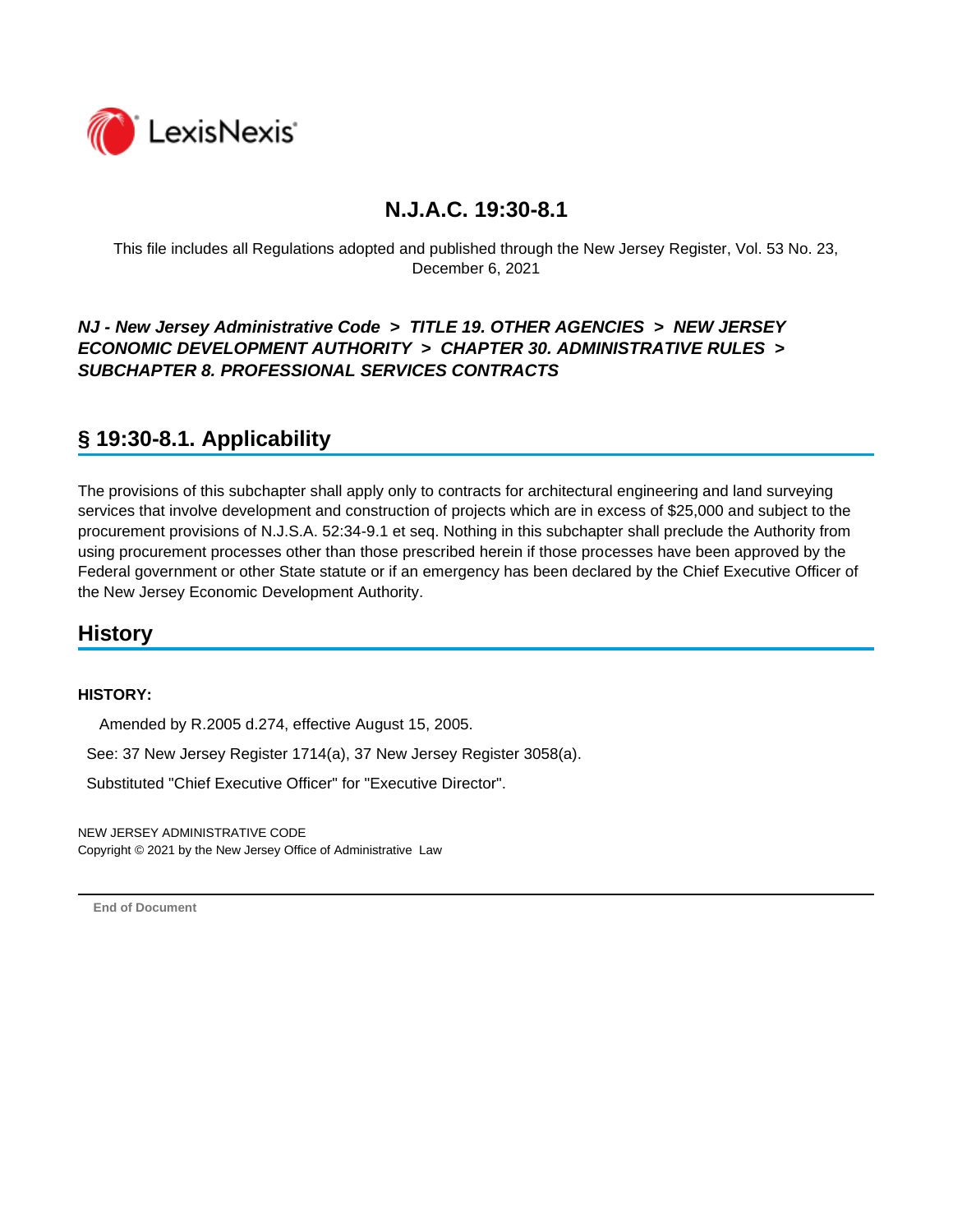

This file includes all Regulations adopted and published through the New Jersey Register, Vol. 53 No. 23, December 6, 2021

### *NJ - New Jersey Administrative Code* **>** *TITLE 19. OTHER AGENCIES* **>** *NEW JERSEY ECONOMIC DEVELOPMENT AUTHORITY* **>** *CHAPTER 30. ADMINISTRATIVE RULES* **>**  *SUBCHAPTER 8. PROFESSIONAL SERVICES CONTRACTS*

# **§ 19:30-8.2 Definitions**

The following words and terms, when used in this subchapter, shall have the following meanings unless the context clearly indicates otherwise.

"Authority" means the New Jersey Economic Development Authority.

 "Compensation" means the basis of payment by an agency for professional architectural, engineering or land surveying services.

 "Professional architectural, engineering and land surveying services" means those services, including planning, environmental, and construction inspection services required for the development and construction of projects, within the scope of the practice of architecture, professional engineering or professional land surveying as defined by the laws of this State or those performed by an architect, professional engineer or professional land surveyor in connection with his or her other professional employment practice.

 "Professional firm" means any individual, firm, partnership, corporation, association or other legal entity permitted by law to provide professional architectural, engineering, or land surveying services in this State.

NEW JERSEY ADMINISTRATIVE CODE Copyright © 2021 by the New Jersey Office of Administrative Law